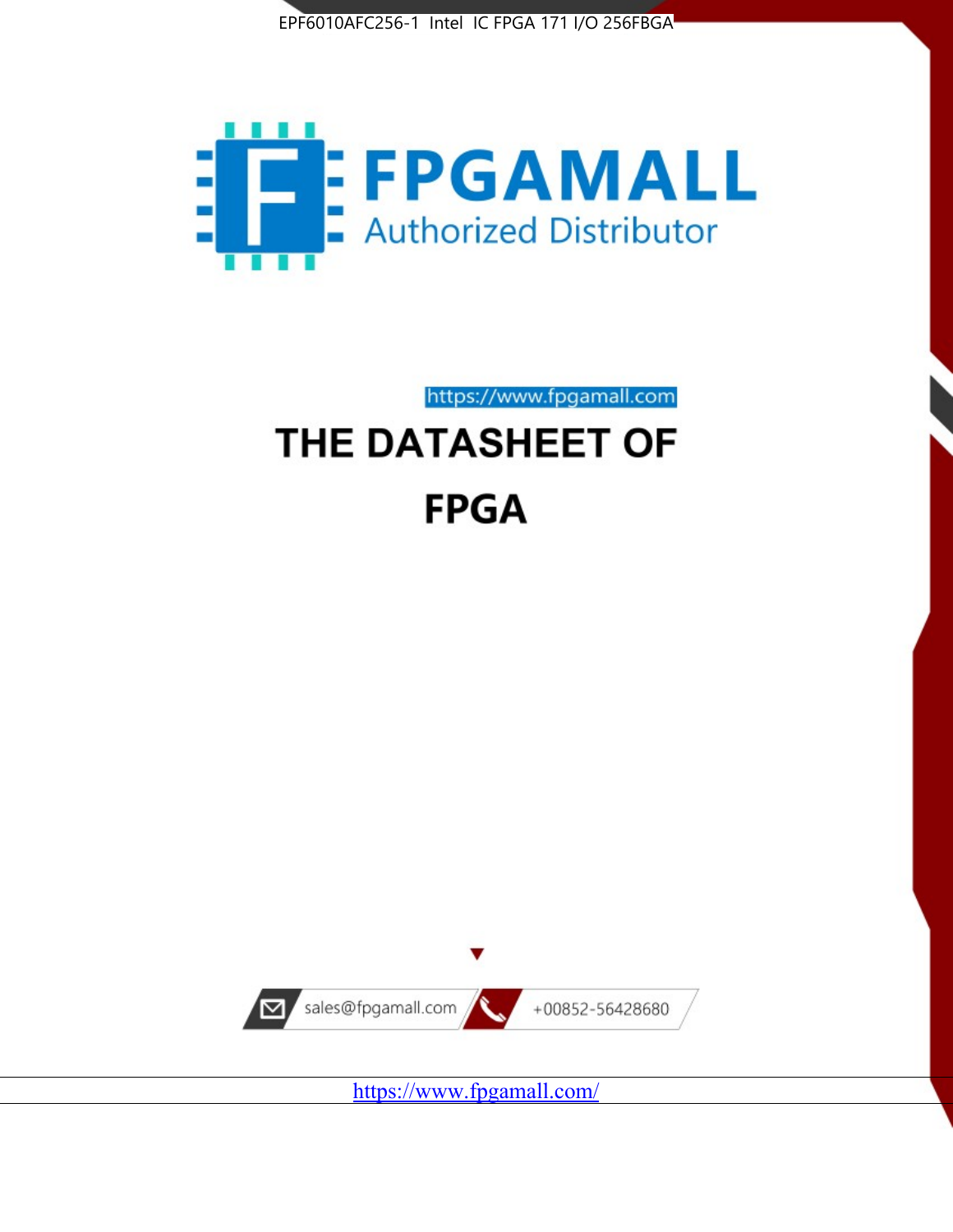

## **FLEX 6000 Programmable Logic Device Family**

| March 2001, ver. 4.14 |
|-----------------------|
|-----------------------|

**Data Sheet** 

**Features...** ■ Provides an ideal low-cost, programmable alternative to highvolume gate array applications and allows fast design changes during prototyping or design testing

- Product features
	- Register-rich, look-up table- (LUT-) based architecture
		- OptiFLEX® architecture that increases device area efficiency
	- Typical gates ranging from 5,000 to 24,000 gates (see Table 1)
	- Built-in low-skew clock distribution tree
	- 100% functional testing of all devices; test vectors or scan chains are not required
- System-level features
	- In-circuit reconfigurability (ICR) via external configuration device or intelligent controller
	- 5.0-V devices are fully compliant with peripheral component interconnect Special Interest Group (PCI SIG) *PCI Local Bus Specification, Revision 2.2*
	- Built-in Joint Test Action Group (JTAG) boundary-scan test (BST) circuitry compliant with IEEE Std. 1149.1-1990, available without consuming additional device logic
	- MultiVolt™ I/O interface operation, allowing a device to bridge between systems operating at different voltages
	- Low power consumption (typical specification less than 0.5 mA in standby mode)
	- 3.3-V devices support hot-socketing

| <b>Table 1. FLEX 6000 Device Features</b> |                 |                |                 |                 |  |  |  |
|-------------------------------------------|-----------------|----------------|-----------------|-----------------|--|--|--|
| <b>Feature</b>                            | <b>EPF6010A</b> | <b>EPF6016</b> | <b>EPF6016A</b> | <b>EPF6024A</b> |  |  |  |
| Typical gates (1)                         | 10,000          | 16,000         | 16,000          | 24,000          |  |  |  |
| Logic elements (LEs)                      | 880             | 1,320          | 1,320           | 1,960           |  |  |  |
| Maximum I/O pins                          | 102             | 204            | 171             | 218             |  |  |  |
| Supply voltage $(V_{C C INT})$            | 3.3V            | 5.0V           | 3.3 V           | 3.3 V           |  |  |  |

*Note:*

(1) The embedded IEEE Std. 1149.1 JTAG circuitry adds up to 14,000 gates in addition to the listed typical gates.

#### **Altera Corporation 1**

A-DS-F6000-04.1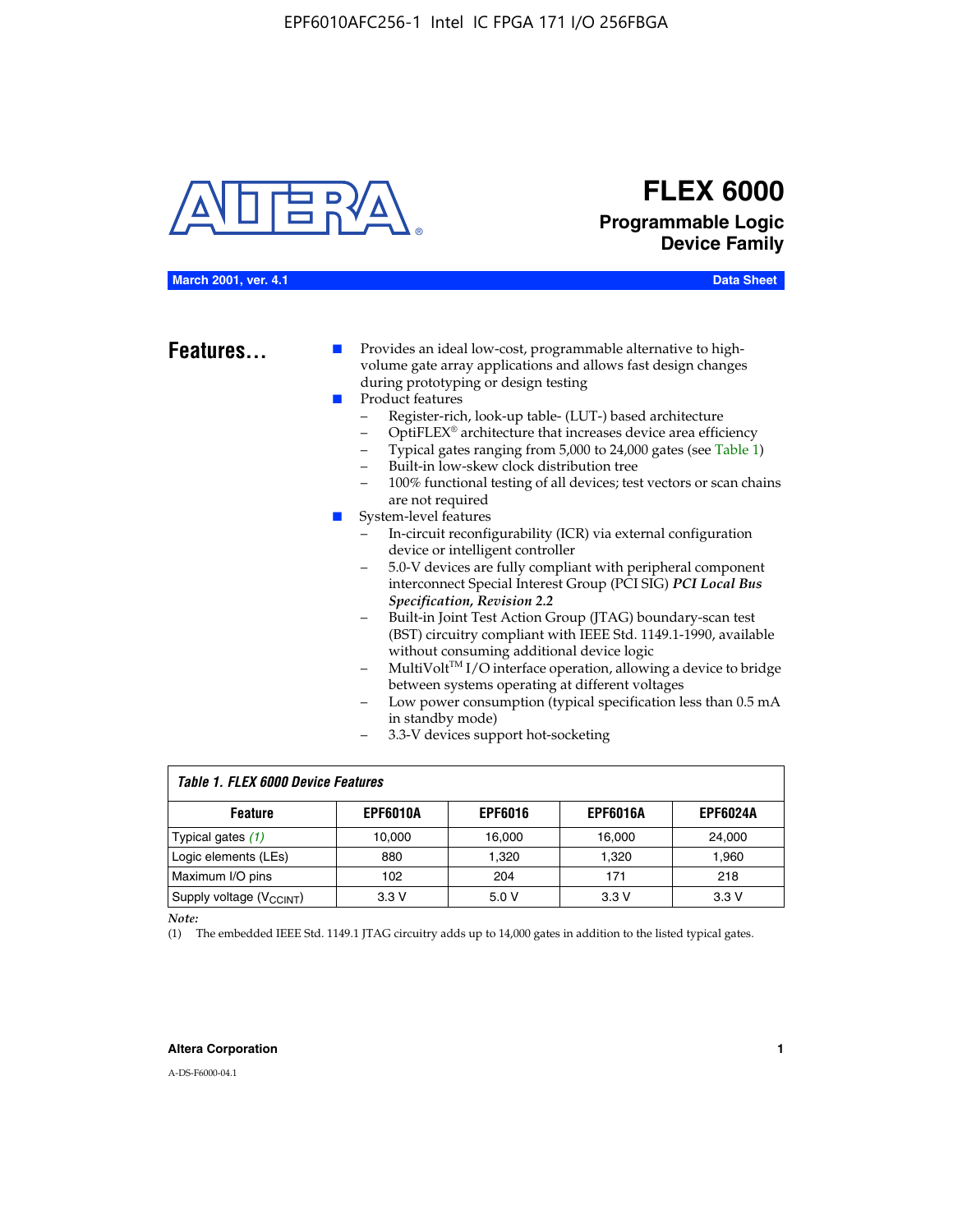| and More<br><b>Features</b><br>m. | Powerful I/O pins<br>Individual tri-state output enable control for each pin<br>Programmable output slew-rate control to reduce switching<br>-<br>noise<br>Fast path from register to I/O pin for fast clock-to-output time<br>Flexible interconnect<br>FastTrack® Interconnect continuous routing structure for fast,<br>predictable interconnect delays<br>Dedicated carry chain that implements arithmetic functions such<br>as fast adders, counters, and comparators (automatically used by<br>software tools and megafunctions)<br>Dedicated cascade chain that implements high-speed, high-fan-<br>$\qquad \qquad -$<br>in logic functions (automatically used by software tools and<br>megafunctions)<br>Tri-state emulation that implements internal tri-state networks<br>$\qquad \qquad -$<br>Four low-skew global paths for clock, clear, preset, or logic<br>$\qquad \qquad -$<br>signals |
|-----------------------------------|--------------------------------------------------------------------------------------------------------------------------------------------------------------------------------------------------------------------------------------------------------------------------------------------------------------------------------------------------------------------------------------------------------------------------------------------------------------------------------------------------------------------------------------------------------------------------------------------------------------------------------------------------------------------------------------------------------------------------------------------------------------------------------------------------------------------------------------------------------------------------------------------------------|
| ш                                 | Software design support and automatic place-and-route provided by<br>Altera's development system for Windows-based PCs, Sun<br>SPARCstations, and HP 9000 Series 700/800                                                                                                                                                                                                                                                                                                                                                                                                                                                                                                                                                                                                                                                                                                                               |
| ш<br>L.                           | Flexible package options<br>Available in a variety of packages with 100 to 256 pins, including<br>$\qquad \qquad -$<br>the innovative FineLine BGA <sup>TM</sup> packages (see Table 2)<br>SameFrame <sup>™</sup> pin-compatibility (with other FLEX <sup>®</sup> 6000 devices)<br>$\qquad \qquad -$<br>across device densities and pin counts<br>Thin quad flat pack (TQFP), plastic quad flat pack (PQFP), and<br>-<br>ball-grid array (BGA) packages (see Table 2)<br>Footprint- and pin-compatibility with other FLEX 6000 devices<br>in the same package<br>Additional design entry and simulation support provided by<br>EDIF 200 and 300 netlist files, the library of parameterized modules<br>(LPM), Verilog HDL, VHDL, DesignWare components, and other                                                                                                                                      |
|                                   | interfaces to popular EDA tools from manufacturers such as<br>Cadence, Exemplar Logic, Mentor Graphics, OrCAD, Synopsys,<br>Synplicity, VeriBest, and Viewlogic                                                                                                                                                                                                                                                                                                                                                                                                                                                                                                                                                                                                                                                                                                                                        |

|               | Table 2. FLEX 6000 Package Options & I/O Pin Count |                                  |                        |                               |                               |                |                                   |
|---------------|----------------------------------------------------|----------------------------------|------------------------|-------------------------------|-------------------------------|----------------|-----------------------------------|
| <b>Device</b> | $100-Pin$<br><b>TQFP</b>                           | $100-Pin$<br><b>FineLine BGA</b> | 144-Pin<br><b>TOFP</b> | <b>208-Pin</b><br><b>POFP</b> | <b>240-Pin</b><br><b>POFP</b> | 256-Pin<br>BGA | $256$ -pin<br><b>FineLine BGA</b> |
| EPF6010A      | 71                                                 |                                  | 102                    |                               |                               |                |                                   |
| EPF6016       |                                                    |                                  | 117                    | 171                           | 199                           | 204            |                                   |
| IEPF6016A     | 81                                                 | 81                               | 117                    | 171                           |                               |                | 171                               |
| EPF6024A      |                                                    |                                  | 117                    | 171                           | 199                           | 218            | 219                               |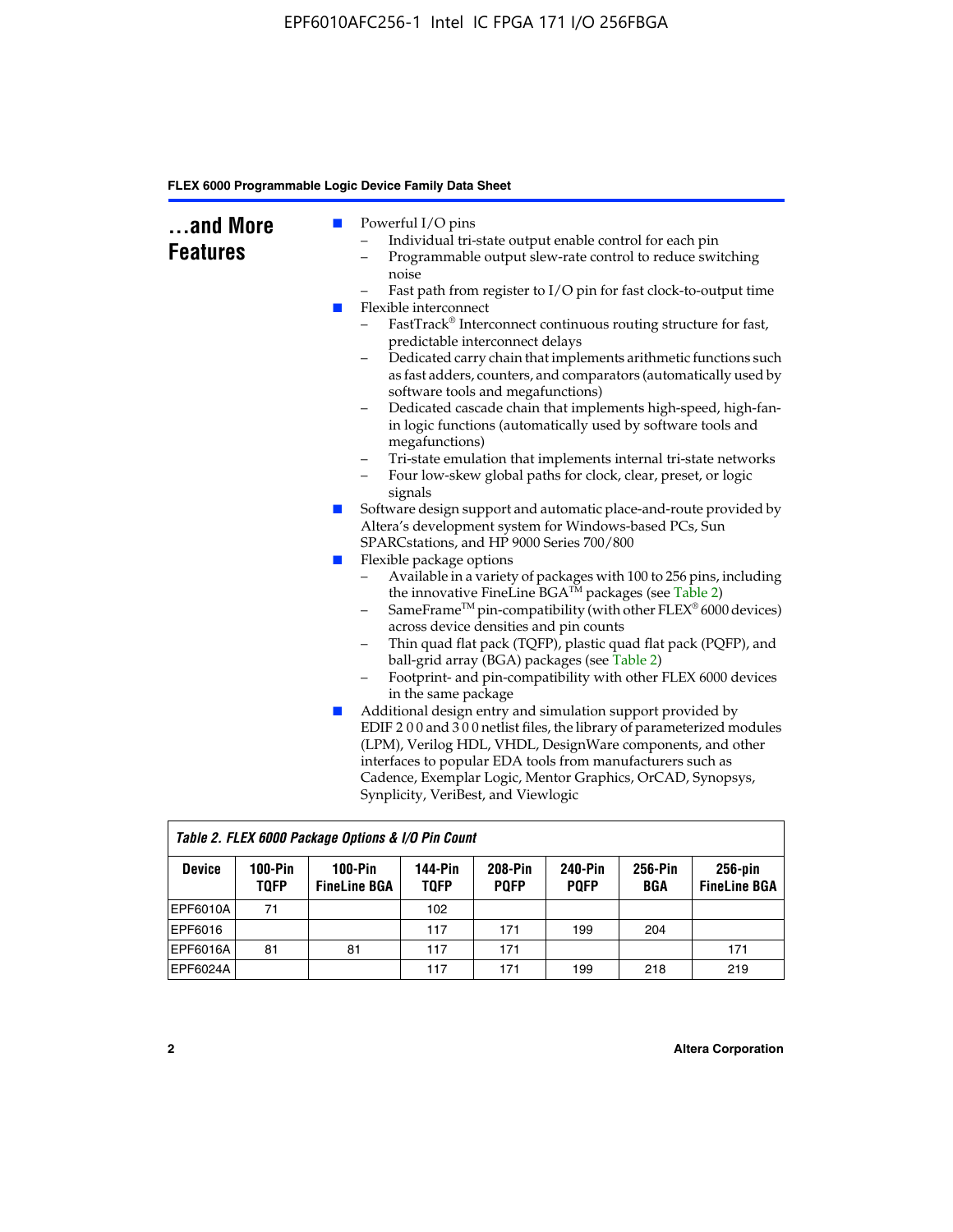| General<br><b>Description</b> | The Altera® FLEX 6000 programmable logic device (PLD) family provides<br>a low-cost alternative to high-volume gate array designs. FLEX 6000<br>devices are based on the OptiFLEX architecture, which minimizes die size<br>while maintaining high performance and routability. The devices have<br>reconfigurable SRAM elements, which give designers the flexibility to<br>quickly change their designs during prototyping and design testing.<br>Designers can also change functionality during operation via in-circuit<br>reconfiguration. |
|-------------------------------|-------------------------------------------------------------------------------------------------------------------------------------------------------------------------------------------------------------------------------------------------------------------------------------------------------------------------------------------------------------------------------------------------------------------------------------------------------------------------------------------------------------------------------------------------|
|                               | FLEX 6000 devices are reprogrammable, and they are 100% tested prior to<br>shipment. As a result, designers are not required to generate test vectors<br>for fault coverage purposes, allowing them to focus on simulation and<br>design verification. In addition, the designer does not need to manage<br>inventories of different gate array designs. FLEX 6000 devices are<br>configured on the board for the specific functionality required.                                                                                              |
|                               | Table 3 shows FLEX 6000 performance for some common designs. All<br>performance values shown were obtained using Synopsys DesignWare or<br>LPM functions. Special design techniques are not required to implement<br>the applications; the designer simply infers or instantiates a function in a<br>Verilog HDL, VHDL, Altera Hardware Description Language (AHDL), or<br>schematic design file.                                                                                                                                               |

| Table 3. FLEX 6000 Device Performance for Common Designs |                 |                    |                   |                   |              |  |
|----------------------------------------------------------|-----------------|--------------------|-------------------|-------------------|--------------|--|
| <b>Application</b>                                       | <b>LEs Used</b> | <b>Performance</b> |                   |                   | <b>Units</b> |  |
|                                                          |                 | -1 Speed<br>Grade  | -2 Speed<br>Grade | -3 Speed<br>Grade |              |  |
| 16-bit loadable counter                                  | 16              | 172                | 153               | 133               | <b>MHz</b>   |  |
| 16-bit accumulator                                       | 16              | 172                | 153               | 133               | <b>MHz</b>   |  |
| 24-bit accumulator                                       | 24              | 136                | 123               | 108               | <b>MHz</b>   |  |
| 16-to-1 multiplexer (pin-to-pin) (1)                     | 10              | 12.1               | 13.4              | 16.6              | ns           |  |
| $16 \times 16$ multiplier with a 4-stage pipeline        | 592             | 84                 | 67                | 58                | <b>MHz</b>   |  |

*Note:*

(1) This performance value is measured as a pin-to-pin delay.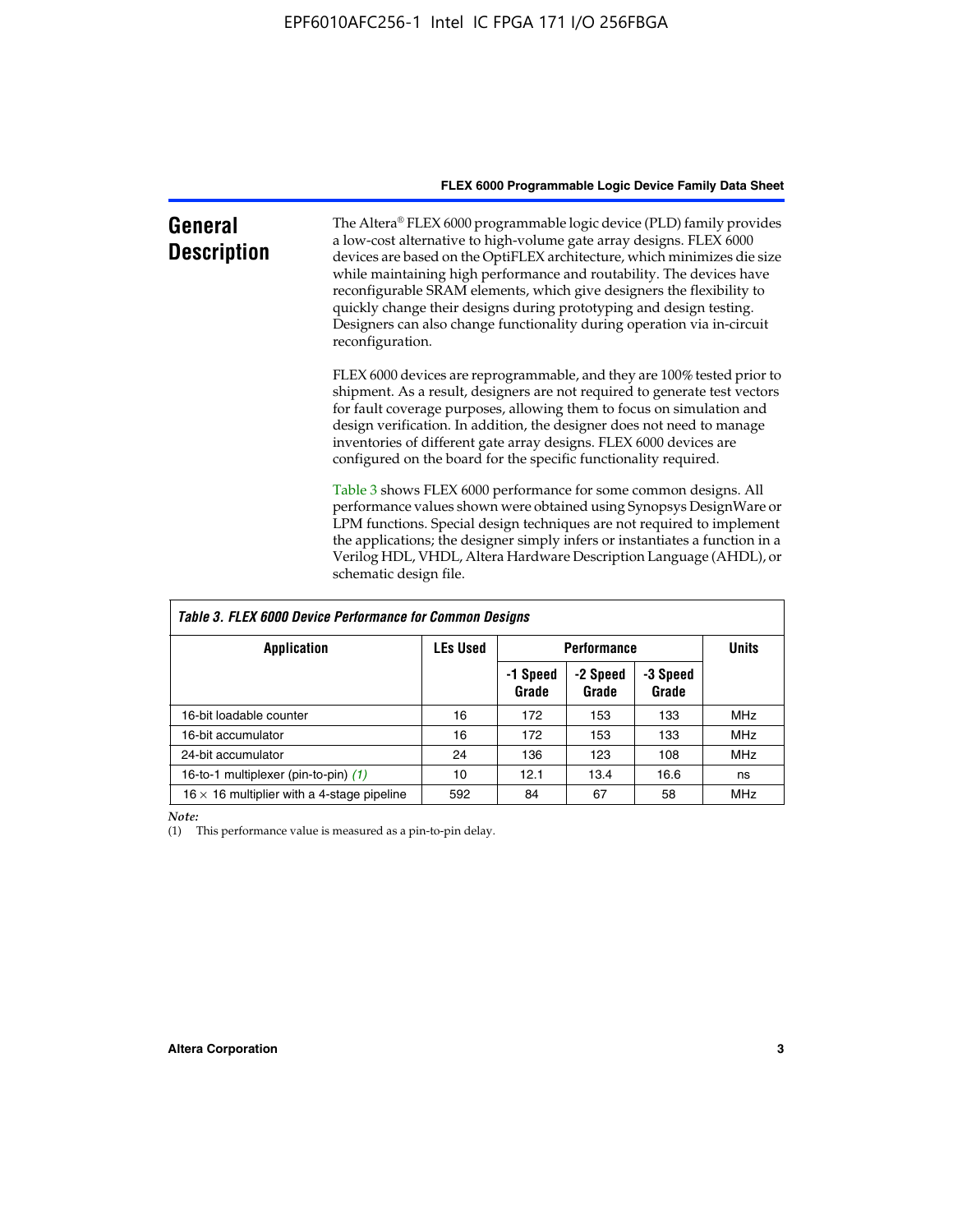| Table 4. FLEX 6000 Device Performance for Complex Designs<br>Note $(1)$ |       |                   |                   |                   |                  |  |
|-------------------------------------------------------------------------|-------|-------------------|-------------------|-------------------|------------------|--|
| <b>LEs Used</b><br><b>Performance</b><br>Application                    |       |                   |                   | <b>Units</b>      |                  |  |
|                                                                         |       | -1 Speed<br>Grade | -2 Speed<br>Grade | -3 Speed<br>Grade |                  |  |
| 8-bit, 16-tap parallel finite impulse response<br>(FIR) filter          | 599   | 94                | 80                | 72                | <b>MSPS</b>      |  |
| 8-bit, 512-point fast Fourier transform (FFT)<br>function               | 1.182 | 75<br>63          | 89<br>53          | 109<br>43         | μS<br><b>MHz</b> |  |
| a16450 universal asynchronous<br>receiver/transmitter (UART)            | 487   | 36                | 30                | 25                | <b>MHz</b>       |  |
| PCI bus target with zero wait states                                    | 609   | 56                | 49                | 42                | MHz              |  |

Table 4 shows FLEX 6000 performance for more complex designs.

*Note:*

(1) The applications in this table were created using Altera MegaCore<sup>TM</sup> functions.

FLEX 6000 devices are supported by Altera development systems; a single, integrated package that offers schematic, text (including AHDL), and waveform design entry, compilation and logic synthesis, full simulation and worst-case timing analysis, and device configuration. The Altera software provides EDIF 2 0 0 and 3 0 0, LPM, VHDL, Verilog HDL, and other interfaces for additional design entry and simulation support from other industry-standard PC- and UNIX workstation-based EDA tools.

The Altera software works easily with common gate array EDA tools for synthesis and simulation. For example, the Altera software can generate Verilog HDL files for simulation with tools such as Cadence Verilog-XL. Additionally, the Altera software contains EDA libraries that use devicespecific features such as carry chains which are used for fast counter and arithmetic functions. For instance, the Synopsys Design Compiler library supplied with the Altera development systems include DesignWare functions that are optimized for the FLEX 6000 architecture.

The Altera development system runs on Windows-based PCs, Sun SPARCstations, and HP 9000 Series 700/800.

f See the *[MAX+PLUS II Programmable Logic Development System & Software](http://www.altera.com/literature/ds/dsmii.pdf)  [Data Sheet](http://www.altera.com/literature/ds/dsmii.pdf)* and the *[Quartus Programmable Logic Development System &](http://www.altera.com/literature/ds/quartus.pdf)  [Software Data Sheet](http://www.altera.com/literature/ds/quartus.pdf)* for more information.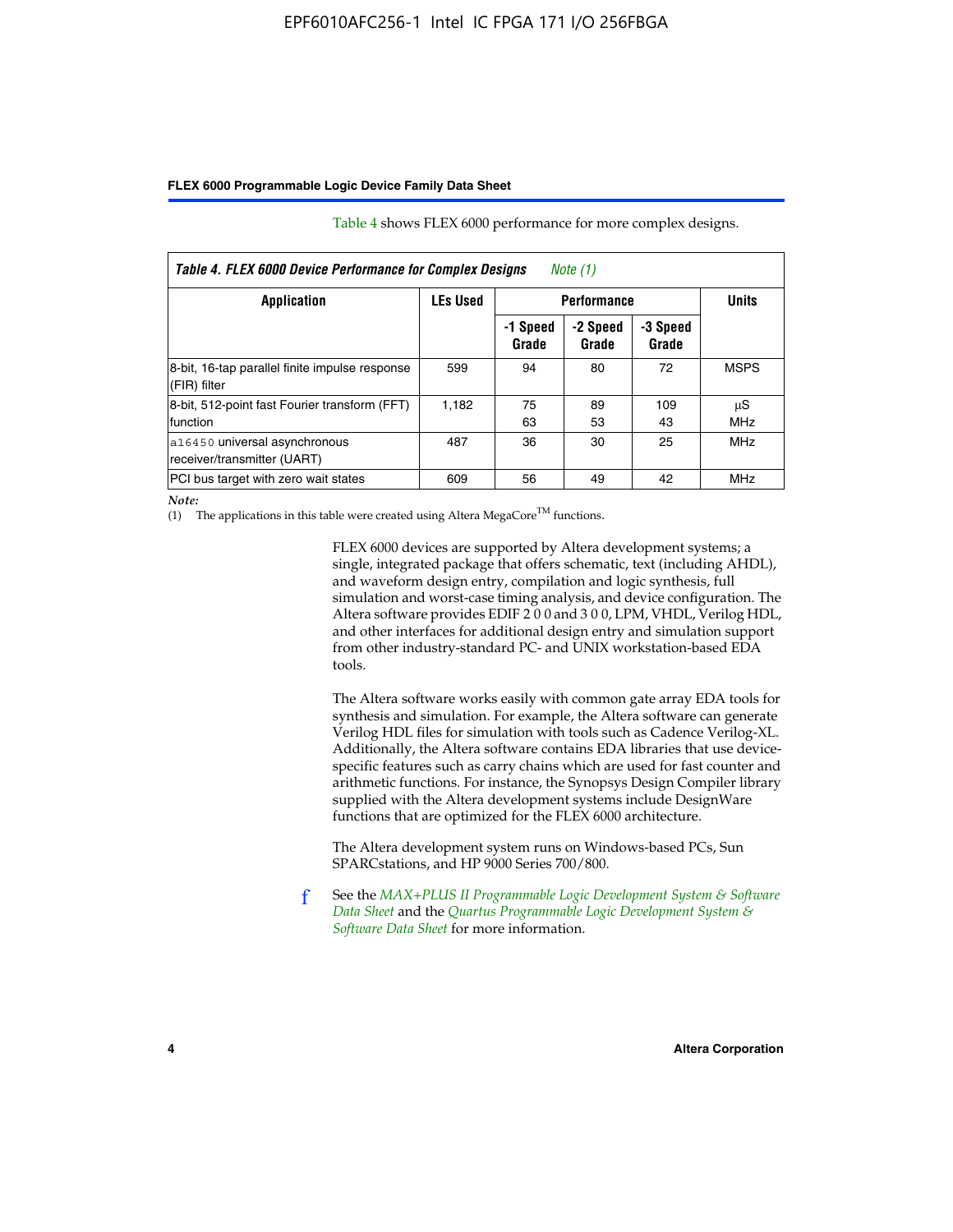| <b>Functional</b><br><b>Description</b> | The FLEX 6000 OptiFLEX architecture consists of logic elements (LEs).<br>Each LE includes a 4-input look-up table (LUT), which can implement any<br>4-input function, a register, and dedicated paths for carry and cascade<br>chain functions. Because each LE contains a register, a design can be easily<br>pipelined without consuming more LEs. The specified gate count for<br>FLEX 6000 devices includes all LUTs and registers.                                                                                                                                                                                                                                                                                                          |
|-----------------------------------------|--------------------------------------------------------------------------------------------------------------------------------------------------------------------------------------------------------------------------------------------------------------------------------------------------------------------------------------------------------------------------------------------------------------------------------------------------------------------------------------------------------------------------------------------------------------------------------------------------------------------------------------------------------------------------------------------------------------------------------------------------|
|                                         | LEs are combined into groups called logic array blocks (LABs); each LAB<br>contains 10 LEs. The Altera software automatically places related LEs into<br>the same LAB, minimizing the number of required interconnects. Each<br>LAB can implement a medium-sized block of logic, such as a counter or<br>multiplexer.                                                                                                                                                                                                                                                                                                                                                                                                                            |
|                                         | Signal interconnections within FLEX 6000 devices—and to and from<br>device pins—are provided via the routing structure of the FastTrack<br>Interconnect. The routing structure is a series of fast, continuous row and<br>column channels that run the entire length and width of the device. Any<br>LE or pin can feed or be fed by any other LE or pin via the FastTrack<br>Interconnect. See "FastTrack Interconnect" on page 17 of this data sheet<br>for more information.                                                                                                                                                                                                                                                                  |
|                                         | Each I/O pin is fed by an I/O element (IOE) located at the end of each row<br>and column of the FastTrack Interconnect. Each IOE contains a<br>bidirectional I/O buffer. Each IOE is placed next to an LAB, where it can<br>be driven by the local interconnect of that LAB. This feature allows fast<br>clock-to-output times of less than 8 ns when a pin is driven by any of the<br>10 LEs in the adjacent LAB. Also, any LE can drive any pin via the row and<br>column interconnect. I/O pins can drive the LE registers via the row and<br>column interconnect, providing setup times as low as 2 ns and hold times<br>of 0 ns. IOEs provide a variety of features, such as JTAG BST support,<br>slew-rate control, and tri-state buffers. |
|                                         | Figure 1 shows a block diagram of the FLEX 6000 OptiFLEX architecture.<br>Each group of ten LEs is combined into an LAB, and the LABs are<br>arranged into rows and columns. The LABs are interconnected by the<br>FastTrack Interconnect. IOEs are located at the end of each FastTrack<br>Interconnect row and column.                                                                                                                                                                                                                                                                                                                                                                                                                         |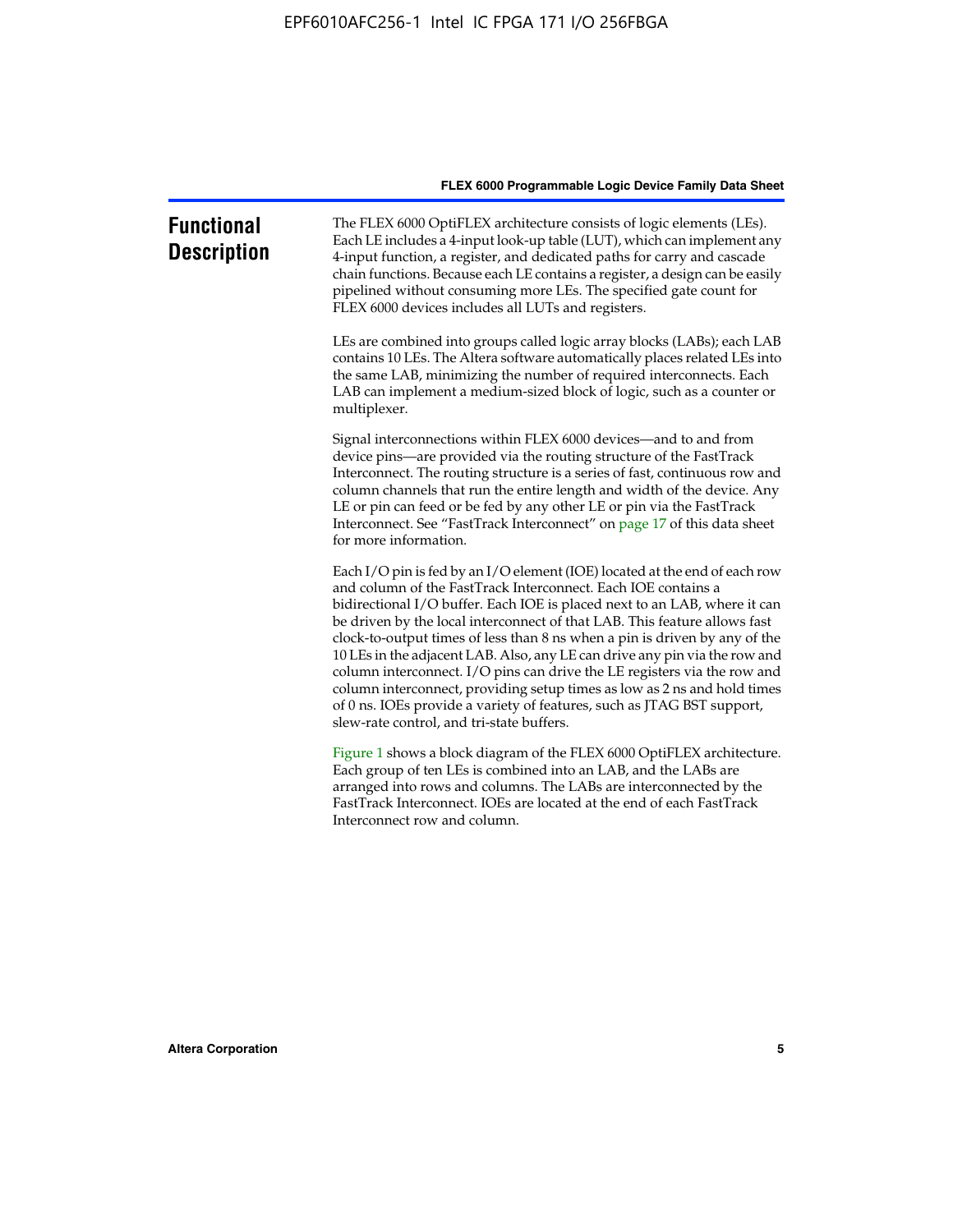

FLEX 6000 devices provide four dedicated, global inputs that drive the control inputs of the flipflops to ensure efficient distribution of highspeed, low-skew control signals. These inputs use dedicated routing channels that provide shorter delays and lower skews than the FastTrack Interconnect. These inputs can also be driven by internal logic, providing an ideal solution for a clock divider or an internally generated asynchronous clear signal that clears many registers in the device. The dedicated global routing structure is built into the device, eliminating the need to create a clock tree.

#### **Logic Array Block**

An LAB consists of ten LEs, their associated carry and cascade chains, the LAB control signals, and the LAB local interconnect. The LAB provides the coarse-grained structure of the FLEX 6000 architecture, and facilitates efficient routing with optimum device utilization and high performance.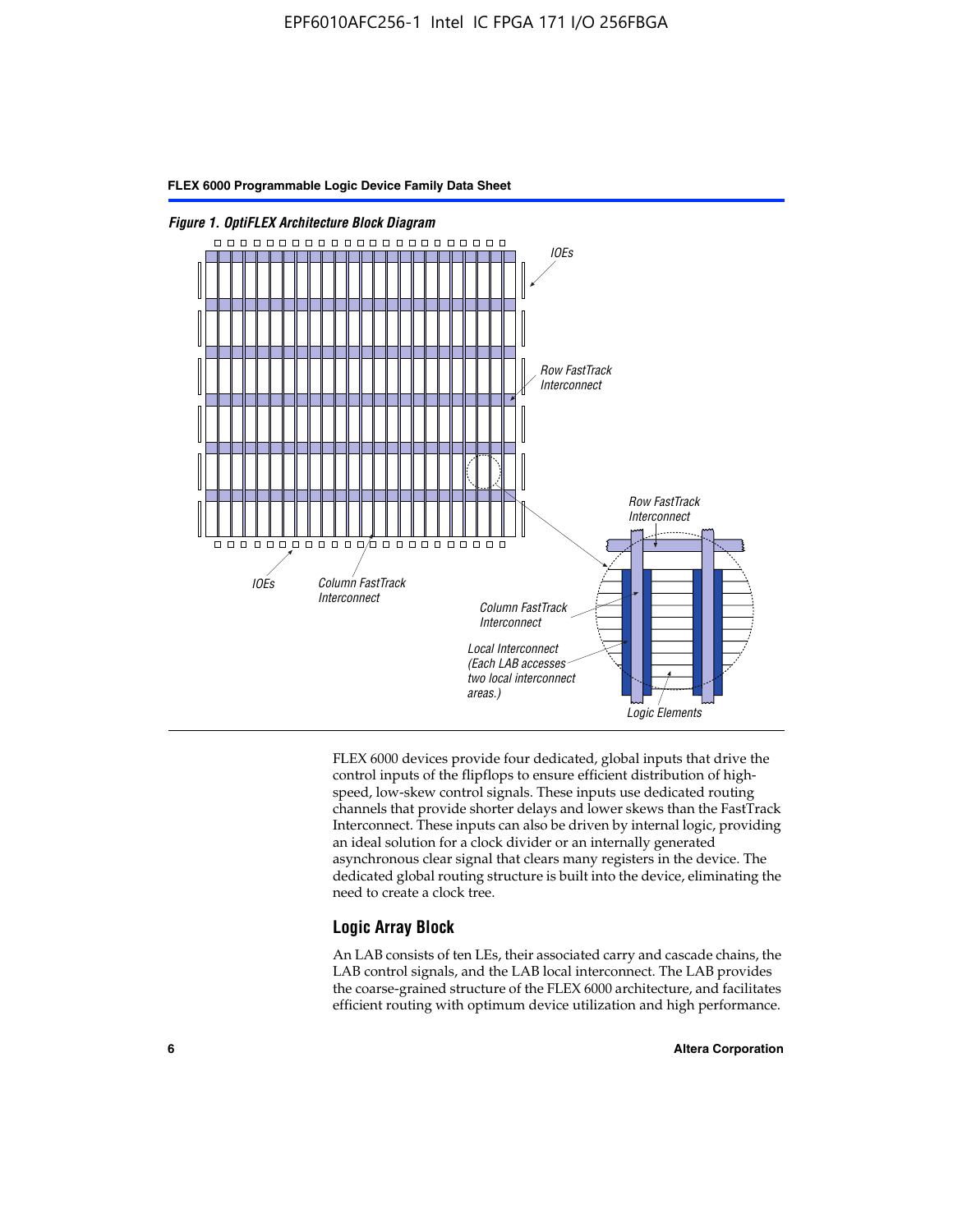The interleaved LAB structure—an innovative feature of the FLEX 6000 architecture—allows each LAB to drive two local interconnects. This feature minimizes the use of the FastTrack Interconnect, providing higher performance. An LAB can drive 20 LEs in adjacent LABs via the local interconnect, which maximizes fitting flexibility while minimizing die size. See Figure 2.



In most designs, the registers only use global clock and clear signals. However, in some cases, other clock or asynchronous clear signals are needed. In addition, counters may also have synchronous clear or load signals. In a design that uses non-global clock and clear signals, inputs from the first LE in an LAB are re-routed to drive the control signals for that LAB. See Figure 3.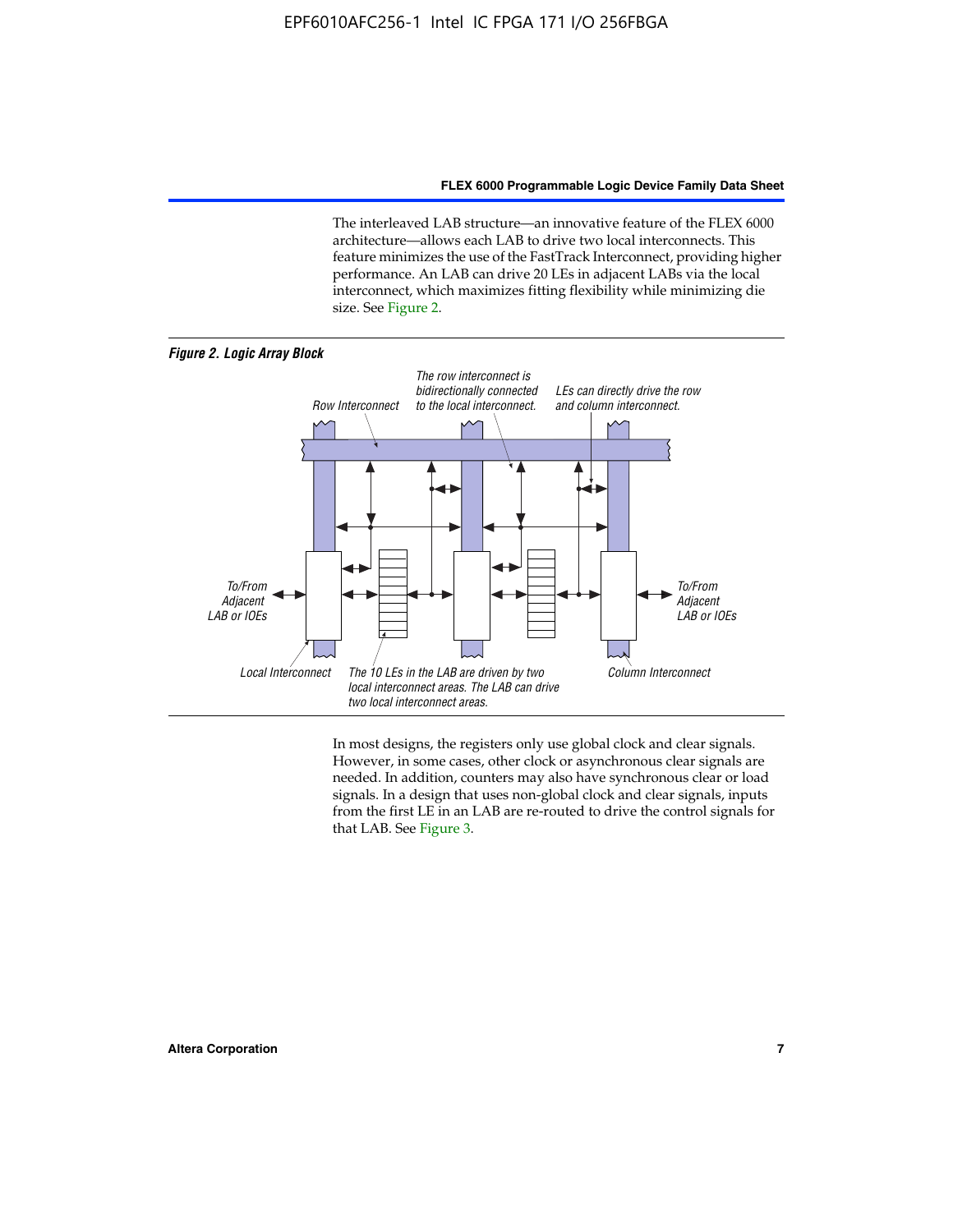#### *Figure 3. LAB Control Signals*



#### **Logic Element**

An LE, the smallest unit of logic in the FLEX 6000 architecture, has a compact size that provides efficient logic usage. Each LE contains a fourinput LUT, which is a function generator that can quickly implement any function of four variables. An LE contains a programmable flipflop, carry and cascade chains. Additionally, each LE drives both the local and the FastTrack Interconnect. See Figure 4.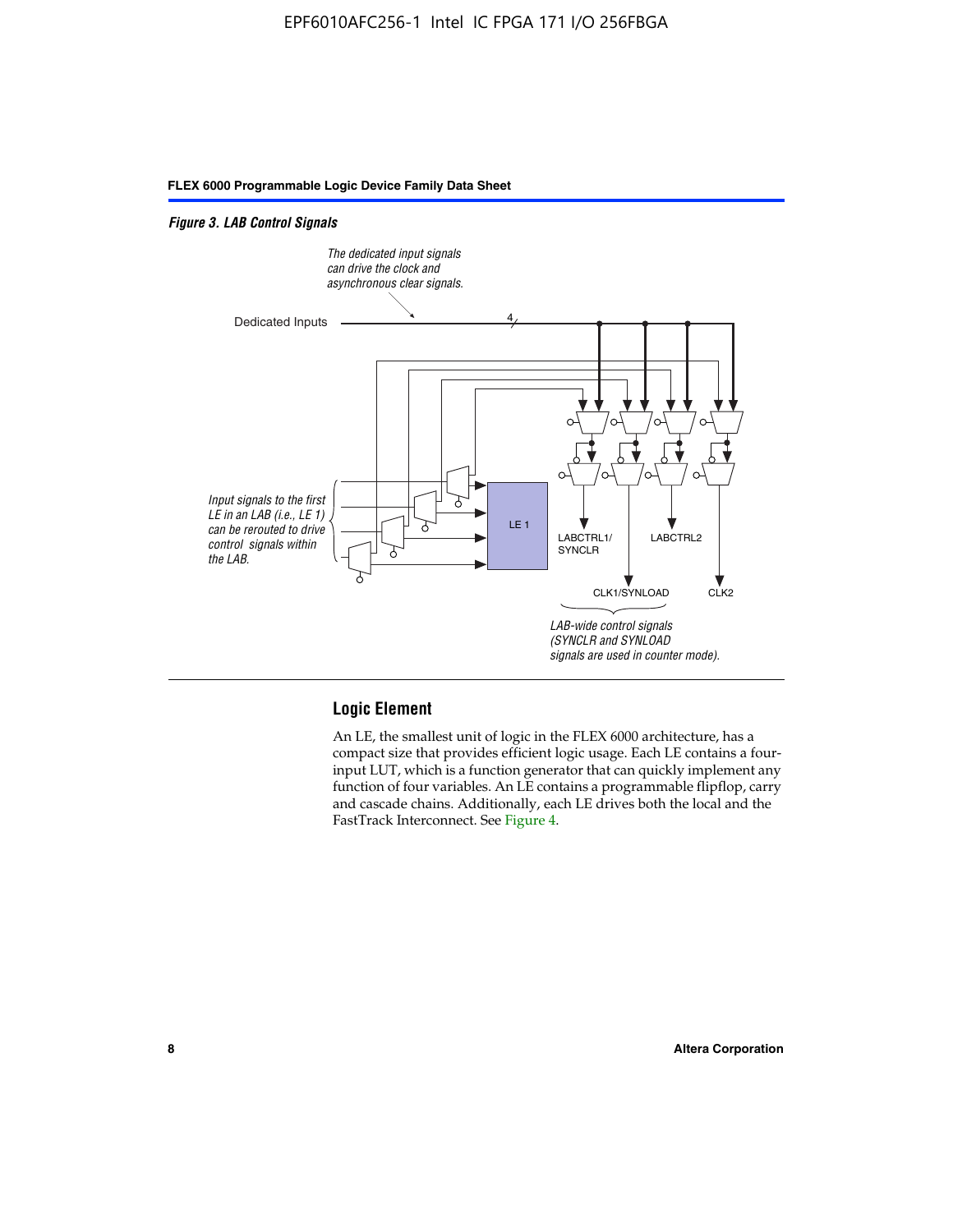

The programmable flipflop in the LE can be configured for D, T, JK, or SR operation. The clock and clear control signals on the flipflop can be driven by global signals, general-purpose I/O pins, or any internal logic. For combinatorial functions, the flipflop is bypassed and the output of the LUT drives the outputs of the LE. The LE output can drive both the local interconnect and the FastTrack Interconnect.

The FLEX 6000 architecture provides two types of dedicated high-speed data paths that connect adjacent LEs without using local interconnect paths: carry chains and cascade chains. A carry chain supports high-speed arithmetic functions such as counters and adders, while a cascade chain implements wide-input functions such as equivalent comparators with minimum delay. Carry and cascade chains connect LEs 2 through 10 in an LAB and all LABs in the same half of the row. Because extensive use of carry and cascade chains can reduce routing flexibility, these chains should be limited to speed-critical portions of a design.

#### *Figure 4. Logic Element*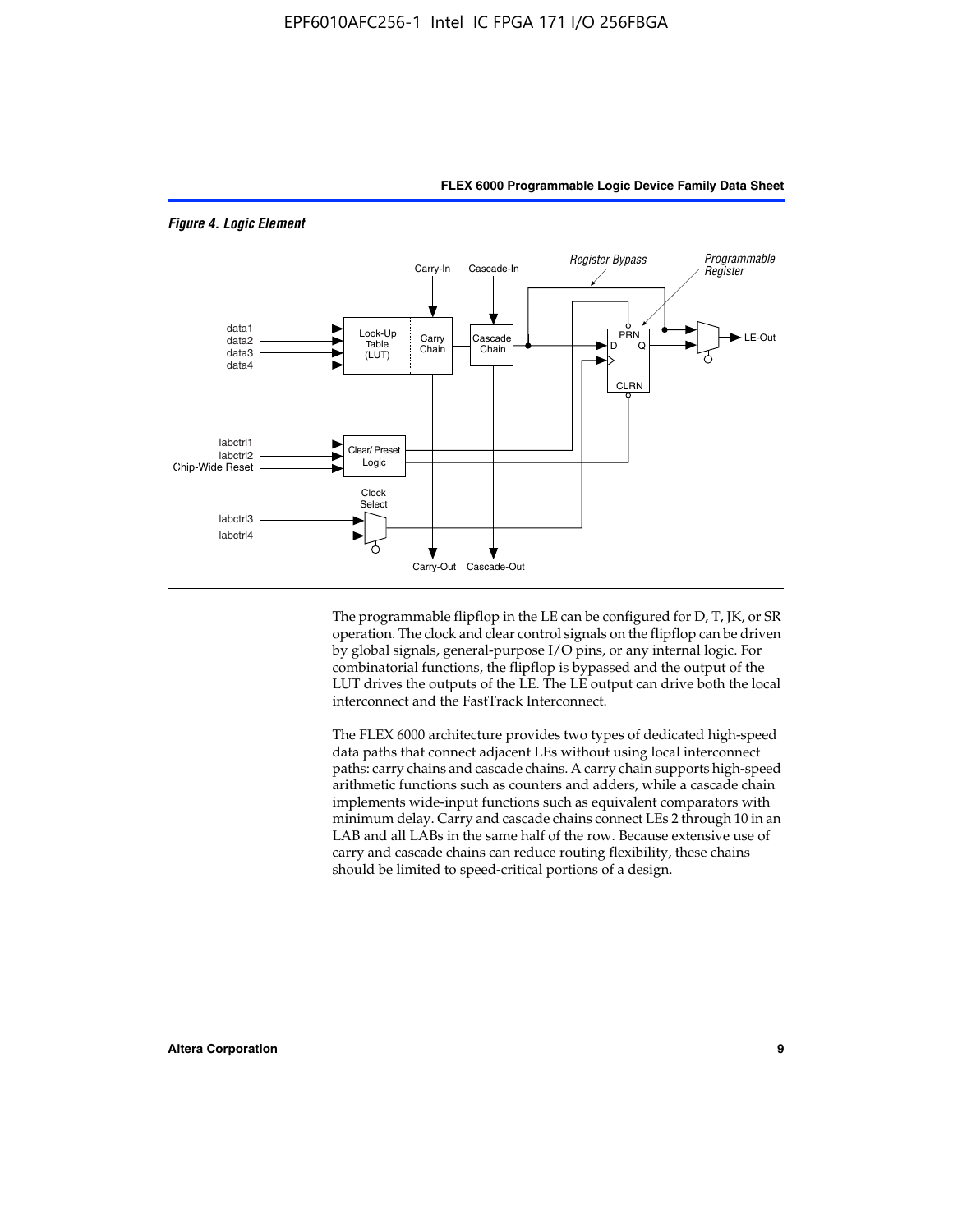#### *Carry Chain*

The carry chain provides a very fast (0.1 ns) carry-forward function between LEs. The carry-in signal from a lower-order bit drives forward into the higher-order bit via the carry chain, and feeds into both the LUT and the next portion of the carry chain. This feature allows the FLEX 6000 architecture to implement high-speed counters, adders, and comparators of arbitrary width. Carry chain logic can be created automatically by the Altera software during design processing, or manually by the designer during design entry. Parameterized functions such as LPM and DesignWare functions automatically take advantage of carry chains for the appropriate functions.

Because the first LE of each LAB can generate control signals for that LAB, the first LE in each LAB is not included in carry chains. In addition, the inputs of the first LE in each LAB may be used to generate synchronous clear and load enable signals for counters implemented with carry chains.

Carry chains longer than nine LEs are implemented automatically by linking LABs together. For enhanced fitting, a long carry chain skips alternate LABs in a row. A carry chain longer than one LAB skips either from an even-numbered LAB to another even-numbered LAB, or from an odd-numbered LAB to another odd-numbered LAB. For example, the last LE of the first LAB in a row carries to the second LE of the third LAB in the row. In addition, the carry chain does not cross the middle of the row. For instance, in the EPF6016 device, the carry chain stops at the 11th LAB in a row and a new carry chain begins at the 12th LAB.

Figure 5 shows how an *n*-bit full adder can be implemented in  $n + 1$  LEs with the carry chain. One portion of the LUT generates the sum of two bits using the input signals and the carry-in signal; the sum is routed to the output of the LE. Although the register can be bypassed for simple adders, it can be used for an accumulator function. Another portion of the LUT and the carry chain logic generates the carry-out signal, which is routed directly to the carry-in signal of the next-higher-order bit. The final carry-out signal is routed to an LE, where it is driven onto the FastTrack Interconnect.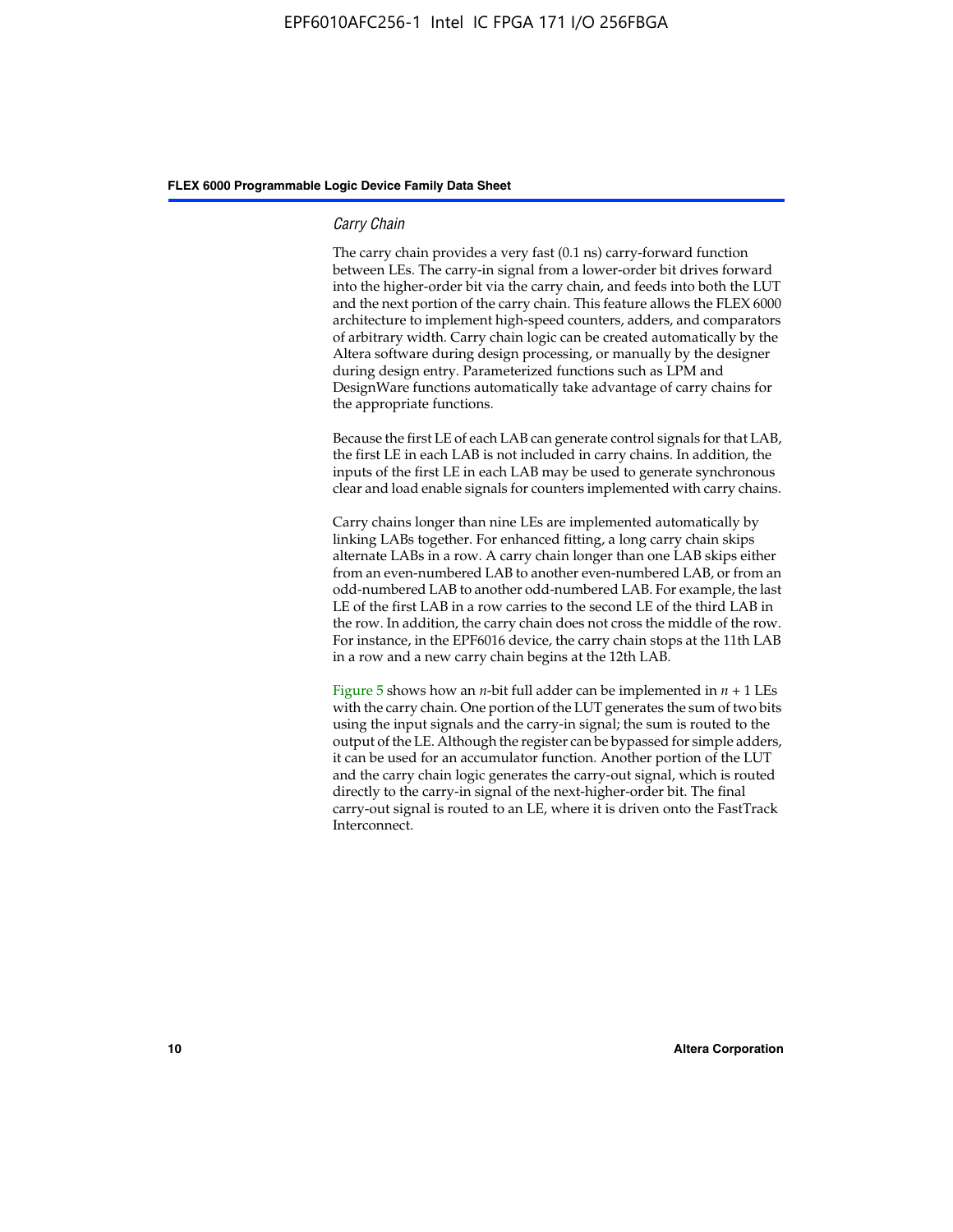

*Figure 5. Carry Chain Operation*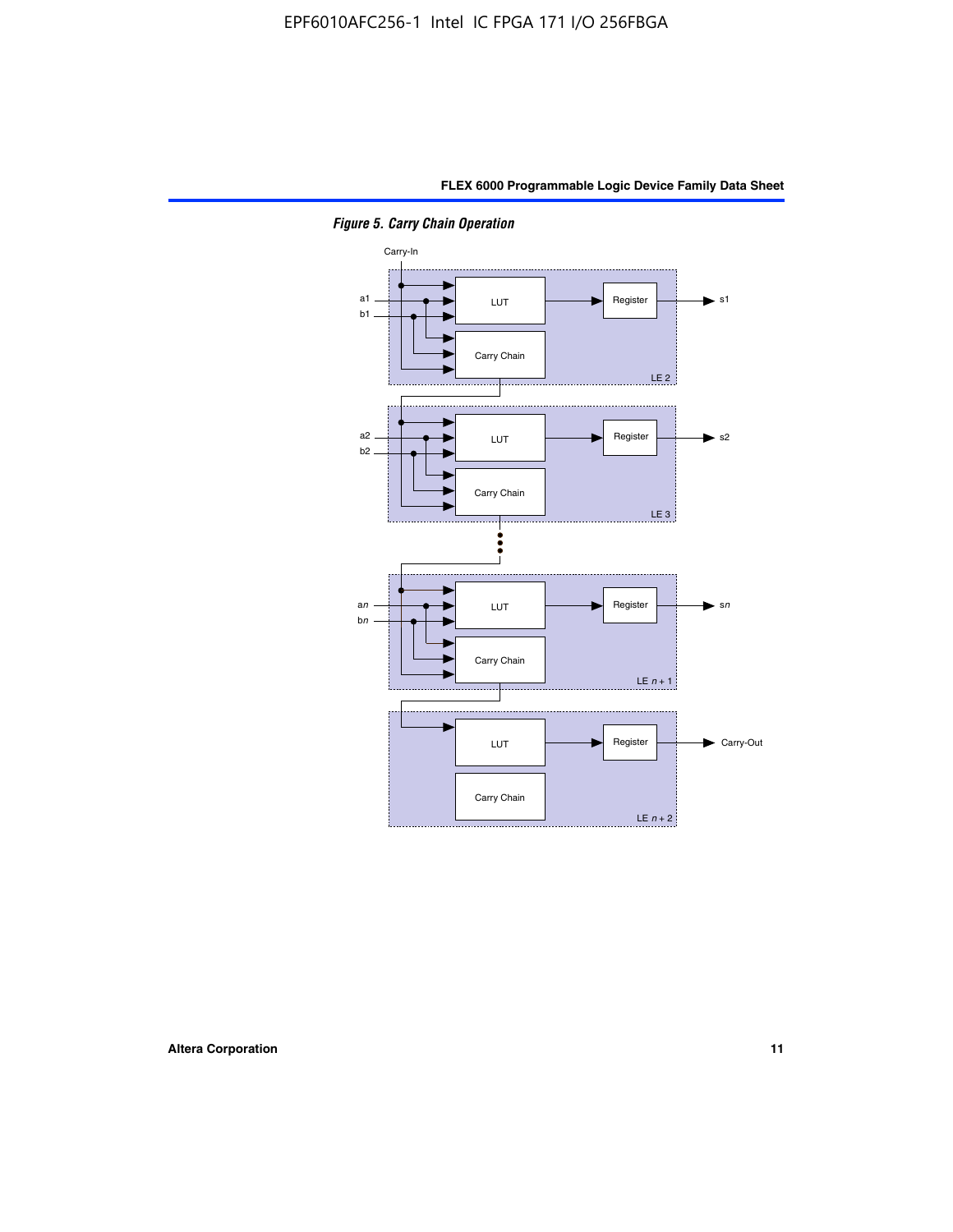#### *Cascade Chain*

The cascade chain enables the FLEX 6000 architecture to implement very wide fan-in functions. Adjacent LUTs can be used to implement portions of the function in parallel; the cascade chain serially connects the intermediate values. The cascade chain can use a logical AND or logical OR gate (via De Morgan's inversion) to connect the outputs of adjacent LEs. Each additional LE provides four more inputs to the effective width of a function, with a delay as low as 0.5 ns per LE. Cascade chain logic can be created automatically by the Altera software during design processing, or manually by the designer during design entry. Parameterized functions such as LPM and DesignWare functions automatically take advantage of cascade chains for the appropriate functions.

A cascade chain implementing an AND gate can use the register in the last LE; a cascade chain implementing an OR gate cannot use this register because of the inversion required to implement the OR gate.

Because the first LE of an LAB can generate control signals for that LAB, the first LE in each LAB is not included in cascade chains. Moreover, cascade chains longer than nine bits are automatically implemented by linking several LABs together. For easier routing, a long cascade chain skips every other LAB in a row. A cascade chain longer than one LAB skips either from an even-numbered LAB to another even-numbered LAB, or from an odd-numbered LAB to another odd-numbered LAB. For example, the last LE of the first LAB in a row cascades to the second LE of the third LAB. The cascade chain does not cross the center of the row. For example, in an EPF6016 device, the cascade chain stops at the 11th LAB in a row and a new cascade chain begins at the 12th LAB.

Figure 6 shows how the cascade function can connect adjacent LEs to form functions with a wide fan-in. In this example, functions of 4*n* variables are implemented with *n* LEs. The cascade chain requires 3.4 ns to decode a 16-bit address.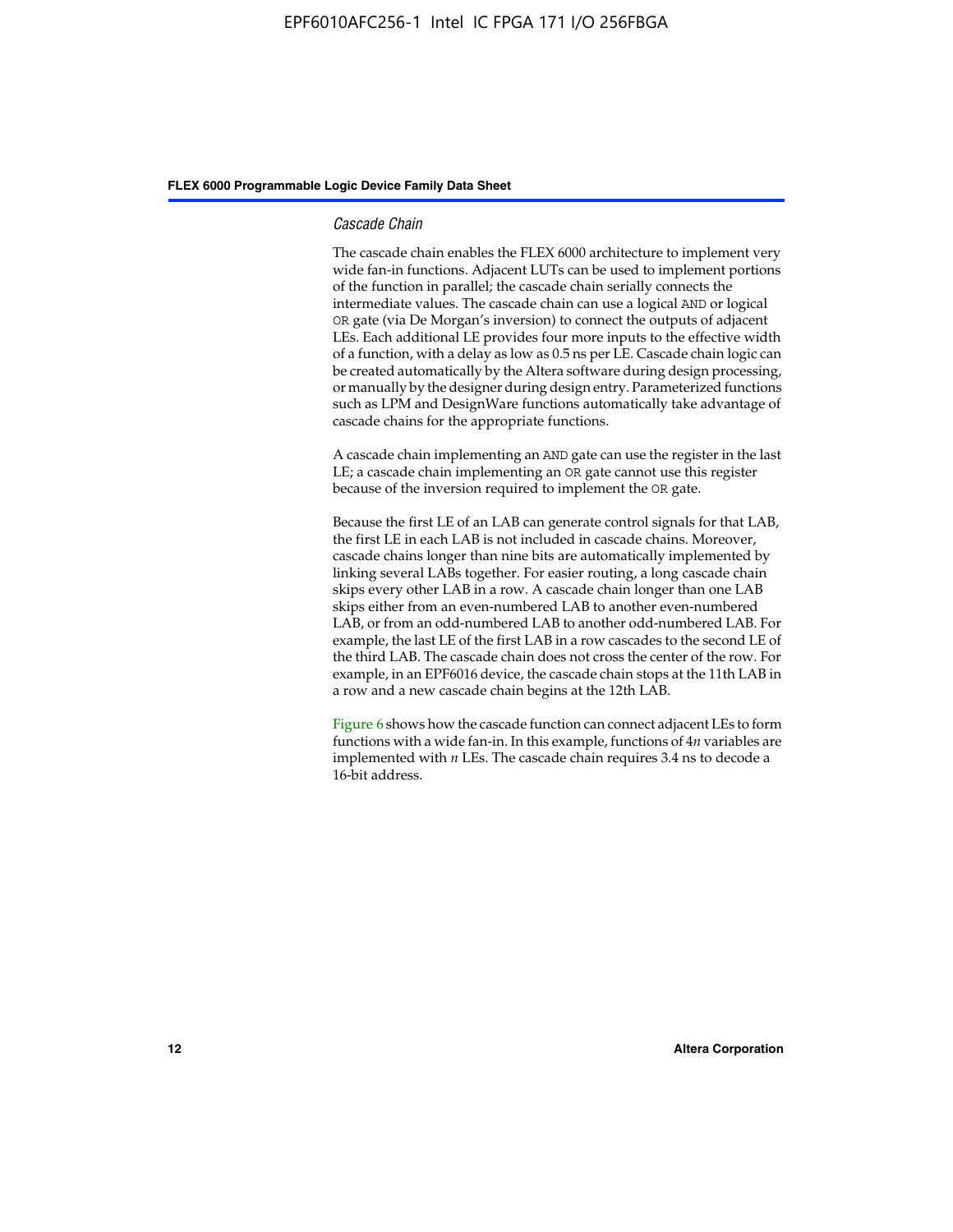

#### *LE Operating Modes*

The FLEX 6000 LE can operate in one of the following three modes:

- Normal mode
- Arithmetic mode
- Counter mode

Each of these modes uses LE resources differently. In each mode, seven available inputs to the LE—the four data inputs from the LAB local interconnect, the feedback from the programmable register, and the carry-in and cascade-in from the previous LE—are directed to different destinations to implement the desired logic function. LAB-wide signals provide clock, asynchronous clear, synchronous clear, and synchronous load control for the register. The Altera software, in conjunction with parameterized functions such as LPM and DesignWare functions, automatically chooses the appropriate mode for common functions such as counters, adders, and multipliers. If required, the designer can also create special-purpose functions to use an LE operating mode for optimal performance.

Figure 7 shows the LE operating modes.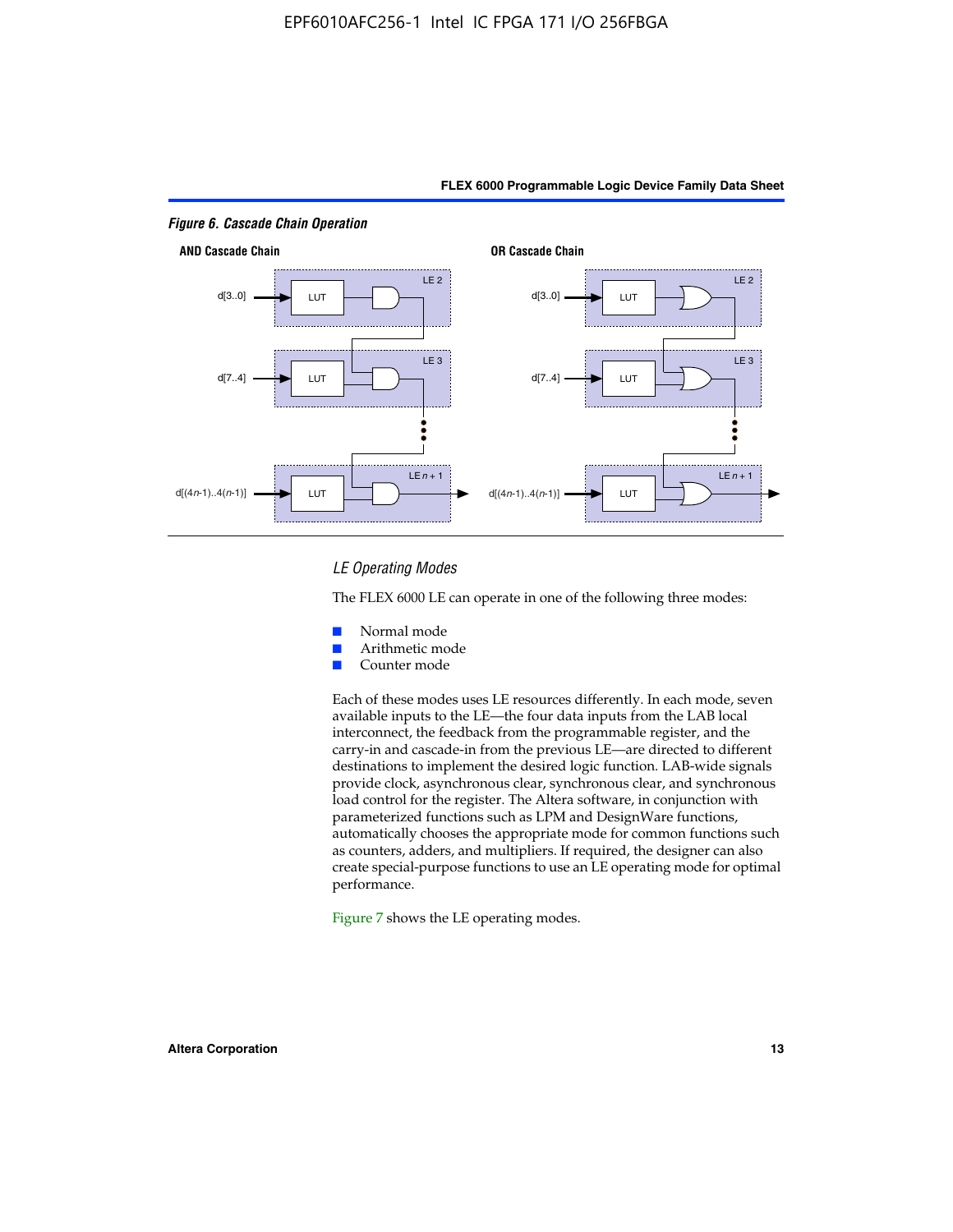#### *Figure 7. LE Operating Modes*

#### **Normal Mode**



#### **Arithmetic Mode**





#### *Notes:*

- (1) The register feedback multiplexer is available on LE 2 of each LAB.
- (2) The data1 and data2 input signals can supply a clock enable, up or down control, or register feedback signals for all LEs other than the second LE in an LAB.
- (3) The LAB-wide synchronous clear and LAB-wide synchronous load affect all registers in an LAB.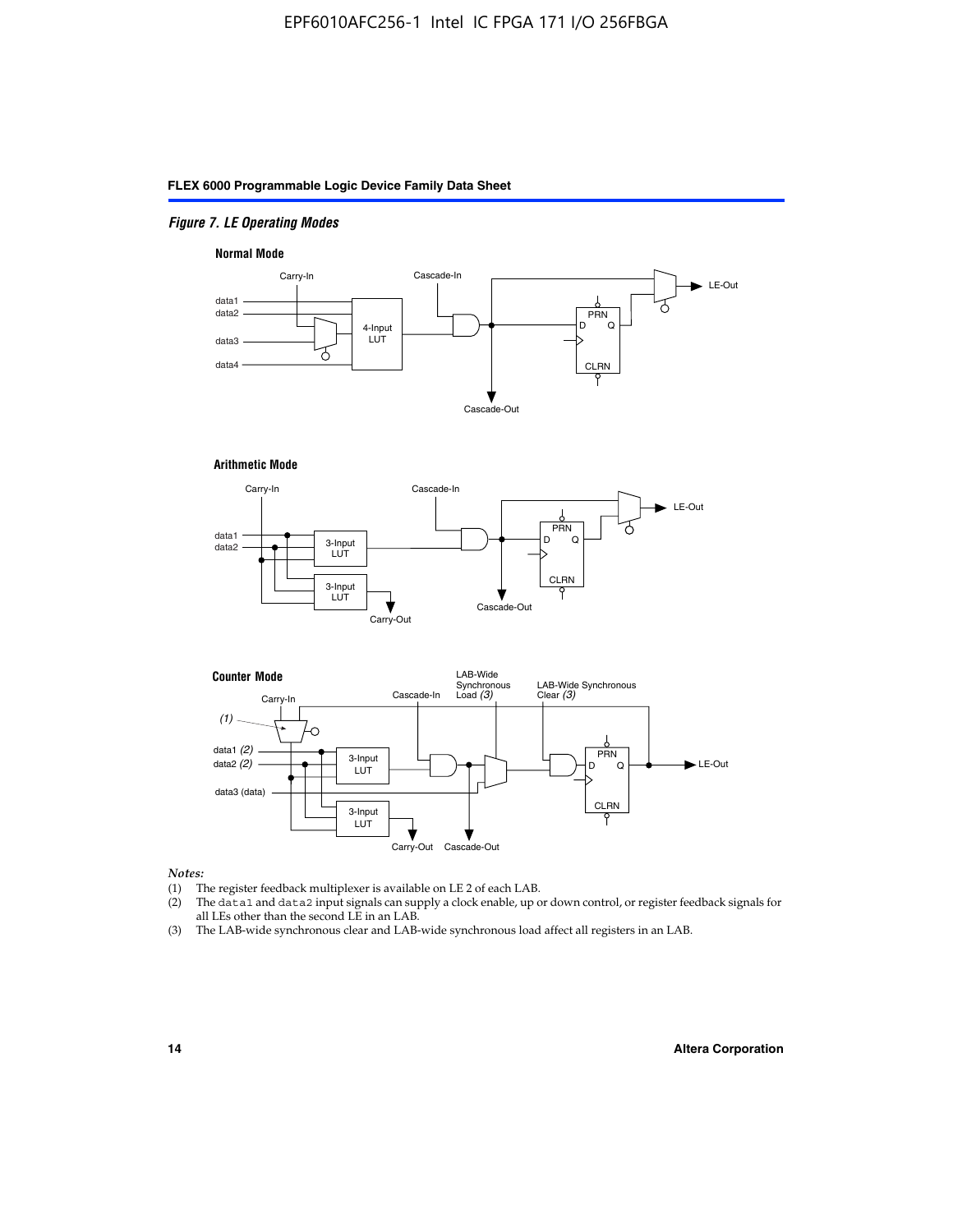#### **Normal Mode**

The normal mode is suitable for general logic applications, combinatorial functions, or wide decoding functions that can take advantage of a cascade chain. In normal mode, four data inputs from the LAB local interconnect and the carry-in are inputs to a 4-input LUT. The Altera software automatically selects the carry-in or the DATA3 signal as one of the inputs to the LUT. The LUT output can be combined with the cascadein signal to form a cascade chain through the cascade-out signal.

#### **Arithmetic Mode**

The arithmetic mode is ideal for implementing adders, accumulators, and comparators. An LE in arithmetic mode uses two 3-input LUTs. One LUT computes a 3-input function; the other generates a carry output. As shown in Figure 7, the first LUT uses the carry-in signal and two data inputs from the LAB local interconnect to generate a combinatorial or registered output. For example, when implementing an adder, this output is the sum of three signals: DATA1, DATA2, and carry-in. The second LUT uses the same three signals to generate a carry-out signal, thereby creating a carry chain. The arithmetic mode also supports simultaneous use of the cascade chain.

The Altera software implements logic functions to use the arithmetic mode automatically where appropriate; the designer does not have to decide how the carry chain will be used.

#### **Counter Mode**

The counter mode offers counter enable, synchronous up/down control, synchronous clear, and synchronous load options. The counter enable and synchronous up/down control signals are generated from the data inputs of the LAB local interconnect. The synchronous clear and synchronous load options are LAB-wide signals that affect all registers in the LAB. Consequently, if any of the LEs in a LAB use counter mode, other LEs in that LAB must be used as part of the same counter or be used for a combinatorial function. In addition, the Altera software automatically places registers that are not in the counter into other LABs.

The counter mode uses two 3-input LUTs: one generates the counter data and the other generates the fast carry bit. A 2-to-1 multiplexer provides synchronous loading, and another AND gate provides synchronous clearing. If the cascade function is used by an LE in counter mode, the synchronous clear or load will override any signal carried on the cascade chain. The synchronous clear overrides the synchronous load.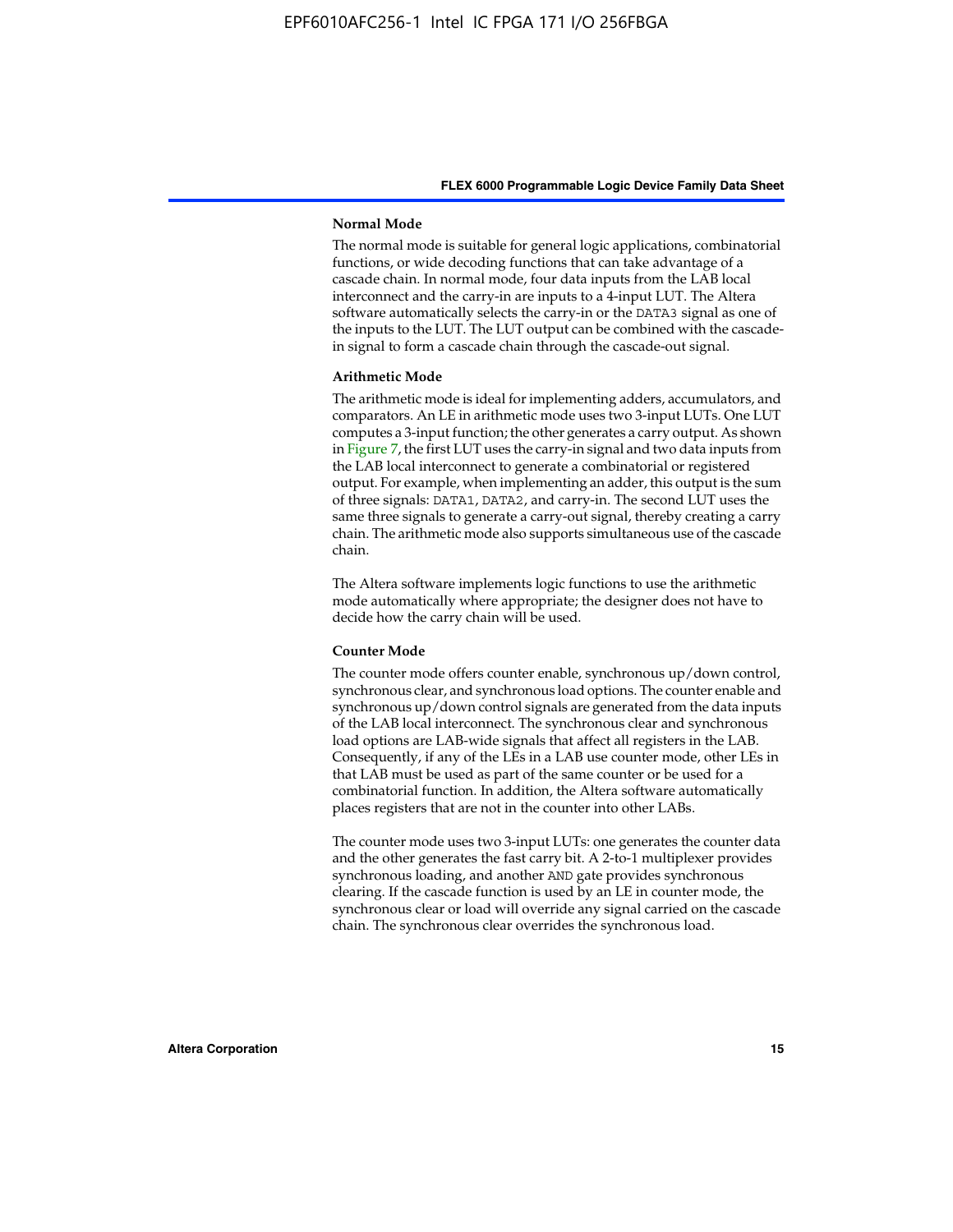Either the counter enable or the up/down control may be used for a given counter. Moreover, the synchronous load can be used as a count enable by routing the register output into the data input automatically when requested by the designer.

The second LE of each LAB has a special function for counter mode; the carry-in of the LE can be driven by a fast feedback path from the register. This function gives a faster counter speed for counter carry chains starting in the second LE of an LAB.

The Altera software implements functions to use the counter mode automatically where appropriate. The designer does not have to decide how the carry chain will be used.

#### *Internal Tri-State Emulation*

Internal tri-state emulation provides internal tri-states without the limitations of a physical tri-state bus. In a physical tri-state bus, the tri-state buffers' output enable (OE) signals select which signal drives the bus. However, if multiple OE signals are active, contending signals can be driven onto the bus. Conversely, if no OE signals are active, the bus will float. Internal tri-state emulation resolves contending tri-state buffers to a low value and floating buses to a high value, thereby eliminating these problems. The Altera software automatically implements tri-state bus functionality with a multiplexer.

#### *Clear & Preset Logic Control*

Logic for the programmable register's clear and preset functions is controlled by the LAB-wide signals LABCTRL1 and LABCTRL2. The LE register has an asynchronous clear that can implement an asynchronous preset. Either LABCTRL1 or LABCTRL2 can control the asynchronous clear or preset. Because the clear and preset functions are active-low, the Altera software automatically assigns a logic high to an unused clear or preset signal. The clear and preset logic is implemented in either the asynchronous clear or asynchronous preset mode, which is chosen during design entry (see Figure 8).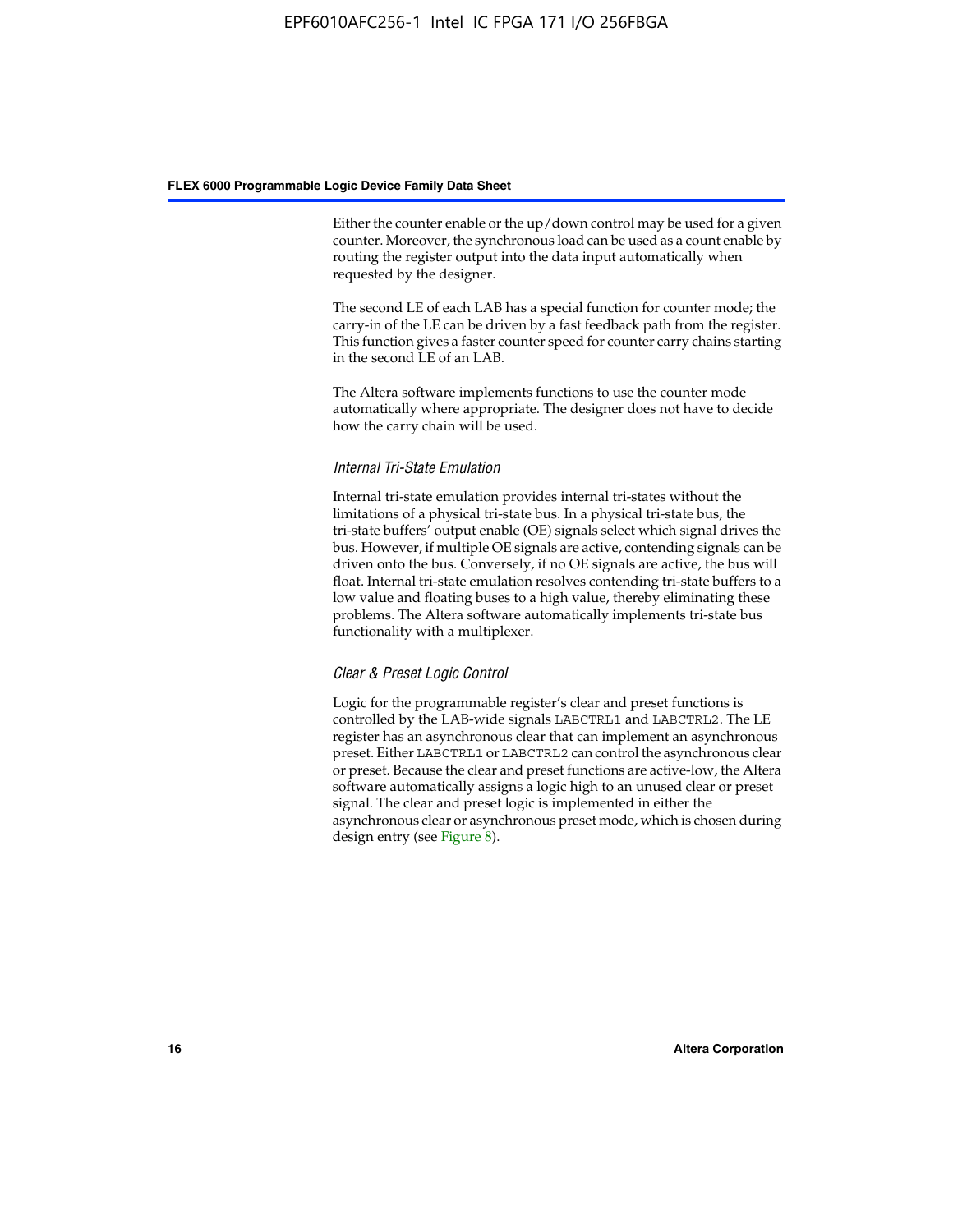

#### **Asynchronous Clear**

The flipflop can be cleared by either LABCTRL1 or LABCTRL2.

#### **Asynchronous Preset**

An asynchronous preset is implemented with an asynchronous clear. The Altera software provides preset control by using the clear and inverting the input and output of the register. Inversion control is available for the inputs to both LEs and IOEs. Therefore, this technique can be used when a register drives logic or drives a pin.

In addition to the two clear and preset modes, FLEX 6000 devices provide a chip-wide reset pin (DEV\_CLRn) that can reset all registers in the device. The option to use this pin is set in the Altera software before compilation. The chip-wide reset overrides all other control signals. Any register with an asynchronous preset will be preset when the chip-wide reset is asserted because of the inversion technique used to implement the asynchronous preset.

The Altera software can use a programmable NOT-gate push-back technique to emulate simultaneous preset and clear or asynchronous load. However, this technique uses an additional three LEs per register.

#### **FastTrack Interconnect**

In the FLEX 6000 OptiFLEX architecture, connections between LEs and device I/O pins are provided by the FastTrack Interconnect, a series of continuous horizontal and vertical routing channels that traverse the device. This global routing structure provides predictable performance, even for complex designs. In contrast, the segmented routing in FPGAs requires switch matrices to connect a variable number of routing paths, increasing the delays between logic resources and reducing performance.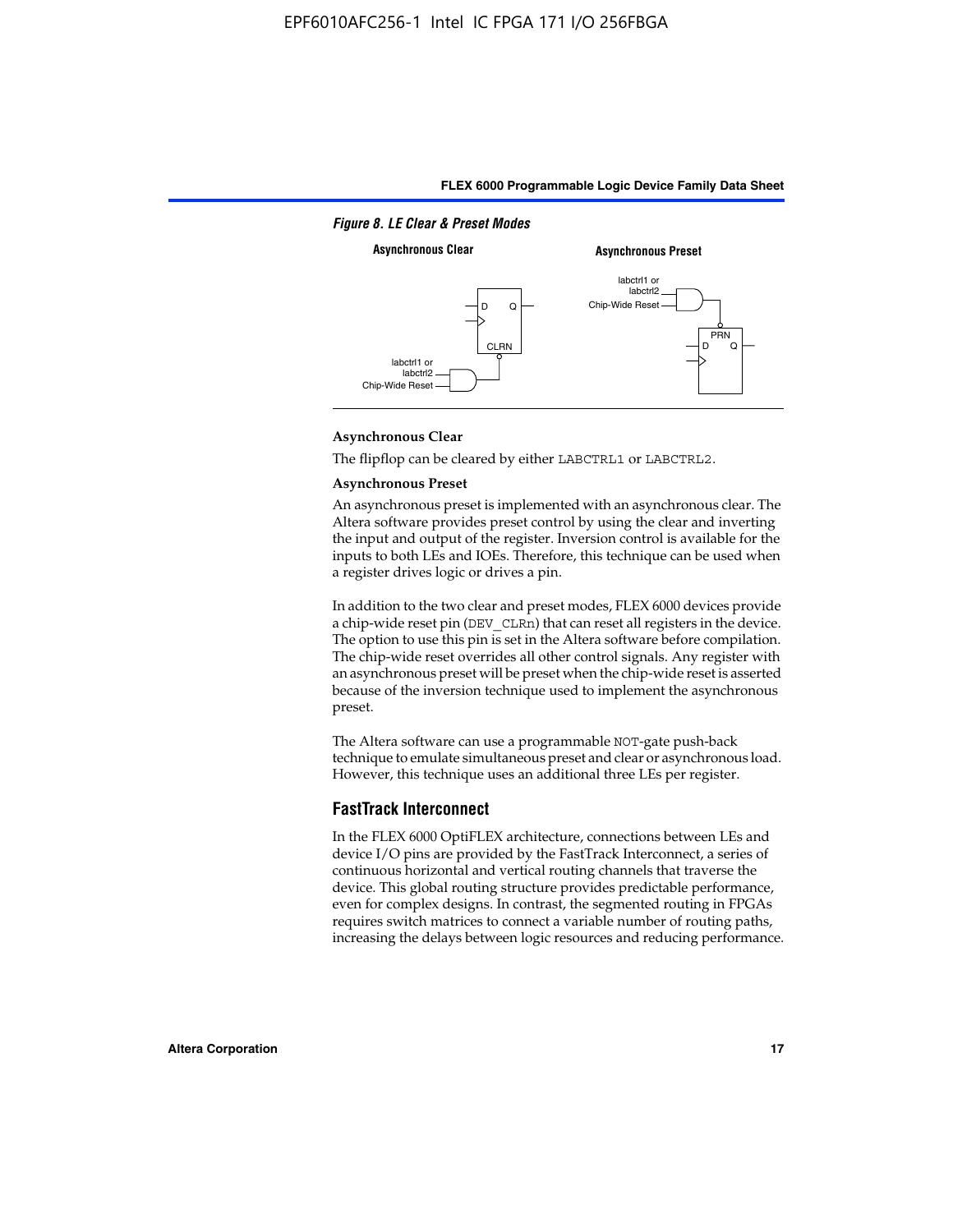The FastTrack Interconnect consists of column and row interconnect channels that span the entire device. Each row of LABs is served by a dedicated row interconnect, which routes signals between LABs in the same row, and also routes signals from I/O pins to LABs. Additionally, the local interconnect routes signals between LEs in the same LAB and in adjacent LABs. The column interconnect routes signals between rows and routes signals from I/O pins to rows.

LEs 1 through 5 of an LAB drive the local interconnect to the right, while LEs 6 through 10 drive the local interconnect to the left. The DATA1 and DATA3 inputs of each LE are driven by the local interconnect to the left; DATA2 and DATA4 are driven by the local interconnect to the right. The local interconnect also routes signals from LEs to I/O pins. Figure 9 shows an overview of the FLEX 6000 interconnect architecture. LEs in the first and last columns have drivers on both sides so that all LEs in the LAB can drive I/O pins via the local interconnect.

*Figure 9. FastTrack Interconnect Architecture*



*Note:*

(1) For EPF6010A, EPF6016, and EPF6016A devices, *n* = 144 channels and *m* = 20 channels; for EPF6024A devices,  $n = 186$  channels and  $m = 30$  channels.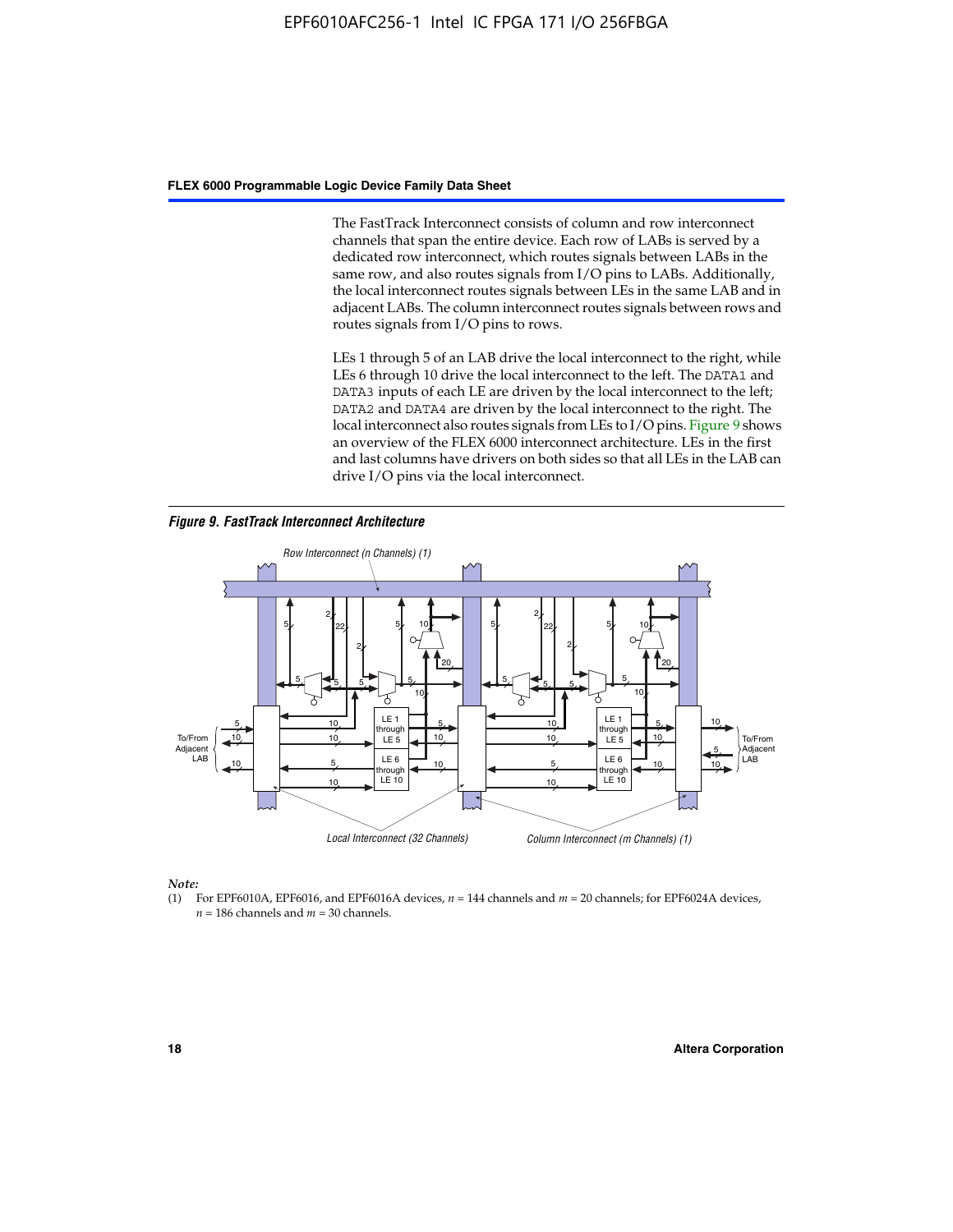A row channel can be driven by an LE or by one of two column channels. These three signals feed a 3-to-1 multiplexer that connects to six specific row channels. Row channels drive into the local interconnect via multiplexers.

Each column of LABs is served by a dedicated column interconnect. The LEs in an LAB can drive the column interconnect. The LEs in an LAB, a column IOE, or a row interconnect can drive the column interconnect. The column interconnect can then drive another row's interconnect to route the signals to other LABs in the device. A signal from the column interconnect must be routed to the row interconnect before it can enter an  $LAB$ 

Each LE has a FastTrack Interconnect output and a local output. The FastTrack interconnect output can drive six row and two column lines directly; the local output drives the local interconnect. Each local interconnect channel driven by an LE can drive four row and two column channels. This feature provides additional flexibility, because each LE can drive any of ten row lines and four column lines.

In addition, LEs can drive global control signals. This feature is useful for distributing internally generated clock, asynchronous clear, and asynchronous preset signals. A pin-driven global signal can also drive data signals, which is useful for high-fan-out data signals.

Each LAB drives two groups of local interconnects, which allows an LE to drive two LABs, or 20 LEs, via the local interconnect. The row-to-local multiplexers are used more efficiently, because the multiplexers can now drive two LABs. Figure 10 shows how an LAB connects to row and column interconnects.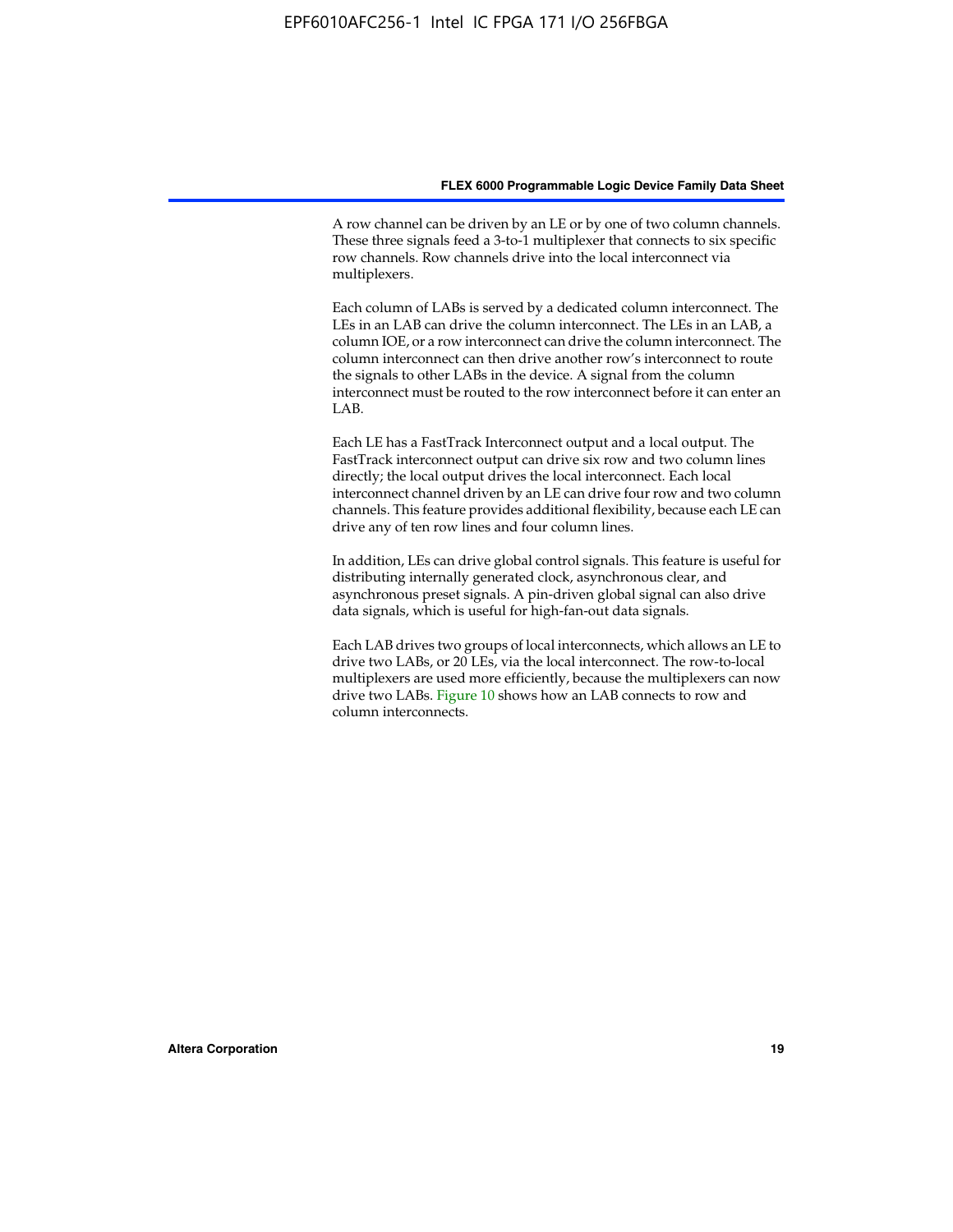*Figure 10. LAB Connections to Row & Column Interconnects*



For improved routability, the row interconnect consists of full-length and half-length channels. The full-length channels connect to all LABs in a row; the half-length channels connect to the LABs in half of the row. In addition to providing a predictable, row-wide interconnect, this architecture provides increased routing resources. Two neighboring LABs can be connected using a half-length channel, which saves the other half of the channel for the other half of the row. One-third of the row channels are half-length channels.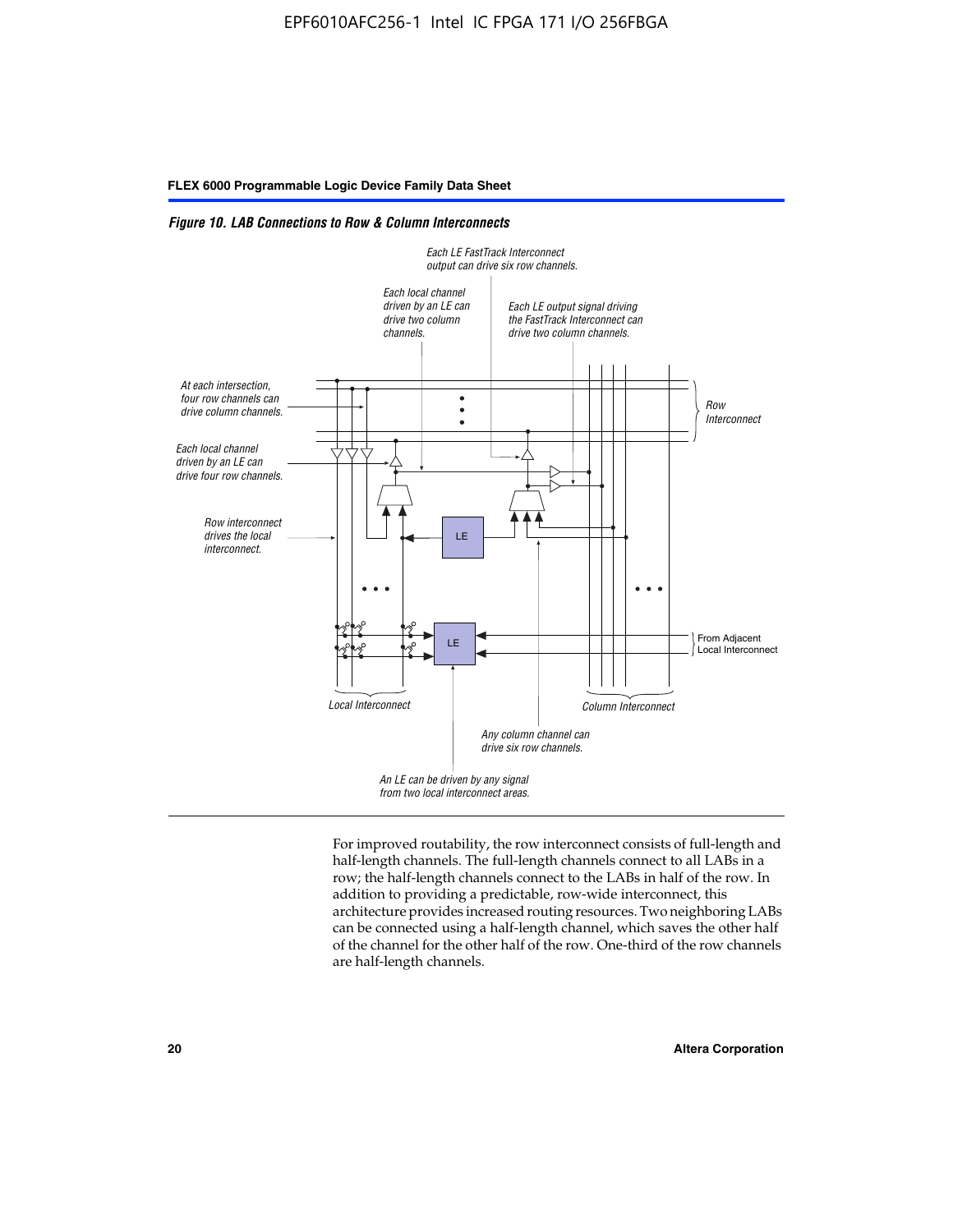| Table 5. FLEX 6000 FastTrack Interconnect Resources |             |                                   |                |                               |  |
|-----------------------------------------------------|-------------|-----------------------------------|----------------|-------------------------------|--|
| <b>Device</b>                                       | <b>Rows</b> | <b>Channels per</b><br><b>Row</b> | <b>Columns</b> | <b>Channels per</b><br>Column |  |
| EPF6010A                                            |             | 144                               | 22             | 20                            |  |
| EPF6016<br>EPF6016A                                 | 6           | 144                               | 22             | 20                            |  |
| EPF6024A                                            |             | 186                               |                | 30                            |  |

Table 5 summarizes the FastTrack Interconnect resources available in each FLEX 6000 device.

In addition to general-purpose I/O pins, FLEX 6000 devices have four dedicated input pins that provide low-skew signal distribution across the device. These four inputs can be used for global clock and asynchronous clear control signals. These signals are available as control signals for all LEs in the device. The dedicated inputs can also be used as generalpurpose data inputs because they can feed the local interconnect of each LAB in the device. Using dedicated inputs to route data signals provides a fast path for high fan-out signals.

The local interconnect from LABs located at either end of two rows can drive a global control signal. For instance, in an EPF6016 device, LABs C1, D1, C22, and D22 can all drive global control signals. When an LE drives a global control signal, the dedicated input pin that drives that signal cannot be used. Any LE in the device can drive a global control signal by driving the FastTrack Interconnect into the appropriate LAB. To minimize delay, however, the Altera software places the driving LE in the appropriate LAB. The LE-driving-global signal feature is optimized for speed for control signals; regular data signals are better routed on the FastTrack Interconnect and do not receive any advantage from being routed on global signals. This LE-driving-global control signal feature is controlled by the designer and is not used automatically by the Altera software. See Figure 11.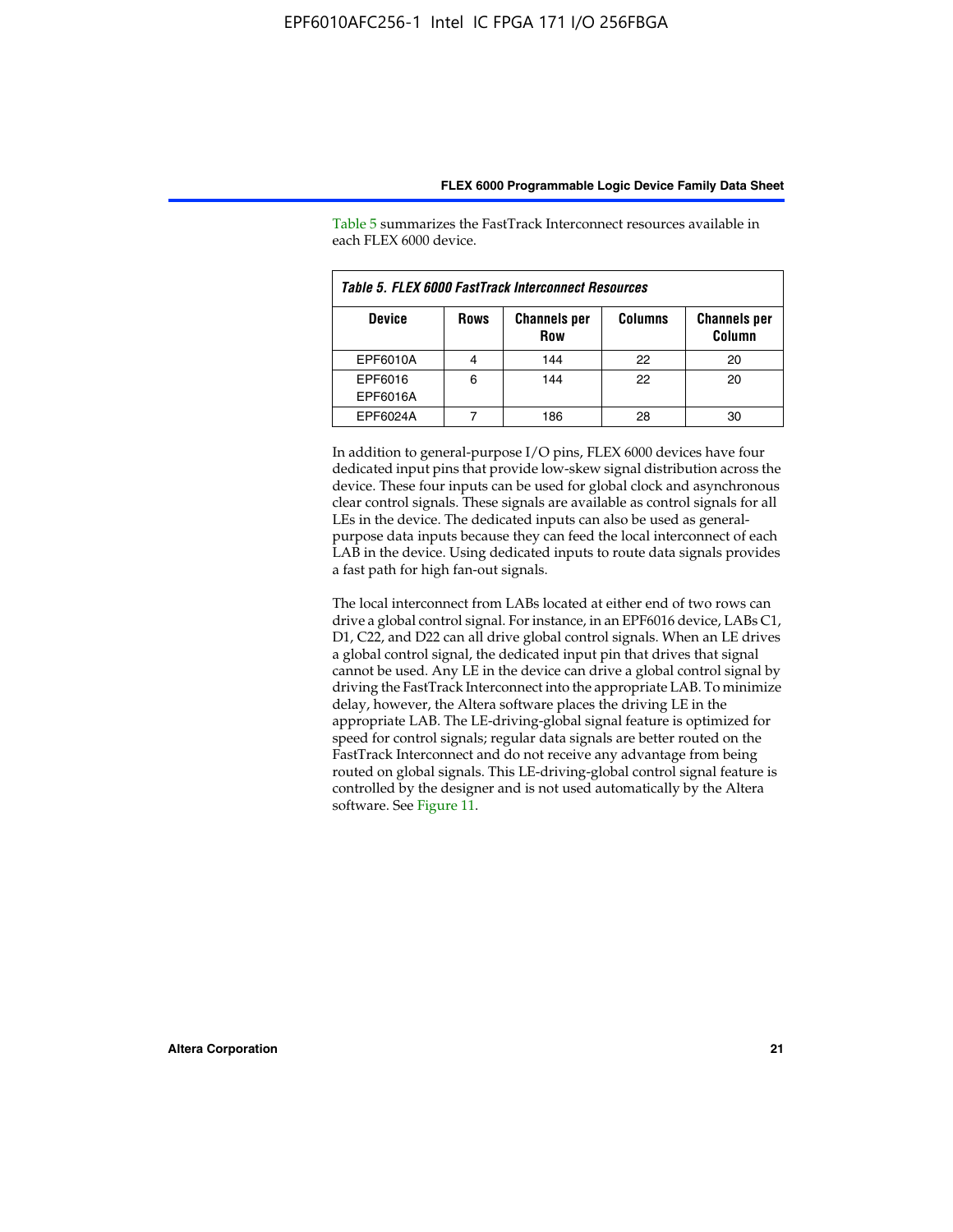



*Notes:*

- (1) The global clock and clear distribution signals are shown for EPF6016 and EPF6016A devices. In EPF6010A devices, LABs in rows B and C drive global signals. In EPF6024A devices, LABs in rows C and E drive global signals.
- (2) The local interconnect from LABs C1 and D1 can drive two global control signals on the left side.
- (3) Global signals drive into every LAB as clock, asynchronous clear, preset, and data signals.
- (4) The local interconnect from LABs C22 and D22 can drive two global control signals on the right side.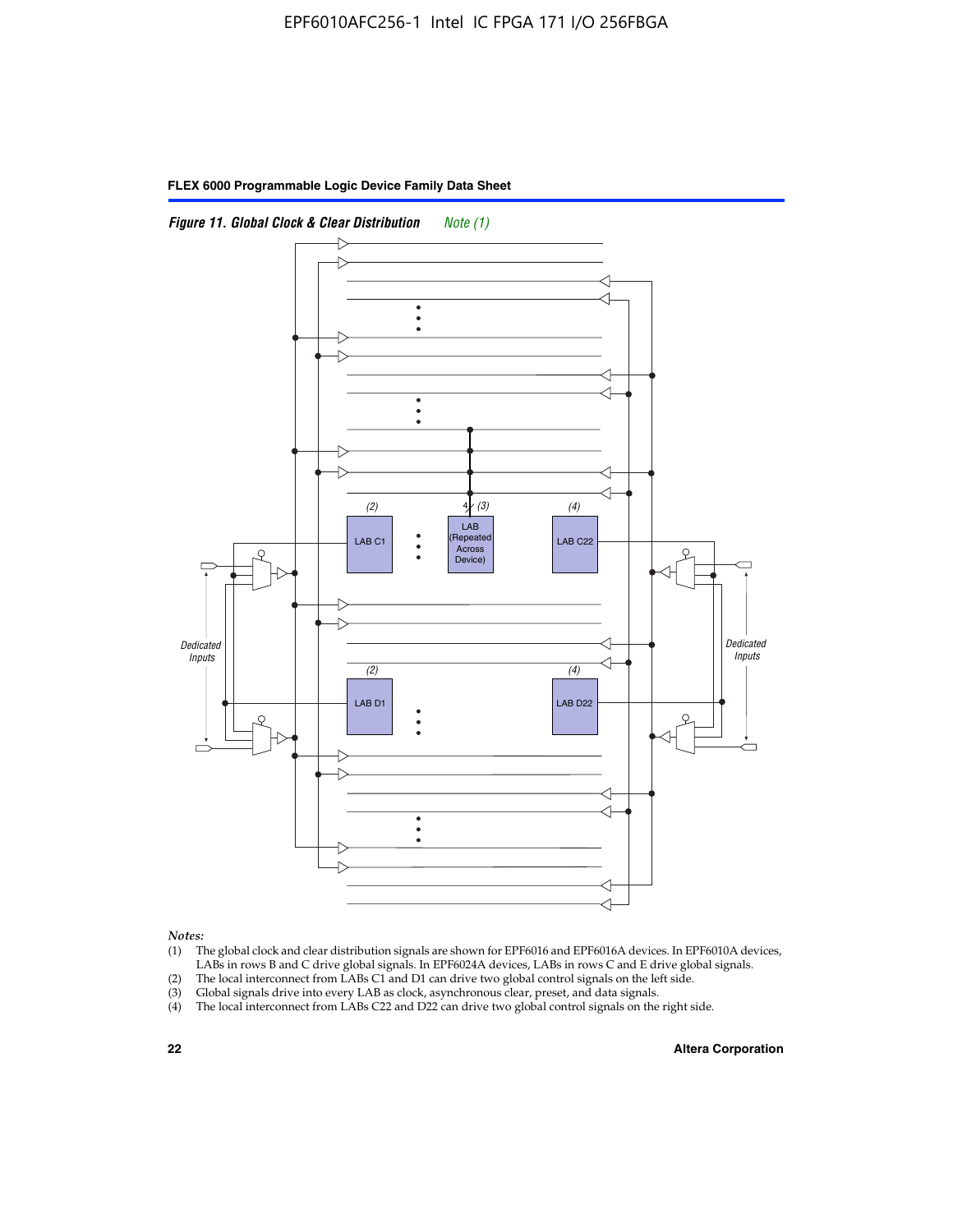#### **I/O Elements**

An IOE contains a bidirectional I/O buffer and a tri-state buffer. IOEs can be used as input, output, or bidirectional pins. An IOE receives its data signals from the adjacent local interconnect, which can be driven by a row or column interconnect (allowing any LE in the device to drive the IOE) or by an adjacent LE (allowing fast clock-to-output delays). A FastFLEX<sup>™</sup> I/O pin is a row or column output pin that receives its data signals from the adjacent local interconnect driven by an adjacent LE. The IOE receives its output enable signal through the same path, allowing individual output enables for every pin and permitting emulation of open-drain buffers. The Altera Compiler uses programmable inversion to invert the data or output enable signals automatically where appropriate. Opendrain emulation is provided by driving the data input low and toggling the OE of each IOE. This emulation is possible because there is one OE per pin.

A chip-wide output enable feature allows the designer to disable all pins of the device by asserting one pin (DEV\_OE). This feature is useful during board debugging or testing.

Figure 12 shows the IOE block diagram.



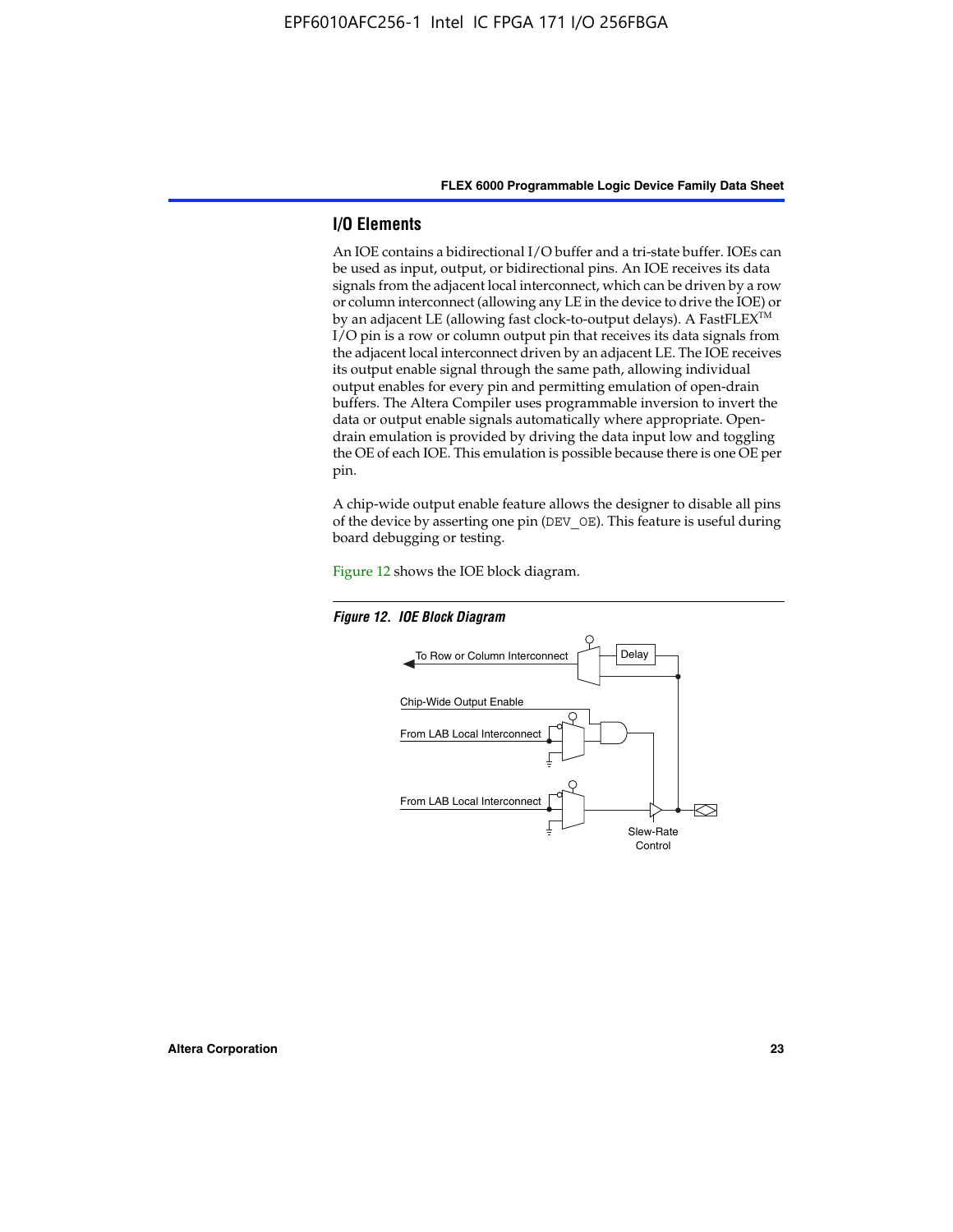Each IOE drives a row or column interconnect when used as an input or bidirectional pin. A row IOE can drive up to six row lines; a column IOE can drive up to two column lines. The input path from the I/O pad to the FastTrack Interconnect has a programmable delay element that can be used to guarantee a zero hold time. Depending on the placement of the IOE relative to what it is driving, the designer may choose to turn on the programmable delay to ensure a zero hold time. Figure 13 shows how an IOE connects to a row interconnect, and Figure 14 shows how an IOE connects to a column interconnect.



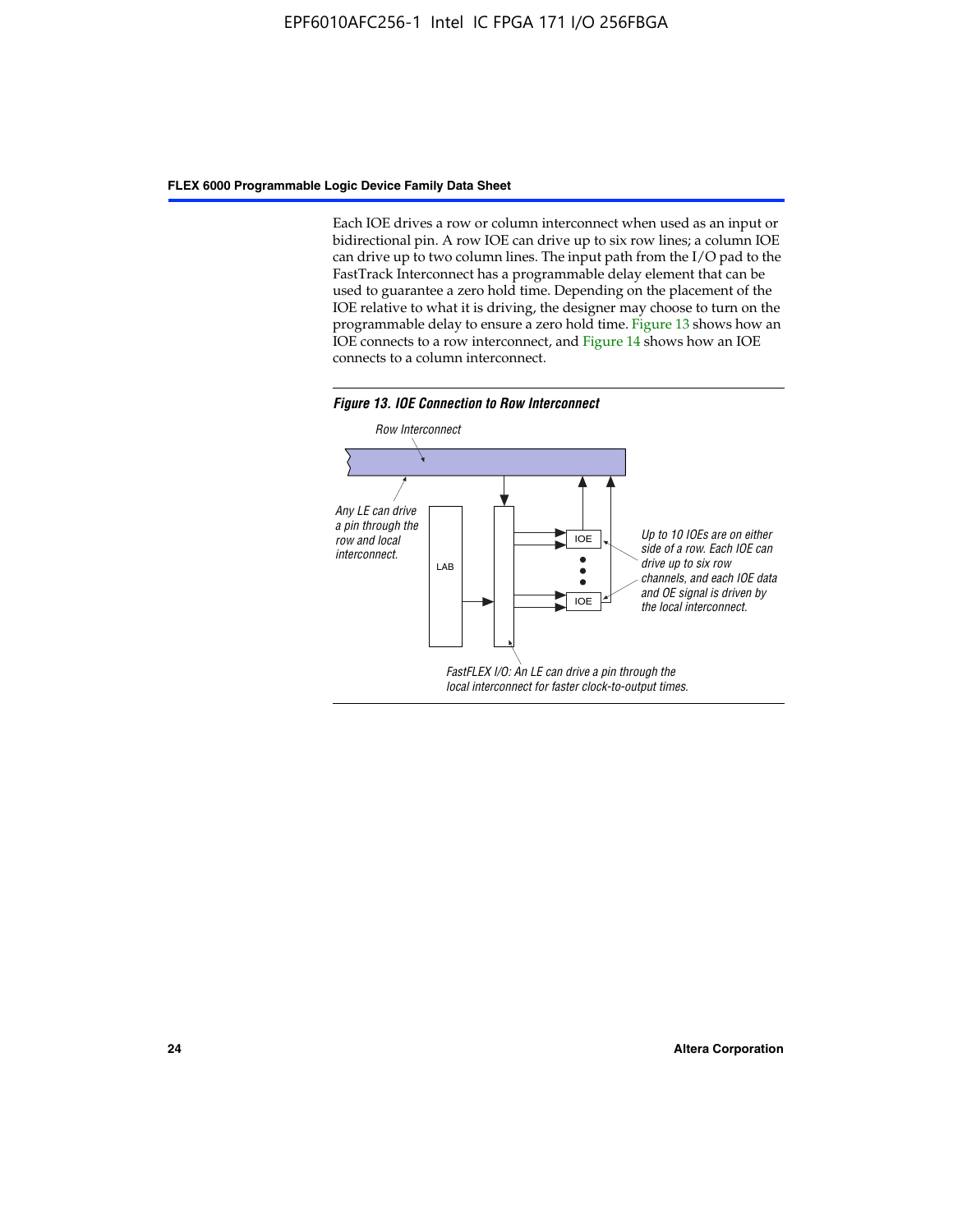

*Figure 14. IOE Connection to Column Interconnect*

### **SameFrame Pin-Outs**

3.3-V FLEX 6000 devices support the SameFrame pin-out feature for FineLine BGA packages. The SameFrame pin-out feature is the arrangement of balls on FineLine BGA packages such that the lower-ballcount packages form a subset of the higher-ball-count packages. SameFrame pin-outs provide the flexibility to migrate not only from device to device within the same package, but also from one package to another. A given printed circuit board (PCB) layout can support multiple device density/package combinations. For example, a single board layout can support an EPF6016A device in a 100-pin FineLine BGA package or an EPF6024A device in a 256-pin FineLine BGA package.

The Altera software packages provide support to design PCBs with SameFrame pin-out devices. Devices can be defined for present and future use. The Altera software packages generate pin-outs describing how to lay out a board to take advantage of this migration (see Figure 15).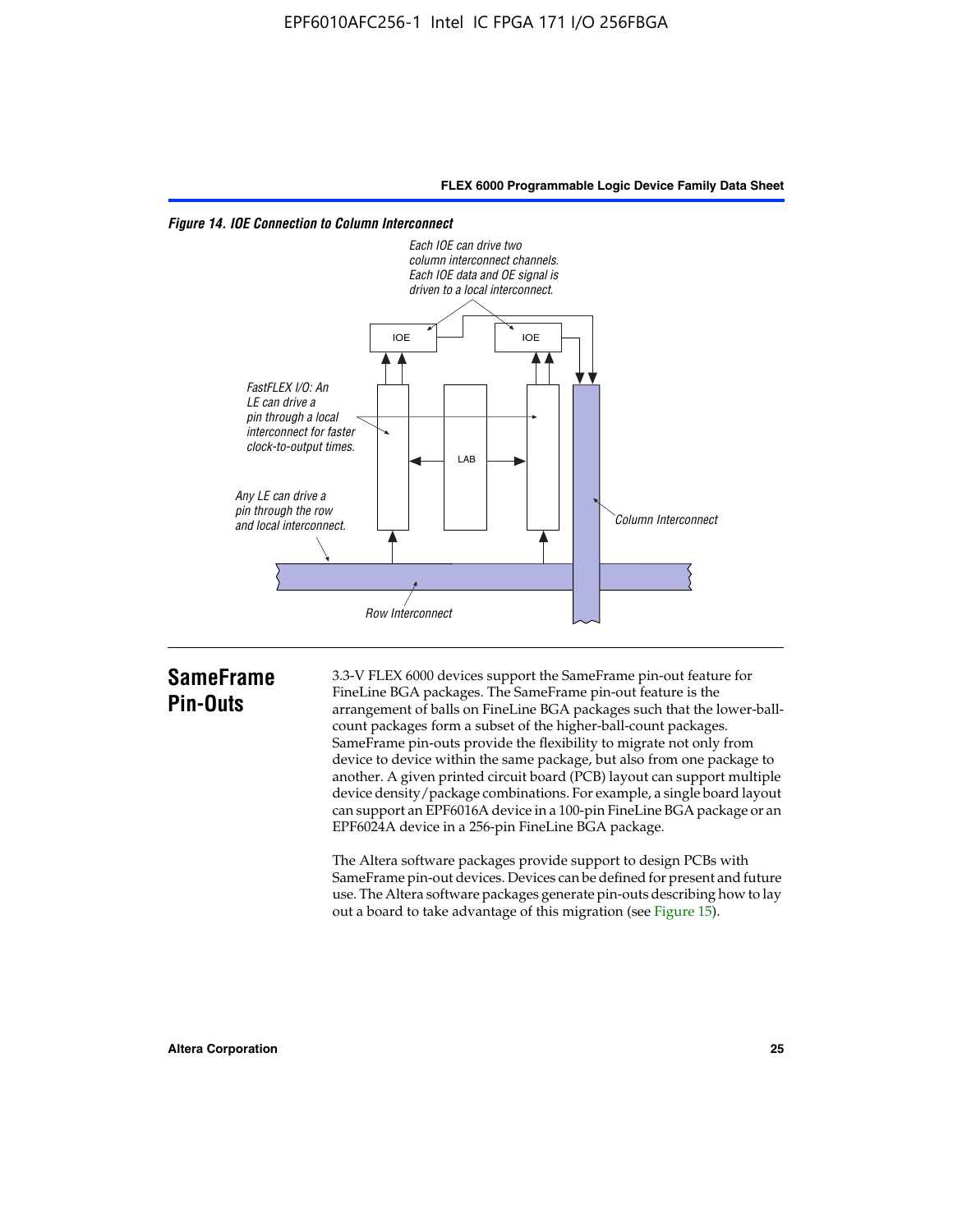

Table 6 lists the 3.3-V FLEX 6000 devices with the SameFrame pin-out feature.

| Table 6. 3.3-V FLEX 6000 Devices with SameFrame Pin-Outs |                             |                      |  |  |  |  |
|----------------------------------------------------------|-----------------------------|----------------------|--|--|--|--|
| <b>Device</b>                                            | <b>100-Pin FineLine BGA</b> | 256-Pin FineLine BGA |  |  |  |  |
| EPF6016A                                                 |                             |                      |  |  |  |  |
| EPF6024A                                                 |                             |                      |  |  |  |  |

## **Output Configuration**

This section discusses slew-rate control, the MultiVolt I/O interface, power sequencing, and hot-socketing for FLEX 6000 devices.

#### **Slew-Rate Control**

The output buffer in each IOE has an adjustable output slew-rate that can be configured for low-noise or high-speed performance. A slower slew-rate reduces system noise and adds a maximum delay of 6.8 ns. The fast slew-rate should be used for speed-critical outputs in systems that are adequately protected against noise. Designers can specify the slew-rate on a pin-by-pin basis during design entry or assign a default slew rate to all pins on a device-wide basis. The slew-rate setting affects only the falling edge of the output.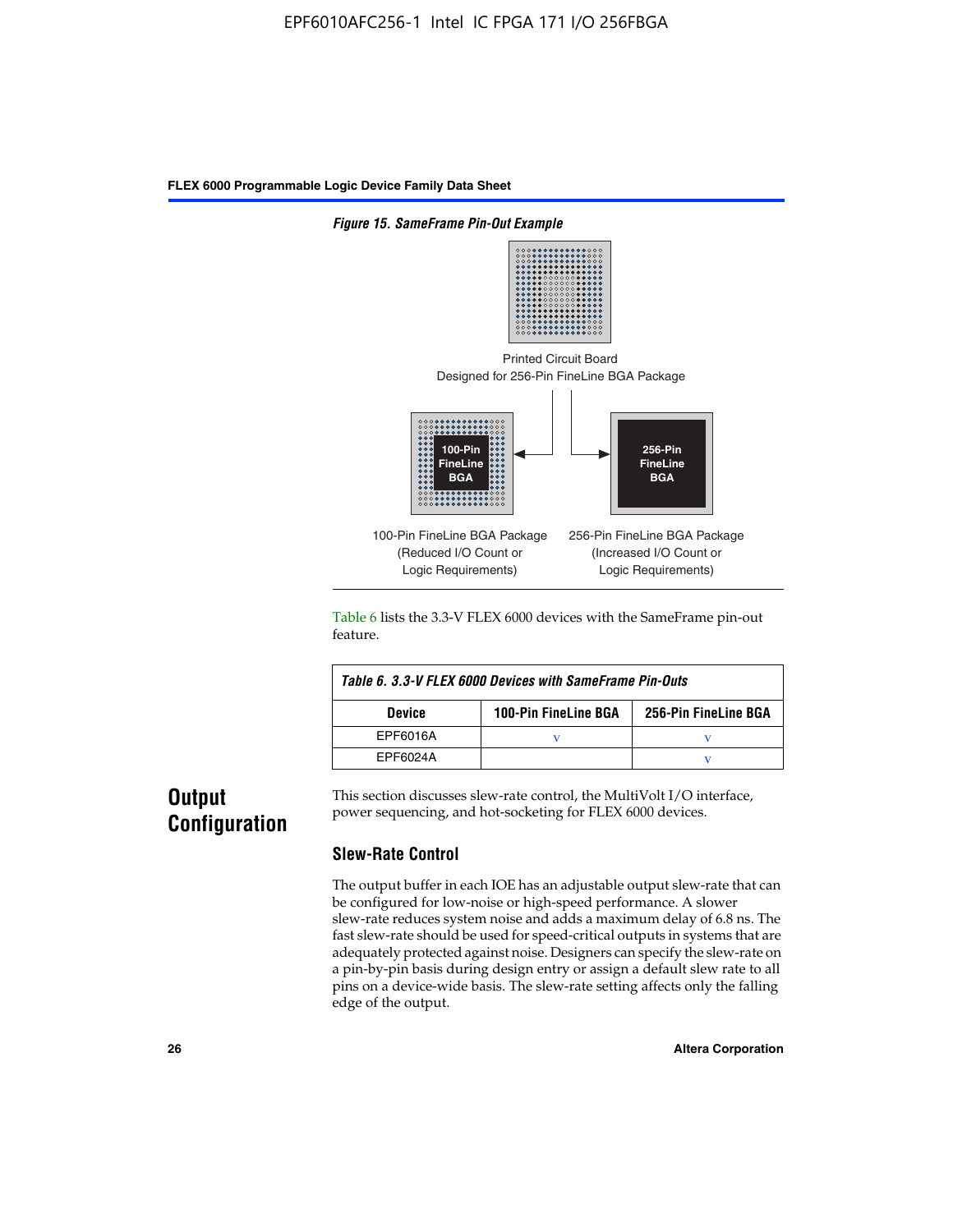#### **MultiVolt I/O Interface**

The FLEX 6000 device architecture supports the MultiVolt I/O interface feature, which allows FLEX 6000 devices to interface with systems of differing supply voltages. The EPF6016 device can be set for 3.3-V or 5.0-V I/O pin operation. This device has one set of  $V_{CC}$  pins for internal operation and input buffers (VCCINT), and another set for output drivers (VCCIO).

The VCCINT pins on 5.0-V FLEX 6000 devices must always be connected to a 5.0-V power supply. With a 5.0-V  $V_{\text{CCINT}}$  level, input voltages are at TTL levels and are therefore compatible with 3.3-V and 5.0-V inputs.

The VCCIO pins on 5.0-V FLEX 6000 devices can be connected to either a 3.3-V or 5.0-V power supply, depending on the output requirements. When the VCCIO pins are connected to a 5.0-V power supply, the output levels are compatible with 5.0-V systems. When the VCCIO pins are connected to a 3.3-V power supply, the output high is 3.3 V and is therefore compatible with 3.3-V or 5.0-V systems. Devices operating with V<sub>CCIO</sub> levels lower than 4.75 V incur a nominally greater timing delay of *tOD2* instead of *tOD1*.

On 3.3-V FLEX 6000 devices, the VCCINT pins must be connected to a 3.3-V power supply. Additionally, 3.3-V FLEX 6000A devices can interface with 2.5-V, 3.3-V, or 5.0-V systems when the VCCIO pins are tied to 2.5 V. The output can drive 2.5-V systems, and the inputs can be driven by 2.5- V, 3.3-V, or 5.0-V systems. When the VCCIO pins are tied to 3.3 V, the output can drive 3.3-V or 5.0-V systems. MultiVolt I/Os are not supported on 100-pin TQFP or 100-pin FineLine BGA packages.

| Table 7. FLEX 6000 MultiVolt I/O Support |                   |     |                  |     |      |                          |     |
|------------------------------------------|-------------------|-----|------------------|-----|------|--------------------------|-----|
| <b>V<sub>CCINT</sub></b>                 | V <sub>CCIO</sub> |     | Input Signal (V) |     |      | <b>Output Signal (V)</b> |     |
| (V)                                      | (V)               | 2.5 | 3.3              | 5.0 | 2.5  | 3.3                      | 5.0 |
| 3.3                                      | 2.5               | v   | V                | V   | v    |                          |     |
| 3.3                                      | 3.3               | v   | v                | v   | V(1) |                          | v   |
| 5.0                                      | 3.3               |     | $\mathbf v$      | V   |      | $\mathbf{v}$             | v   |
| 5.0                                      | 5.0               |     | $\mathbf v$      | v   |      |                          | v   |

Table 7 describes FLEX 6000 MultiVolt I/O support.

*Note:*

(1) When  $V_{\text{CCIO}} = 3.3 \text{ V}$ , a FLEX 6000 device can drive a 2.5-V device that has 3.3-V tolerant inputs.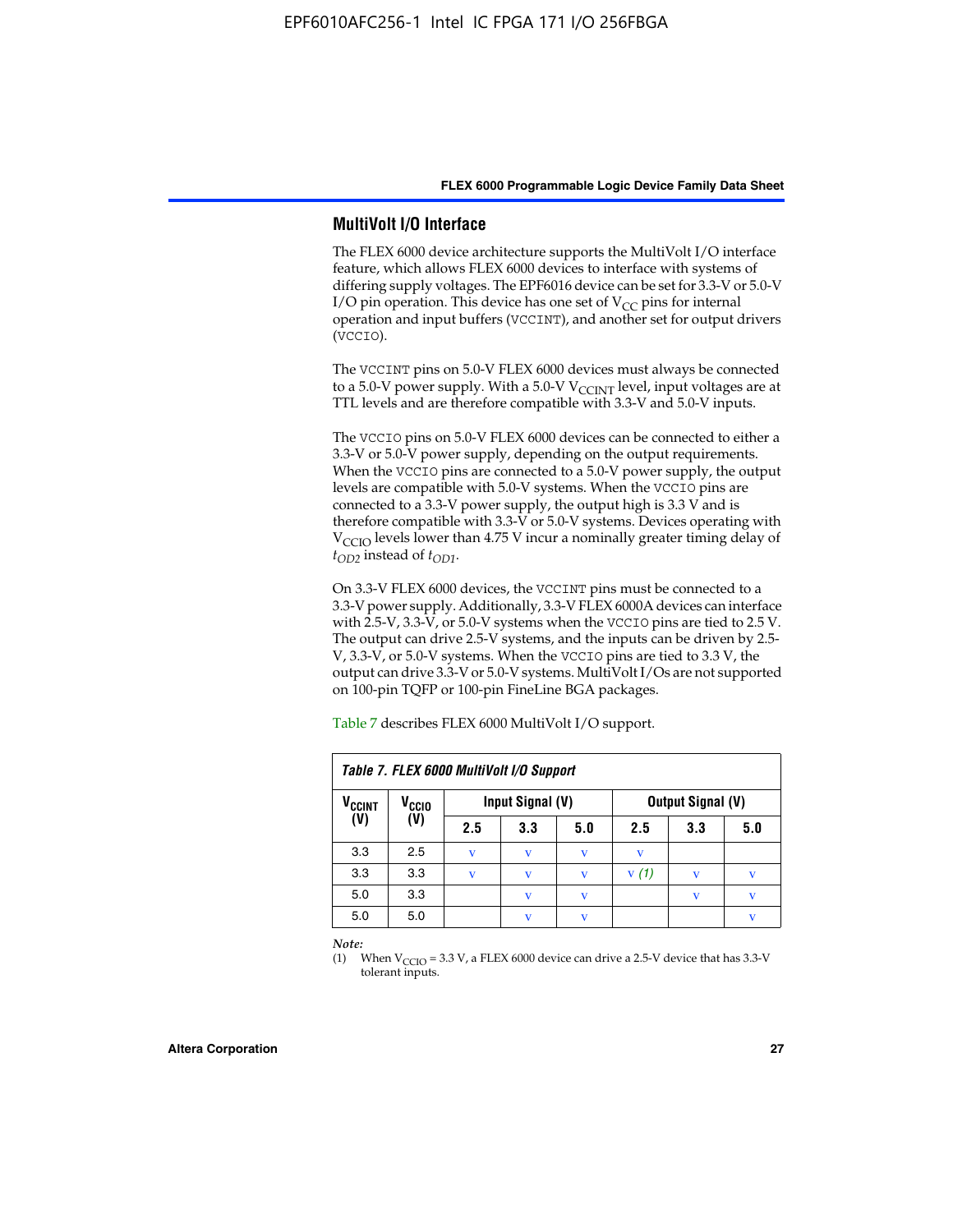Open-drain output pins on 5.0-V or 3.3-V FLEX 6000 devices (with a pullup resistor to the 5.0-V supply) can drive 5.0-V CMOS input pins that require a  $V_{IH}$  of 3.5 V. When the open-drain pin is active, it will drive low. When the pin is inactive, the trace will be pulled up to 5.0 V by the resistor. The open-drain pin will only drive low or tri-state; it will never drive high. The rise time is dependent on the value of the pull-up resistor and load impedance. The I<sub>OL</sub> current specification should be considered when selecting a pull-up resistor.

Output pins on 5.0-V FLEX 6000 devices with  $V_{\text{CCIO}} = 3.3$  V or 5.0 V (with a pull-up resistor to the 5.0-V supply) can also drive 5.0-V CMOS input pins. In this case, the pull-up transistor will turn off when the pin voltage exceeds 3.3 V. Therefore, the pin does not have to be open-drain.

#### **Power Sequencing & Hot-Socketing**

Because FLEX 6000 family devices can be used in a mixed-voltage environment, they have been designed specifically to tolerate any possible power-up sequence. The  $V_{\text{CCIO}}$  and  $V_{\text{CCINT}}$  power planes can be powered in any order.

Signals can be driven into 3.3-V FLEX 6000 devices before and during power up without damaging the device. Additionally, FLEX 6000 devices do not drive out during power up. Once operating conditions are reached, FLEX 6000 devices operate as specified by the user.

**IEEE Std. 1149.1 (JTAG) Boundary-Scan Support**

All FLEX 6000 devices provide JTAG BST circuitry that comply with the IEEE Std. 1149.1-1990 specification. Table 8 shows JTAG instructions for FLEX 6000 devices. JTAG BST can be performed before or after configuration, but not during configuration (except when you disable JTAG support in user mode).

1 See *[A](http://www.altera.com/literature/an/an039.pdf)pplication Note 39 (IEEE 1149.1 (JTAG) Boundary-Scan Testing in Altera Devices)* for more information on JTAG BST circuitry.

| Table 8. FLEX 6000 JTAG Instructions |                                                                                                                                                                                                      |  |  |  |  |  |
|--------------------------------------|------------------------------------------------------------------------------------------------------------------------------------------------------------------------------------------------------|--|--|--|--|--|
| <b>JTAG Instruction</b>              | <b>Description</b>                                                                                                                                                                                   |  |  |  |  |  |
| SAMPLE/PRELOAD                       | Allows a snapshot of the signals at the device pins to be captured and examined during<br>normal device operation, and permits an initial data pattern to be output at the device pins.              |  |  |  |  |  |
| <b>EXTEST</b>                        | Allows the external circuitry and board-level interconnections to be tested by forcing a test<br>pattern at the output pins and capturing test result at the input pins.                             |  |  |  |  |  |
| <b>BYPASS</b>                        | Places the 1-bit bypass register between the TDI and TDO pins, which allows the BST<br>data to pass synchronously through the selected device to adjacent devices during<br>normal device operation. |  |  |  |  |  |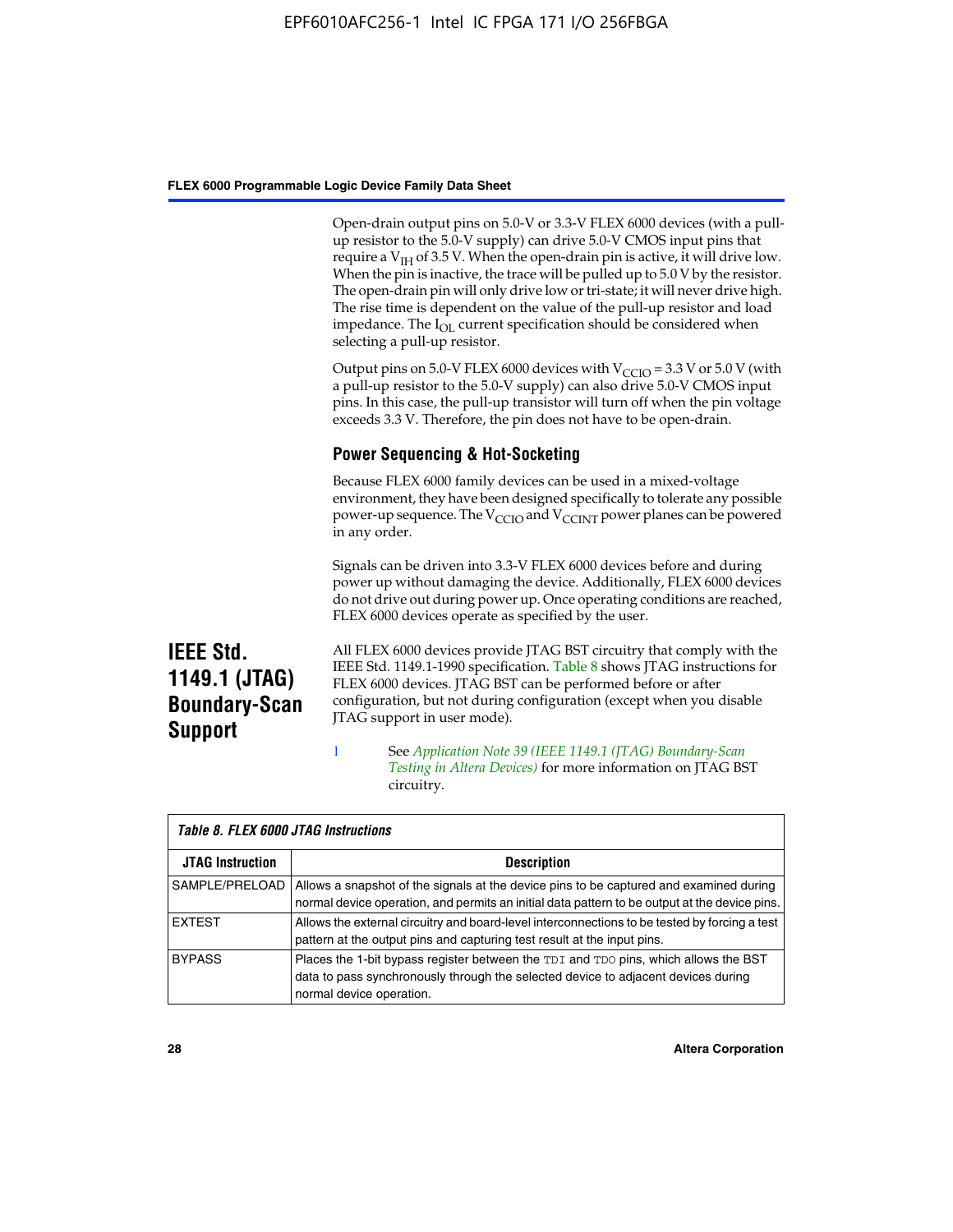The instruction register length for FLEX 6000 devices is three bits. Table 9 shows the boundary-scan register length for FLEX 6000 devices.

| Table 9. FLEX 6000 Device Boundary-Scan Register Length |                                      |  |  |  |
|---------------------------------------------------------|--------------------------------------|--|--|--|
| <b>Device</b>                                           | <b>Boundary-Scan Register Length</b> |  |  |  |
| EPF6010A                                                | 522                                  |  |  |  |
| EPF6016                                                 | 621                                  |  |  |  |
| EPF6016A                                                | 522                                  |  |  |  |
| EPF6024A                                                | 666                                  |  |  |  |

FLEX 6000 devices include a weak pull-up on JTAG pins.

f See *[Application Note 39 \(IEEE 1149.1 \(JTAG\) Boundary-Scan Testing in Altera](http://www.altera.com/literature/an/an039.pdf)  [Devices\)](http://www.altera.com/literature/an/an039.pdf)* for more information.

Figure 16 shows the timing requirements for the JTAG signals.

#### *Figure 16. JTAG Waveforms*



Table 10 shows the JTAG timing parameters and values for FLEX 6000 devices.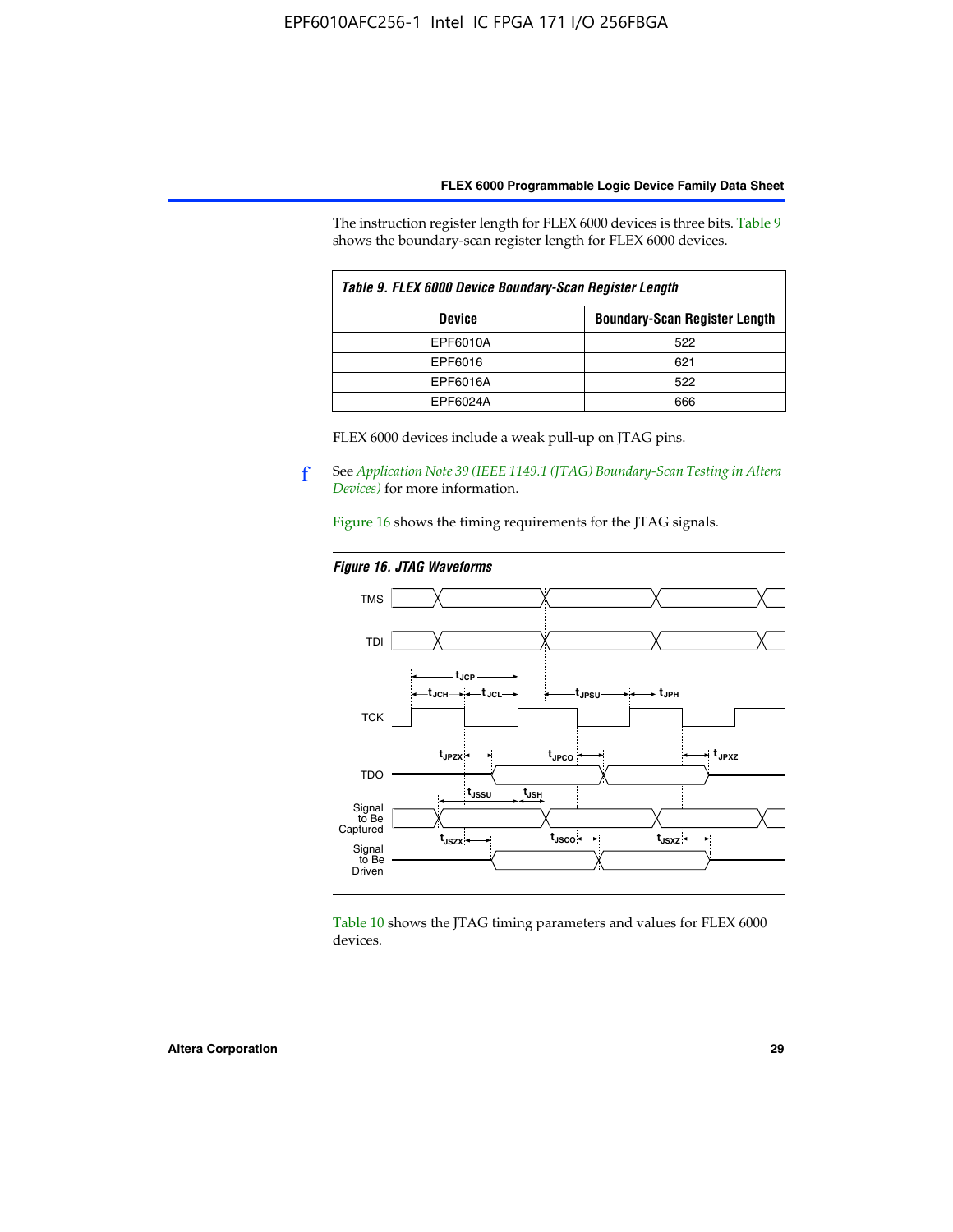|                   | Table 10. JTAG Timing Parameters & Values         |     |     |      |  |  |  |  |
|-------------------|---------------------------------------------------|-----|-----|------|--|--|--|--|
| Symbol            | <b>Parameter</b>                                  | Min | Max | Unit |  |  |  |  |
| t <sub>JCP</sub>  | TCK clock period                                  | 100 |     | ns   |  |  |  |  |
| t <sub>JCH</sub>  | TCK clock high time                               | 50  |     | ns   |  |  |  |  |
| tjcL              | <b>TCK clock low time</b>                         | 50  |     | ns   |  |  |  |  |
| t <sub>JPSU</sub> | JTAG port setup time                              | 20  |     | ns   |  |  |  |  |
| $t_{\rm JPH}$     | JTAG port hold time                               | 45  |     | ns   |  |  |  |  |
| <sup>t</sup> JPCO | JTAG port clock-to-output                         |     | 25  | ns   |  |  |  |  |
| t <sub>JPZX</sub> | JTAG port high impedance to valid output          |     | 25  | ns   |  |  |  |  |
| t <sub>JPXZ</sub> | JTAG port valid output to high impedance          |     | 25  | ns   |  |  |  |  |
| tussu             | Capture register setup time                       | 20  |     | ns   |  |  |  |  |
| $t_{\sf JSH}$     | Capture register hold time                        | 45  |     | ns   |  |  |  |  |
| tjsco             | Update register clock-to-output                   |     | 35  | ns   |  |  |  |  |
| t <sub>JSZX</sub> | Update register high impedance to valid<br>output |     | 35  | ns   |  |  |  |  |
| t <sub>JSXZ</sub> | Update register valid output to high<br>impedance |     | 35  | ns   |  |  |  |  |

**Generic Testing** Each FLEX 6000 device is functionally tested. Complete testing of each configurable SRAM bit and all logic functionality ensures 100% configuration yield. AC test measurements for FLEX 6000 devices are made under conditions equivalent to those shown in Figure 17. Multiple test patterns can be used to configure devices during all stages of the production flow.

#### *Figure 17. AC Test Conditions*

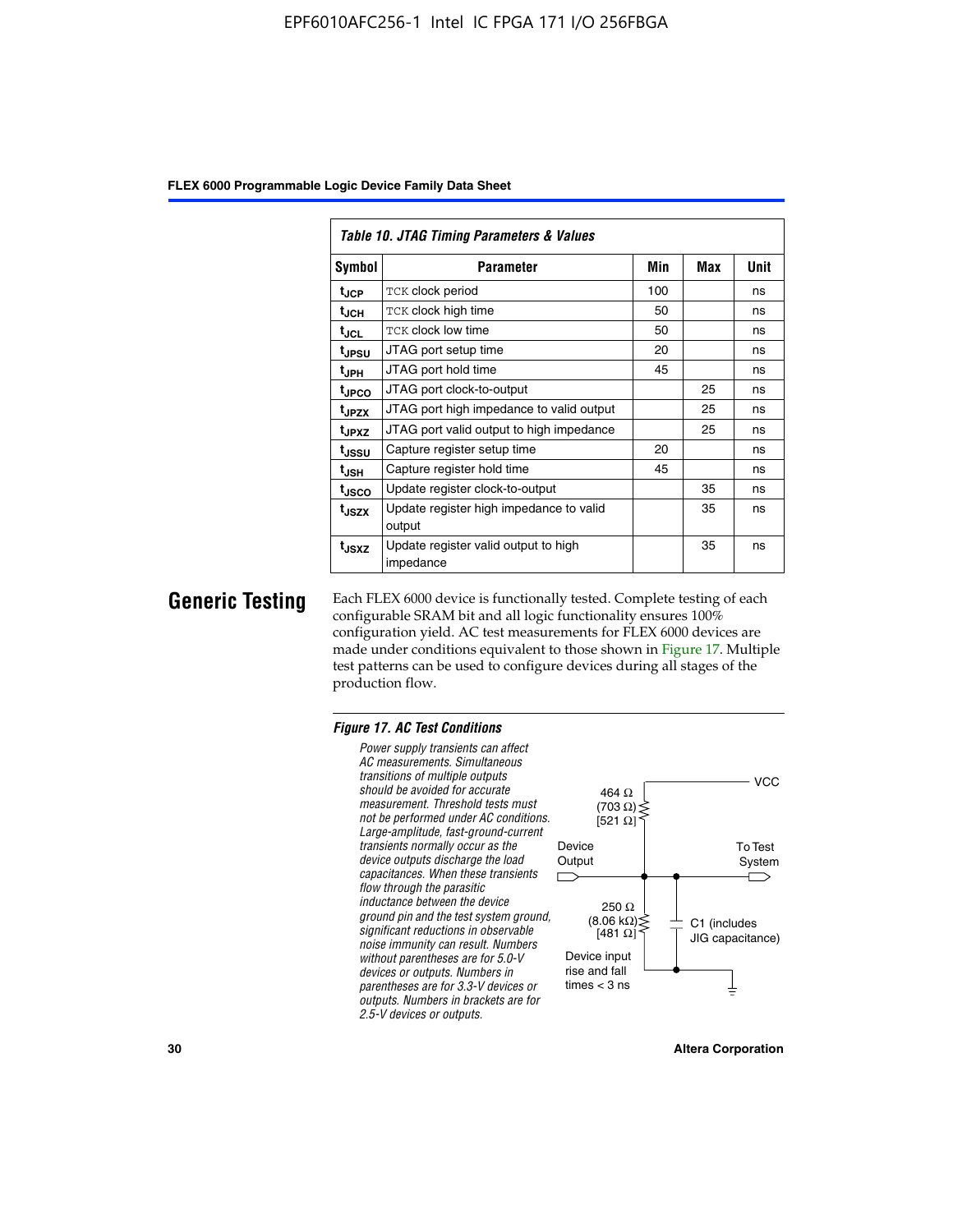#### **Operating Conditions** Tables 11 through 18 provide information on absolute maximum ratings, recommended operating conditions, operating conditions, and capacitance for 5.0-V and 3.3-V FLEX 6000 devices.

| Table 11. FLEX 6000 5.0-V Device Absolute Maximum Ratings<br>Note $(1)$ |                            |                              |        |     |              |  |
|-------------------------------------------------------------------------|----------------------------|------------------------------|--------|-----|--------------|--|
| Symbol                                                                  | <b>Parameter</b>           | <b>Conditions</b>            | Min    | Max | <b>Unit</b>  |  |
| $V_{CC}$                                                                | Supply voltage             | With respect to ground (2)   | $-2.0$ | 7.0 | v            |  |
| $V_1$                                                                   | DC input voltage           |                              | $-2.0$ | 7.0 | ν            |  |
| $I_{OUT}$                                                               | DC output current, per pin |                              | $-25$  | 25  | mA           |  |
| $\mathsf{T}_{\text{STG}}$                                               | Storage temperature        | No bias                      | $-65$  | 150 | ° C          |  |
| $T_{\sf AMB}$                                                           | Ambient temperature        | Under bias                   | $-65$  | 135 | $^{\circ}$ C |  |
| $T_J$                                                                   | Junction temperature       | PQFP, TQFP, and BGA packages |        | 135 | ° C          |  |

|                          | Table 12. FLEX 6000 5.0-V Device Recommended Operating Conditions |                    |             |                          |              |  |  |
|--------------------------|-------------------------------------------------------------------|--------------------|-------------|--------------------------|--------------|--|--|
| Symbol                   | <b>Parameter</b>                                                  | <b>Conditions</b>  | Min         | Max                      | Unit         |  |  |
| <b>V<sub>CCINT</sub></b> | Supply voltage for internal logic<br>and input buffers            | (3), (4)           | 4.75 (4.50) | 5.25(5.50)               | v            |  |  |
| V <sub>CCIO</sub>        | Supply voltage for output buffers,<br>5.0-V operation             | (3), (4)           | 4.75 (4.50) | 5.25(5.50)               | $\mathsf{V}$ |  |  |
|                          | Supply voltage for output buffers,<br>3.3-V operation             | (3), (4)           | 3.00(3.00)  | 3.60(3.60)               | $\vee$       |  |  |
| $V_1$                    | Input voltage                                                     |                    | $-0.5$      | $V_{\text{CCINT}} + 0.5$ | v            |  |  |
| $V_{\rm O}$              | Output voltage                                                    |                    | $\Omega$    | V <sub>CCIO</sub>        | $\vee$       |  |  |
| $T_{\rm d}$              | Operating temperature                                             | For commercial use | 0           | 85                       | $^{\circ}$ C |  |  |
|                          |                                                                   | For industrial use | $-40$       | 100                      | $^{\circ}$ C |  |  |
| $t_{R}$                  | Input rise time                                                   |                    |             | 40                       | ns           |  |  |
| tF                       | Input fall time                                                   |                    |             | 40                       | ns           |  |  |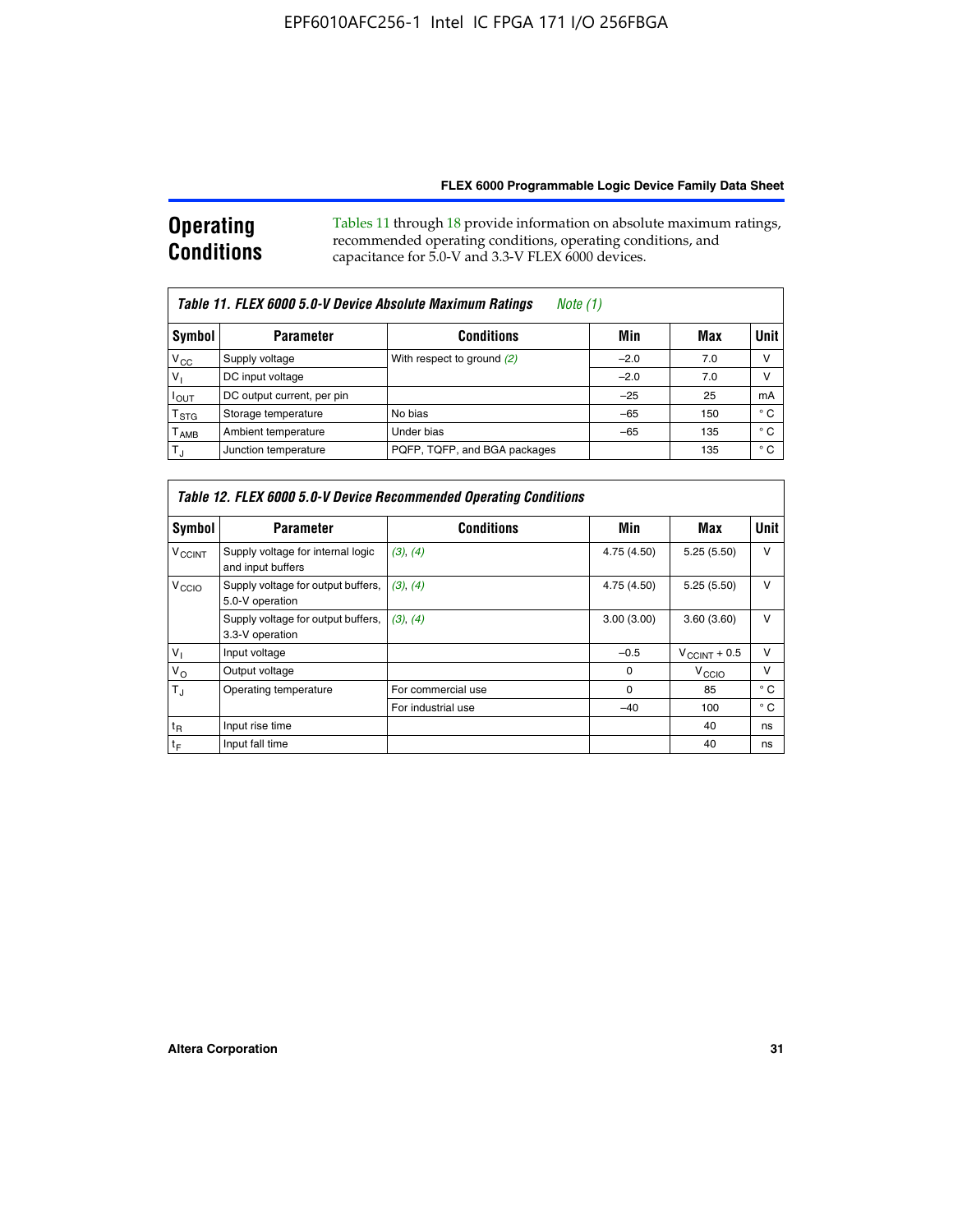|  |  |  | FLEX 6000 Programmable Logic Device Family Data Sheet |  |  |  |
|--|--|--|-------------------------------------------------------|--|--|--|
|--|--|--|-------------------------------------------------------|--|--|--|

|                 | Table 13. FLEX 6000 5.0-V Device DC Operating Conditions<br><i>Notes</i> $(5)$ , $(6)$ |                                                                              |                         |     |                       |              |  |
|-----------------|----------------------------------------------------------------------------------------|------------------------------------------------------------------------------|-------------------------|-----|-----------------------|--------------|--|
| Symbol          | <b>Parameter</b>                                                                       | Conditions                                                                   | Min                     | Typ | Max                   | Unit         |  |
| V <sub>IH</sub> | High-level input voltage                                                               |                                                                              | 2.0                     |     | $V_{\rm CCINT}$ + 0.5 | $\vee$       |  |
| $V_{IL}$        | Low-level input voltage                                                                |                                                                              | $-0.5$                  |     | 0.8                   | $\vee$       |  |
| $V_{OH}$        | 5.0-V high-level TTL output<br>voltage                                                 | $I_{OH} = -8$ mA DC, $V_{CGIO} = 4.75$ V (7)                                 | 2.4                     |     |                       | $\vee$       |  |
|                 | 3.3-V high-level TTL output<br>voltage                                                 | $I_{\text{OH}} = -8 \text{ mA DC}$ , $V_{\text{CClO}} = 3.00 \text{ V}$ (7)  | 2.4                     |     |                       | V            |  |
|                 | 3.3-V high-level CMOS output<br>voltage                                                | $I_{OH} = -0.1$ mA DC, $V_{CCIO} = 3.00$ V (7)                               | $V_{\text{CCIO}} - 0.2$ |     |                       | V            |  |
| $V_{OL}$        | 5.0-V low-level TTL output<br>voltage                                                  | $I_{\text{OI}} = 8 \text{ mA DC}$ , $V_{\text{CCl}} = 4.75 \text{ V}$ (8)    |                         |     | 0.45                  | $\vee$       |  |
|                 | 3.3-V low-level TTL output<br>voltage                                                  | $I_{OL}$ = 8 mA DC, V <sub>CCIO</sub> = 3.00 V (8)                           |                         |     | 0.45                  | $\mathsf{V}$ |  |
|                 | 3.3-V low-level CMOS output<br>voltage                                                 | $I_{\text{OI}} = 0.1 \text{ mA DC}$ , $V_{\text{CCIO}} = 3.00 \text{ V}$ (8) |                         |     | 0.2                   | $\vee$       |  |
|                 | Input pin leakage current                                                              | $V_1 = V_{CC}$ or ground (8)                                                 | $-10$                   |     | 10                    | μA           |  |
| $I_{OZ}$        | Tri-stated I/O pin leakage current $V_{\Omega} = V_{\Omega}$ or ground (8)             |                                                                              | $-40$                   |     | 40                    | μA           |  |
| ICCO            | V <sub>CC</sub> supply current (standby)                                               | $V_1$ = ground, no load                                                      |                         | 0.5 | 5                     | mA           |  |

| Table 14. FLEX 6000 5.0-V Device Capacitance<br>Note (9) |                                                                    |                                |     |     |             |  |
|----------------------------------------------------------|--------------------------------------------------------------------|--------------------------------|-----|-----|-------------|--|
| Symbol                                                   | <b>Parameter</b>                                                   | <b>Conditions</b>              | Min | Max | <b>Unit</b> |  |
| $C_{IN}$                                                 | Input capacitance for I/O pin                                      | $V_{IN} = 0 V$ , f = 1.0 MHz   |     | 8   | pF          |  |
| $C_{\text{INCLK}}$                                       | Input capacitance for dedicated input $V_{IN} = 0 V$ , f = 1.0 MHz |                                |     | 12  | pF          |  |
| $C_{OUT}$                                                | Output capacitance                                                 | $V_{OIII} = 0 V$ , f = 1.0 MHz |     | 8   | pF          |  |

*Notes to tables:*

- (3) Numbers in parentheses are for industrial-temperature-range devices.
- (4) Maximum  $V_{CC}$  rise time to 100 ms.  $V_{CC}$  must rise monotonically.
- 
- (5) Typical values are for T<sub>A</sub> = 25° C and V<sub>CC</sub> = 5.0 V.<br>(6) These values are specified under the FLEX 6000 Recommended Operating Conditions shown in Table 12 on page 31.
- (7) The I<sub>OH</sub> parameter refers to high-level TTL or CMOS output current.
- (8) The I<sub>OL</sub> parameter refers to low-level TTL, PCI, or CMOS output current. This parameter applies to open-drain pins as well as output pins.
- (9) Capacitance is sample-tested only.

<sup>(1)</sup> See the *[Operating Requirements for Altera Devices Data Sheet](http://www.altera.com/literature/ds/dsoprq.pdf)*.

Minimum DC input is –0.5 V. During transitions, the inputs may undershoot to –2.0 V or overshoot to 7.0 V for input currents less than 100 mA and periods shorter than 20 ns.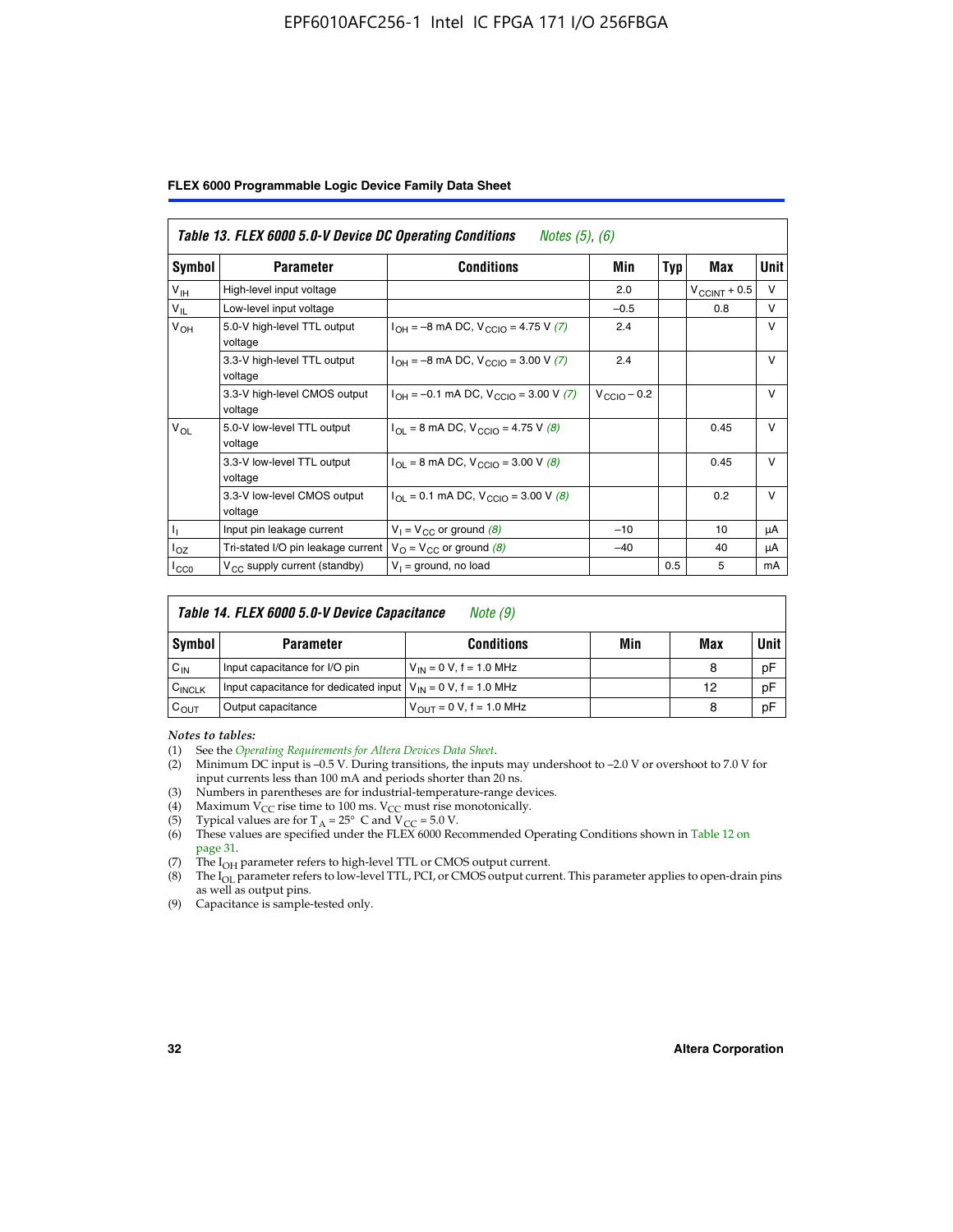| Table 15. FLEX 6000 3.3-V Device Absolute Maximum Ratings<br>Note (1) |                            |                              |        |      |      |  |
|-----------------------------------------------------------------------|----------------------------|------------------------------|--------|------|------|--|
| Symbol                                                                | <b>Parameter</b>           | <b>Conditions</b>            | Min    | Max  | Unit |  |
| $V_{\rm CC}$                                                          | Supply voltage             | With respect to ground (2)   | $-0.5$ | 4.6  | ν    |  |
| v,                                                                    | DC input voltage           |                              | $-2.0$ | 5.75 | ν    |  |
| Ιουτ                                                                  | DC output current, per pin |                              | $-25$  | 25   | mA   |  |
| $\mathsf{T}_{\text{STG}}$                                             | Storage temperature        | No bias                      | $-65$  | 150  | ° C  |  |
| <sup>I</sup> AMB                                                      | Ambient temperature        | Under bias                   | $-65$  | 135  | ° C  |  |
| $T_{\rm J}$                                                           | Junction temperature       | PQFP, PLCC, and BGA packages |        | 135  | ° C  |  |

|                          | Table 16. FLEX 6000 3.3-V Device Recommended Operating Conditions |                    |            |                   |              |  |  |
|--------------------------|-------------------------------------------------------------------|--------------------|------------|-------------------|--------------|--|--|
| Symbol                   | <b>Parameter</b>                                                  | <b>Conditions</b>  | Min        | Max               | <b>Unit</b>  |  |  |
| <b>V<sub>CCINT</sub></b> | Supply voltage for internal logic and<br>input buffers            | (3), (4)           | 3.00(3.00) | 3.60(3.60)        | $\vee$       |  |  |
| V <sub>CCIO</sub>        | Supply voltage for output buffers,<br>3.3-V operation             | (3), (4)           | 3.00(3.00) | 3.60(3.60)        | v            |  |  |
|                          | Supply voltage for output buffers,<br>2.5-V operation             | (3), (4)           | 2.30(2.30) | 2.70(2.70)        | v            |  |  |
| $V_{\perp}$              | Input voltage                                                     |                    | $-0.5$     | 5.75              | $\vee$       |  |  |
| $V_{\rm O}$              | Output voltage                                                    |                    | $\Omega$   | V <sub>CCIO</sub> | v            |  |  |
| $T_{\rm J}$              | Operating temperature                                             | For commercial use | $\Omega$   | 85                | $^{\circ}$ C |  |  |
|                          |                                                                   | For industrial use | $-40$      | 100               | $^{\circ}$ C |  |  |
| $t_{R}$                  | Input rise time                                                   |                    |            | 40                | ns           |  |  |
| $t_F$                    | Input fall time                                                   |                    |            | 40                | ns           |  |  |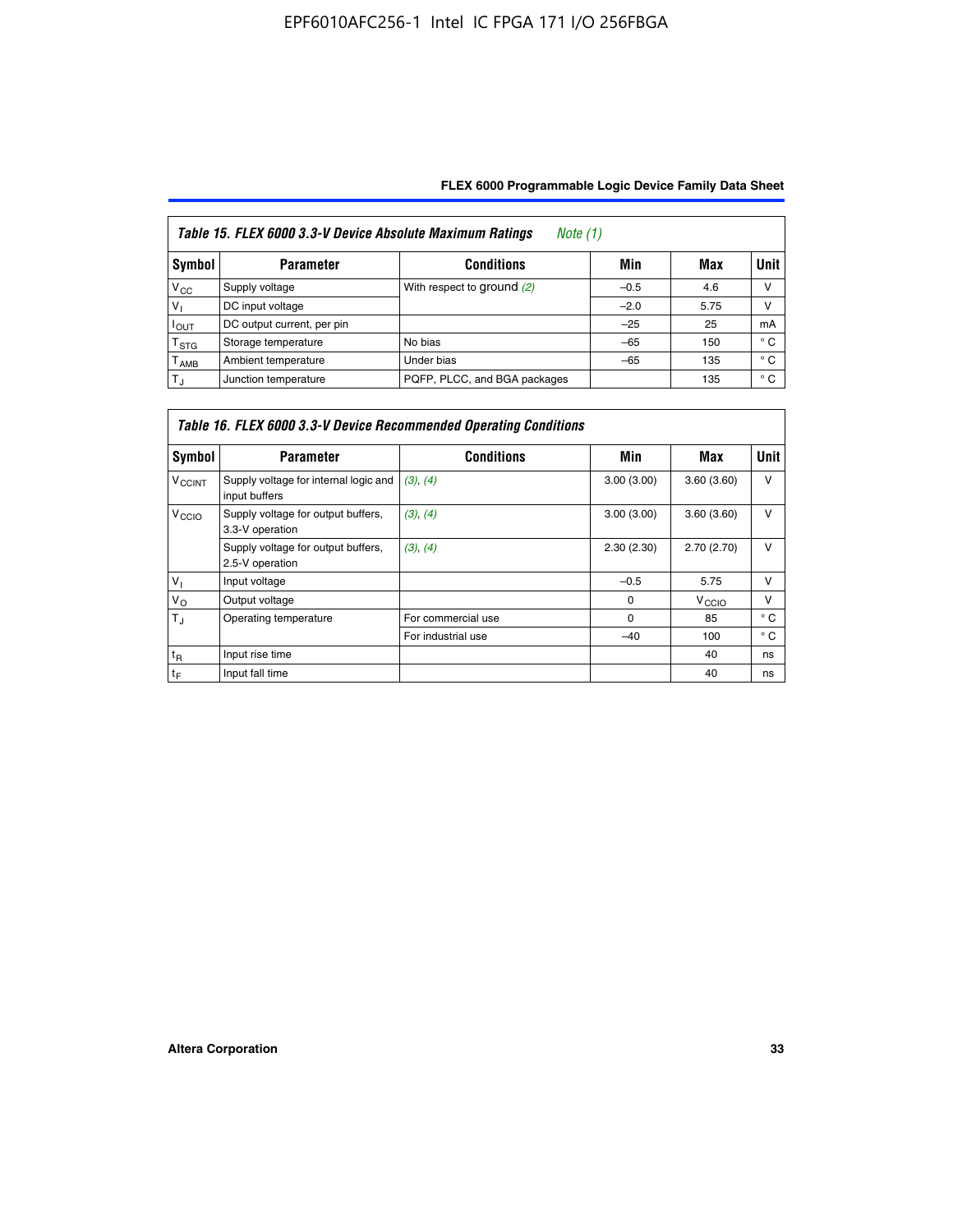|  |  |  | FLEX 6000 Programmable Logic Device Family Data Sheet |  |  |  |
|--|--|--|-------------------------------------------------------|--|--|--|
|--|--|--|-------------------------------------------------------|--|--|--|

|                 | Table 17. FLEX 6000 3.3-V Device DC Operating Conditions<br><i>Notes</i> $(5)$ , $(6)$ |                                                           |                  |     |      |              |  |
|-----------------|----------------------------------------------------------------------------------------|-----------------------------------------------------------|------------------|-----|------|--------------|--|
| Symbol          | <b>Parameter</b>                                                                       | <b>Conditions</b>                                         | Min              | Typ | Max  | Unit         |  |
| $V_{\text{IH}}$ | High-level input voltage                                                               |                                                           | 1.7              |     | 5.75 | $\vee$       |  |
| $V_{IL}$        | Low-level input voltage                                                                |                                                           | $-0.5$           |     | 0.8  | $\vee$       |  |
| $V_{OH}$        | 3.3-V high-level TTL output<br>voltage                                                 | $I_{OH} = -8$ mA DC, $V_{CGIO} = 3.00$ V (7)              | 2.4              |     |      | $\vee$       |  |
|                 | 3.3-V high-level CMOS output<br>voltage                                                | $I_{OH} = -0.1$ mA DC, $V_{CGIO} = 3.00$ V (7)            | $V_{CClO}$ – 0.2 |     |      | $\vee$       |  |
|                 | 2.5-V high-level output voltage                                                        | $I_{OH}$ = -100 µA DC, $V_{CCIO}$ = 2.30 V (7)            | 2.1              |     |      | $\vee$       |  |
|                 |                                                                                        | $I_{OH} = -1$ mA DC, $V_{CCIO} = 2.30 V (7)$              | 2.0              |     |      | $\vee$       |  |
|                 |                                                                                        | $I_{OH} = -2$ mA DC, $V_{CGIO} = 2.30$ V (7)              | 1.7              |     |      | $\mathsf{V}$ |  |
| $V_{OL}$        | 3.3-V low-level TTL output<br>voltage                                                  | $I_{\text{OI}}$ = 8 mA DC, V <sub>CCIO</sub> = 3.00 V (8) |                  |     | 0.45 | $\mathsf{V}$ |  |
|                 | 3.3-V low-level CMOS output<br>voltage                                                 | $I_{OL} = 0.1$ mA DC, $V_{CCIO} = 3.00$ V (8)             |                  |     | 0.2  | $\vee$       |  |
|                 | 2.5-V low-level output voltage                                                         | $I_{OL}$ = 100 µA DC, $V_{CCIO}$ = 2.30 V (8)             |                  |     | 0.2  | $\vee$       |  |
|                 |                                                                                        | $I_{OL}$ = 1 mA DC, $V_{CCIO}$ = 2.30 V (8)               |                  |     | 0.4  | v            |  |
|                 |                                                                                        | $I_{OL}$ = 2 mA DC, $V_{CCIO}$ = 2.30 V (8)               |                  |     | 0.7  | v            |  |
| Η.              | Input pin leakage current                                                              | $V_1 = 5.3 V$ to ground (8)                               | $-10$            |     | 10   | μA           |  |
| $I_{OZ}$        | Tri-stated I/O pin leakage current                                                     | $V_{\Omega}$ = 5.3 V to ground (8)                        | $-10$            |     | 10   | μA           |  |
| $I_{CC0}$       | $V_{CC}$ supply current (standby)                                                      | $V_1$ = ground, no load                                   |                  | 0.5 | 5    | mA           |  |

| Table 18. FLEX 6000 3.3-V Device Capacitance<br>Note (9) |                                                                    |                                      |     |     |             |  |  |  |
|----------------------------------------------------------|--------------------------------------------------------------------|--------------------------------------|-----|-----|-------------|--|--|--|
| Symbol                                                   | <b>Parameter</b>                                                   | <b>Conditions</b>                    | Min | Max | <b>Unit</b> |  |  |  |
| $C_{IN}$                                                 | Input capacitance for I/O pin                                      | $V_{IN} = 0 V$ , f = 1.0 MHz         |     | 8   | pF          |  |  |  |
| C <sub>INCLK</sub>                                       | Input capacitance for dedicated input $V_{IN} = 0 V$ , f = 1.0 MHz |                                      |     | 12  | pF          |  |  |  |
| $C_{OUT}$                                                | Output capacitance                                                 | $V_{\text{OUT}} = 0 V$ , f = 1.0 MHz |     | 8   | pF          |  |  |  |

*Notes to tables:*

- (3) Numbers in parentheses are for industrial-temperature-range devices.
- (4) Maximum V<sub>CC</sub> rise time is 100 ms. V<sub>CC</sub> must rise monotonically.
- (5) Typical values are for  $T_A = 25^\circ$  C and  $V_{CC} = 3.3$  V.<br>(6) These values are specified under Table 16 on page 33.
- 
- (7) The  $I_{OH}$  parameter refers to high-level TTL or CMOS output current.
- (8) The  $I_{OL}$  parameter refers to low-level TTL, PCI, or CMOS output current. This parameter applies to open-drain pins as well as output pins.

(9) Capacitance is sample-tested only.

<sup>(1)</sup> See the *[Operating Requirements for Altera Devices Data Sheet](http://www.altera.com/literature/ds/dsoprq.pdf)*.

<sup>(2)</sup> The minimum DC input voltage is –0.5 V. During transitions, the inputs may undershoot to –2.0 V or overshoot to 5.75 V for input currents less than 100 mA and periods shorter than 20 ns.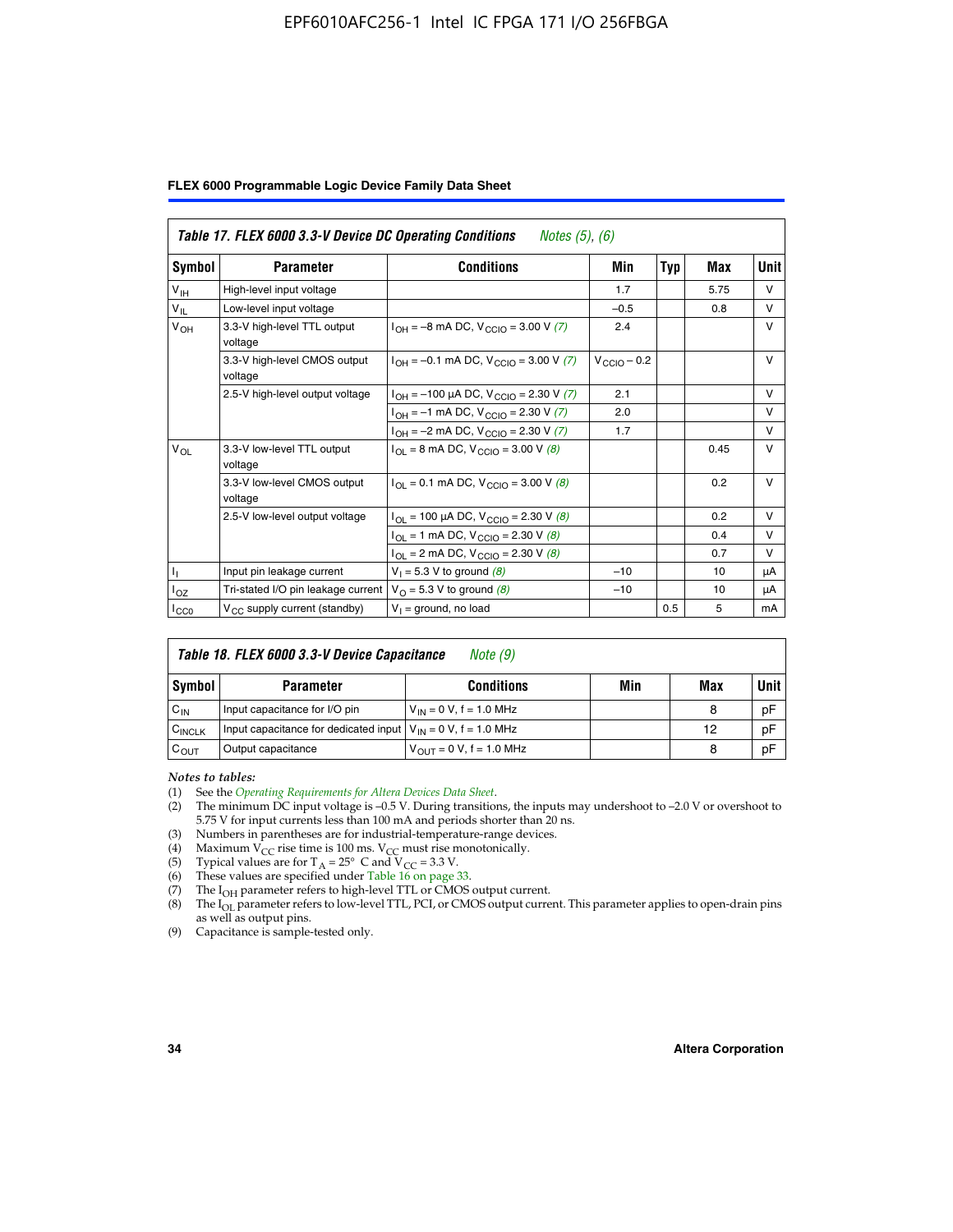Figure 18 shows the typical output drive characteristics of 5.0-V and 3.3-V FLEX 6000 devices with 5.0-V,  $3.3$ -V, and 2.5-V V<sub>CCIO</sub>. When  $V_{\text{CCIO}}$  = 5.0 V on EPF6016 devices, the output driver is compliant with the *PCI Local Bus Specification*, *Revision 2.2* for 5.0-V operation. When  $V_{\text{CCIO}} = 3.3$  V on the EPF6010A and EPF6016A devices, the output driver is compliant with the *PCI Local Bus Specification*, *Revision 2.2* for 3.3-V operation.

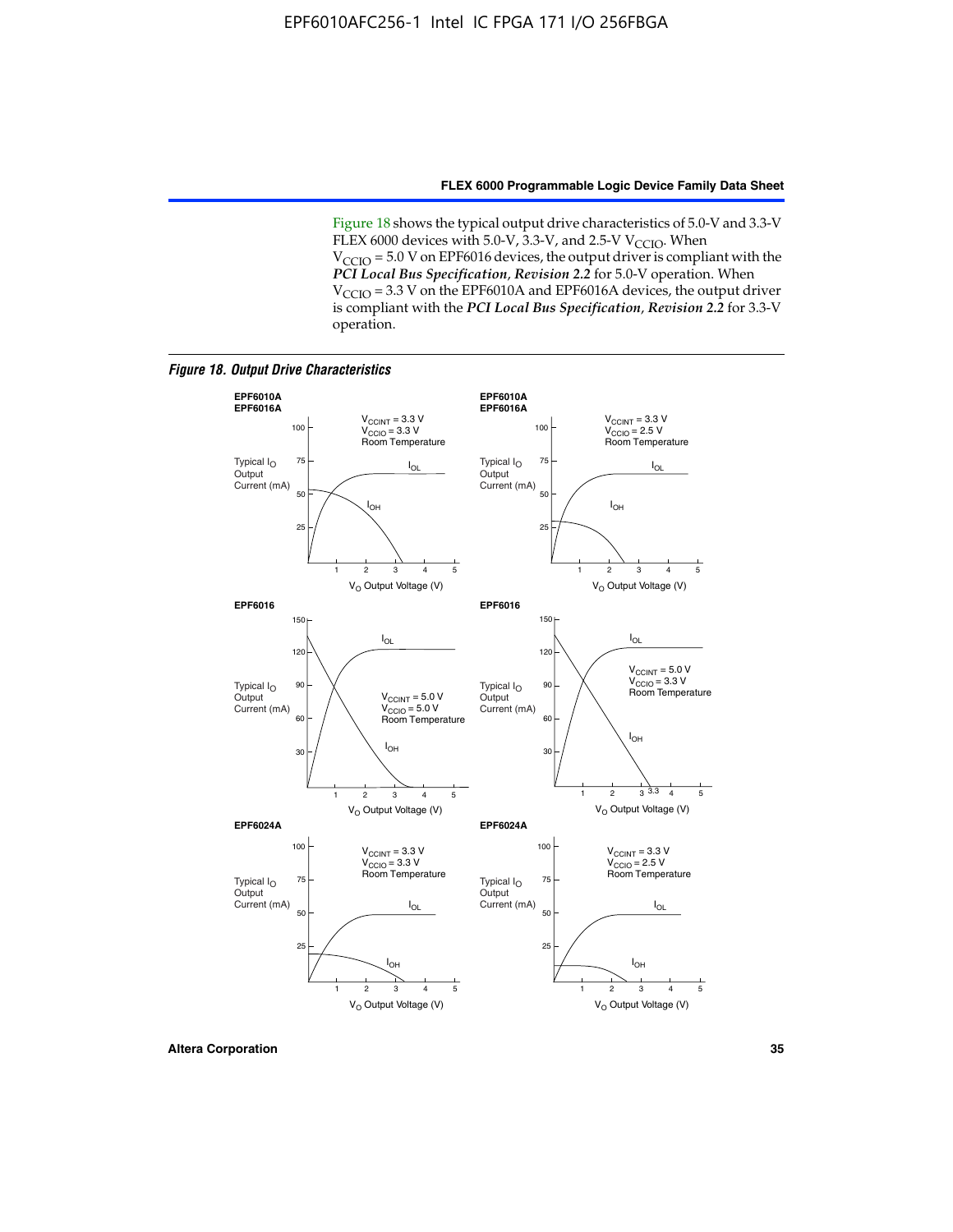| <b>Timing Model</b> | The continuous, high-performance FastTrack Interconnect routing<br>resources ensure predictable performance and accurate simulation and<br>timing analysis. This predictable performance contrasts with that of<br>FPGAs, which use a segmented connection scheme and therefore have<br>unpredictable performance.                                                                                                                                         |
|---------------------|------------------------------------------------------------------------------------------------------------------------------------------------------------------------------------------------------------------------------------------------------------------------------------------------------------------------------------------------------------------------------------------------------------------------------------------------------------|
|                     | Device performance can be estimated by following the signal path from a<br>source, through the interconnect, to the destination. For example, the<br>registered performance between two LEs on the same row can be<br>calculated by adding the following parameters:                                                                                                                                                                                       |
|                     | LE register clock-to-output delay $(t_{CO} + t_{REG\_TO\_OUT})$<br>Routing delay $(t_{ROW} + t_{LOCAL})$<br>LE LUT delay (t <sub>DATA_TO_REG</sub> )<br>LE register setup time $(t_{SU})$                                                                                                                                                                                                                                                                  |
|                     | The routing delay depends on the placement of the source and destination<br>LEs. A more complex registered path may involve multiple combinatorial<br>LEs between the source and destination LEs.                                                                                                                                                                                                                                                          |
|                     | Timing simulation and delay prediction are available with the Simulator<br>and Timing Analyzer, or with industry-standard EDA tools. The<br>Simulator offers both pre-synthesis functional simulation to evaluate logic<br>design accuracy and post-synthesis timing simulation with 0.1-ns<br>resolution. The Timing Analyzer provides point-to-point timing delay<br>information, setup and hold time analysis, and device-wide performance<br>analysis. |
|                     | Figure 19 shows the overall timing model, which maps the possible                                                                                                                                                                                                                                                                                                                                                                                          |

routing paths to and from the various elements of the FLEX 6000 device.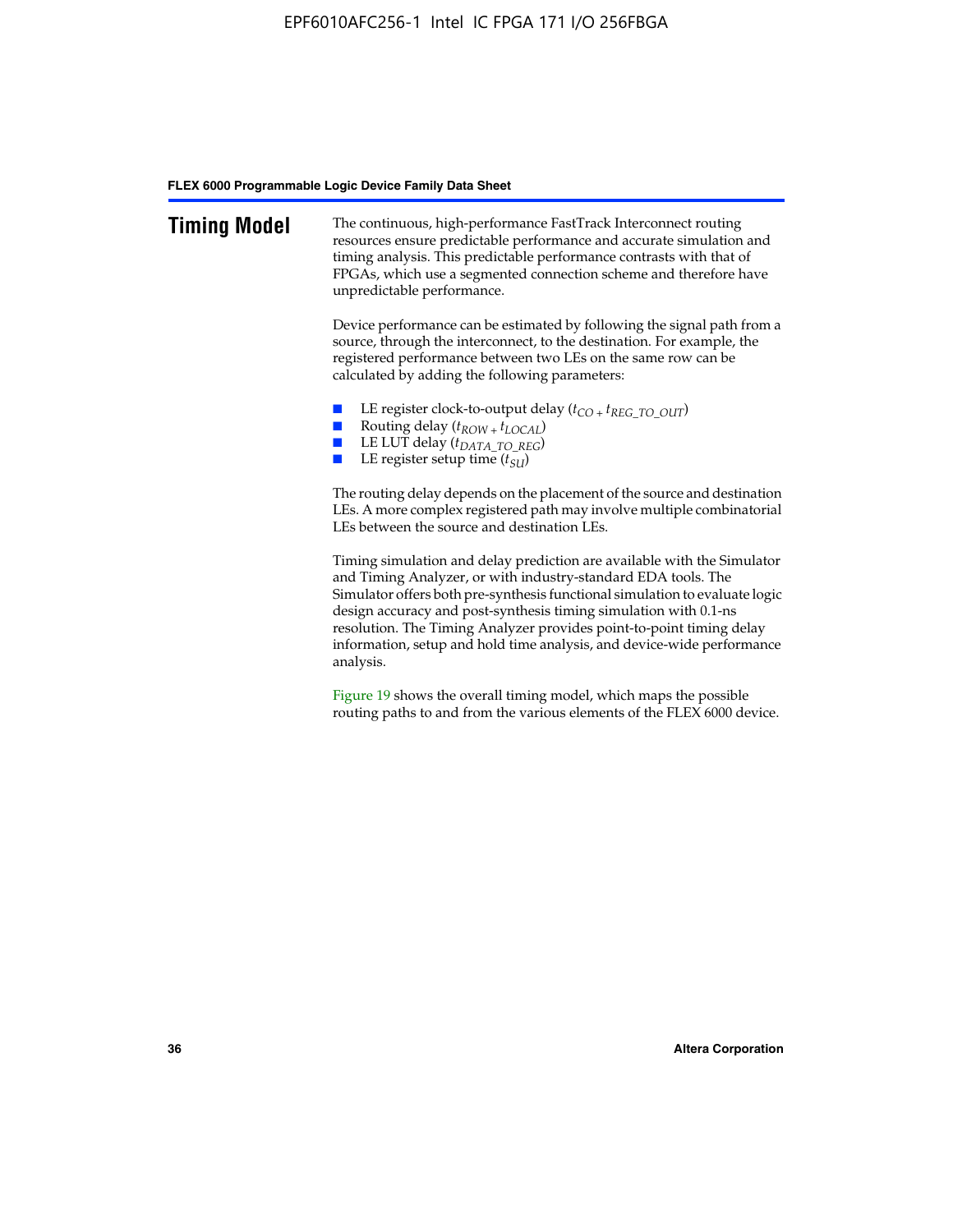



*Figure 19. FLEX 6000 Timing Model*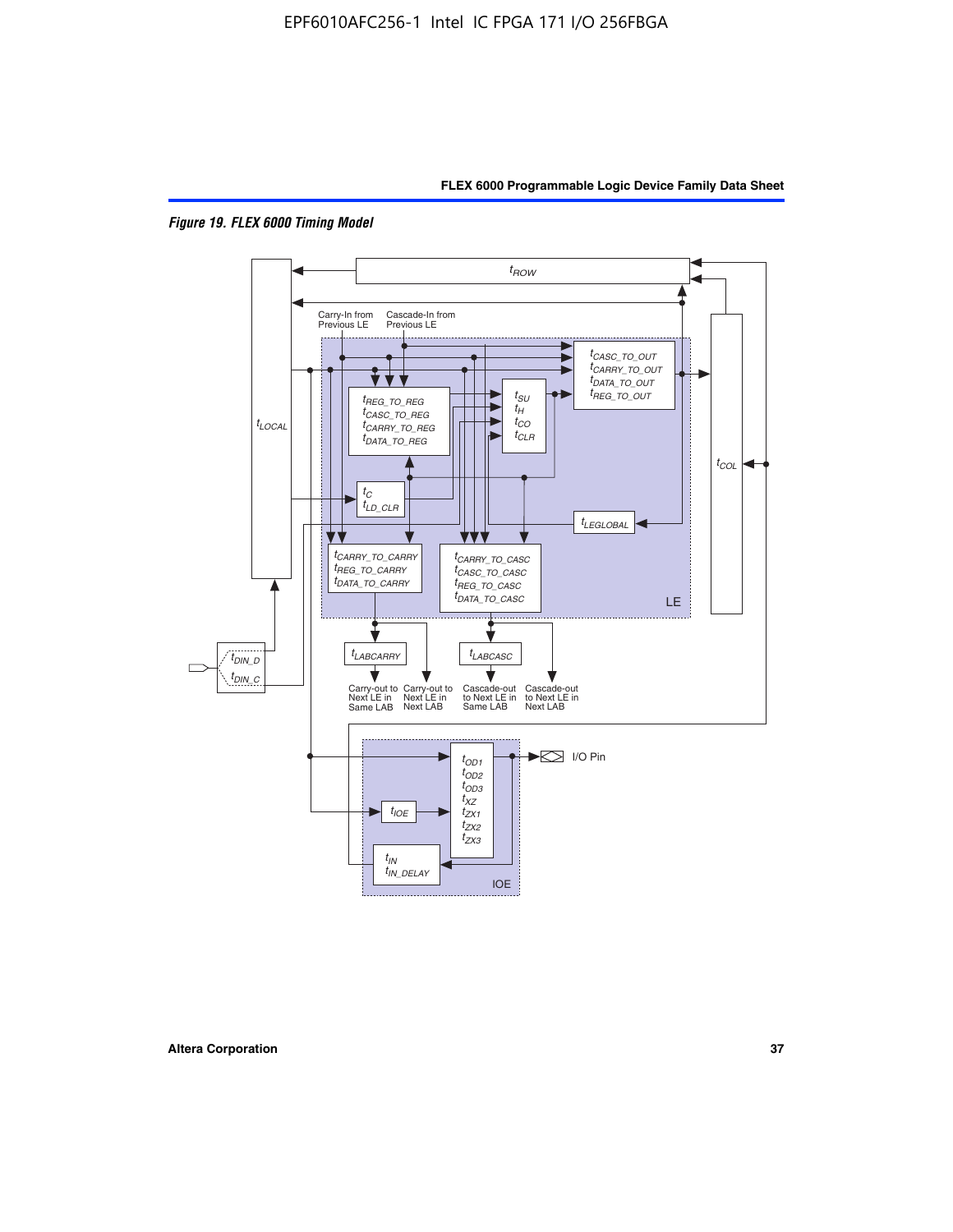Tables 19 through 21 describe the FLEX 6000 internal timing microparameters, which are expressed as worst-case values. Using hand calculations, these parameters can be used to estimate design performance. However, before committing designs to silicon, actual worst-case performance should be modeled using timing simulation and timing analysis. Tables 22 and 23 describe FLEX 6000 external timing parameters.

| <b>Symbol</b>               | <b>Parameter</b>                                                                           | <b>Conditions</b> |
|-----------------------------|--------------------------------------------------------------------------------------------|-------------------|
| <sup>t</sup> REG TO REG     | LUT delay for LE register feedback in carry chain                                          |                   |
| <sup>t</sup> CASC TO REG    | Cascade-in to register delay                                                               |                   |
| <sup>t</sup> CARRY TO REG   | Carry-in to register delay                                                                 |                   |
| <sup>t</sup> DATA TO REG    | LE input to register delay                                                                 |                   |
| <sup>t</sup> casc to out    | Cascade-in to LE output delay                                                              |                   |
| <sup>t</sup> CARRY TO OUT   | Carry-in to LE output delay                                                                |                   |
| <sup>t</sup> DATA TO OUT    | LE input to LE output delay                                                                |                   |
| $t_{\mathsf{REG}}$ to out   | Register output to LE output delay                                                         |                   |
| $t_{SU}$                    | LE register setup time before clock; LE register recovery time after<br>asynchronous clear |                   |
| $t_H$                       | LE register hold time after clock                                                          |                   |
| $t_{CO}$                    | LE register clock-to-output delay                                                          |                   |
| $t_{CLR}$                   | LE register clear delay                                                                    |                   |
| $t_C$                       | LE register control signal delay                                                           |                   |
| $t_{LD\_CLR}$               | Synchronous load or clear delay in counter mode                                            |                   |
| <sup>t</sup> CARRY_TO_CARRY | Carry-in to carry-out delay                                                                |                   |
| <sup>t</sup> REG_TO_CARRY   | Register output to carry-out delay                                                         |                   |
| <sup>t</sup> DATA_TO_CARRY  | LE input to carry-out delay                                                                |                   |
| <sup>t</sup> CARRY TO CASC  | Carry-in to cascade-out delay                                                              |                   |
| <sup>t</sup> CASC TO CASC   | Cascade-in to cascade-out delay                                                            |                   |
| <sup>t</sup> REG TO CASC    | Register-out to cascade-out delay                                                          |                   |
| <sup>I</sup> DATA TO CASC   | LE input to cascade-out delay                                                              |                   |
| $t_{CH}$                    | LE register clock high time                                                                |                   |
| $t_{CL}$                    | LE register clock low time                                                                 |                   |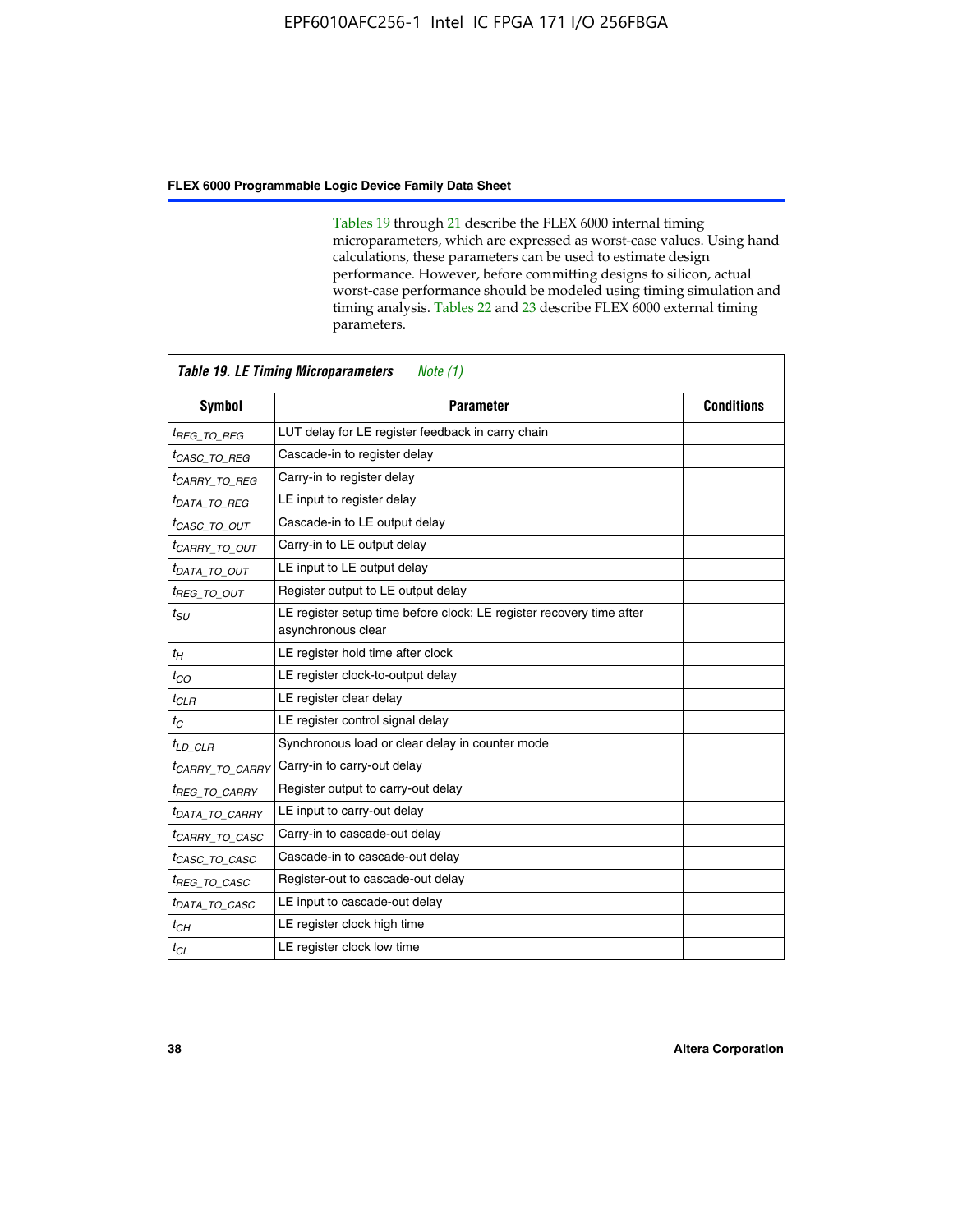| Symbol                | <b>Parameter</b>                                                                        | <b>Conditions</b>  |
|-----------------------|-----------------------------------------------------------------------------------------|--------------------|
| $t_{OD1}$             | Output buffer and pad delay, slow slew rate = off, $V_{\text{CCIO}} = V_{\text{CCINT}}$ | $C1 = 35$ pF $(2)$ |
| $t_{OD2}$             | Output buffer and pad delay, slow slew rate = off, $V_{\text{CCIO}}$ = low voltage      | $C1 = 35$ pF $(3)$ |
| $t_{OD3}$             | Output buffer and pad delay, slow slew rate $=$ on                                      | $C1 = 35$ pF $(4)$ |
| $t_{XZ}$              | Output buffer disable delay                                                             | $C1 = 5pF$         |
| $t_{ZX1}$             | Output buffer enable delay, slow slew rate = off, $V_{\text{CCIO}} = V_{\text{CCINT}}$  | $C1 = 35$ pF $(2)$ |
| $t_{ZX2}$             | Output buffer enable delay, slow slew rate = off, $V_{\text{CCIO}}$ = low voltage       | $C1 = 35$ pF $(3)$ |
| $t_{ZX3}$             | IOE output buffer enable delay, slow slew rate $=$ on                                   | $C1 = 35$ pF $(4)$ |
| $t_{IOE}$             | Output enable control delay                                                             |                    |
| $t_{IN}$              | Input pad and buffer to FastTrack Interconnect delay                                    |                    |
| <sup>t</sup> IN DELAY | Input pad and buffer to FastTrack Interconnect delay with additional delay<br>turned on |                    |

| <b>Table 21. Interconnect Timing Microparameters</b><br>Note (1) |                                                                                                                         |                   |  |  |  |  |
|------------------------------------------------------------------|-------------------------------------------------------------------------------------------------------------------------|-------------------|--|--|--|--|
| Symbol                                                           | <b>Parameter</b>                                                                                                        | <b>Conditions</b> |  |  |  |  |
| $t_{LOCAL}$                                                      | LAB local interconnect delay                                                                                            |                   |  |  |  |  |
| $t_{ROW}$                                                        | Row interconnect routing delay                                                                                          | (5)               |  |  |  |  |
| $t_{COL}$                                                        | Column interconnect routing delay                                                                                       | (5)               |  |  |  |  |
| <sup>t</sup> DIN D                                               | Dedicated input to LE data delay                                                                                        | (5)               |  |  |  |  |
| $t_{DIN}$ $C$                                                    | Dedicated input to LE control delay                                                                                     |                   |  |  |  |  |
| <sup>t</sup> LEGLOBAL                                            | LE output to LE control via internally-generated global signal delay                                                    | (5)               |  |  |  |  |
| $t_{LABCAARY}$                                                   | Routing delay for the carry-out of an LE driving the carry-in signal of a<br>different LE in a different LAB            |                   |  |  |  |  |
| <sup>t</sup> LABCASC                                             | Routing delay for the cascade-out signal of an LE driving the cascade-in<br>signal of a different LE in a different LAB |                   |  |  |  |  |

| Table 22. External Reference Timing Parameters |                                                                                         |                   |  |  |  |
|------------------------------------------------|-----------------------------------------------------------------------------------------|-------------------|--|--|--|
| Symbol                                         | <b>Parameter</b>                                                                        | <b>Conditions</b> |  |  |  |
|                                                | Register-to-register test pattern                                                       | (6)               |  |  |  |
| t <sub>DRR</sub>                               | Register-to-register delay via 4 LEs, 3 row interconnects, and 4 local<br>interconnects | (7)               |  |  |  |

 $\mathbf{r}$ 

 $\overline{\phantom{0}}$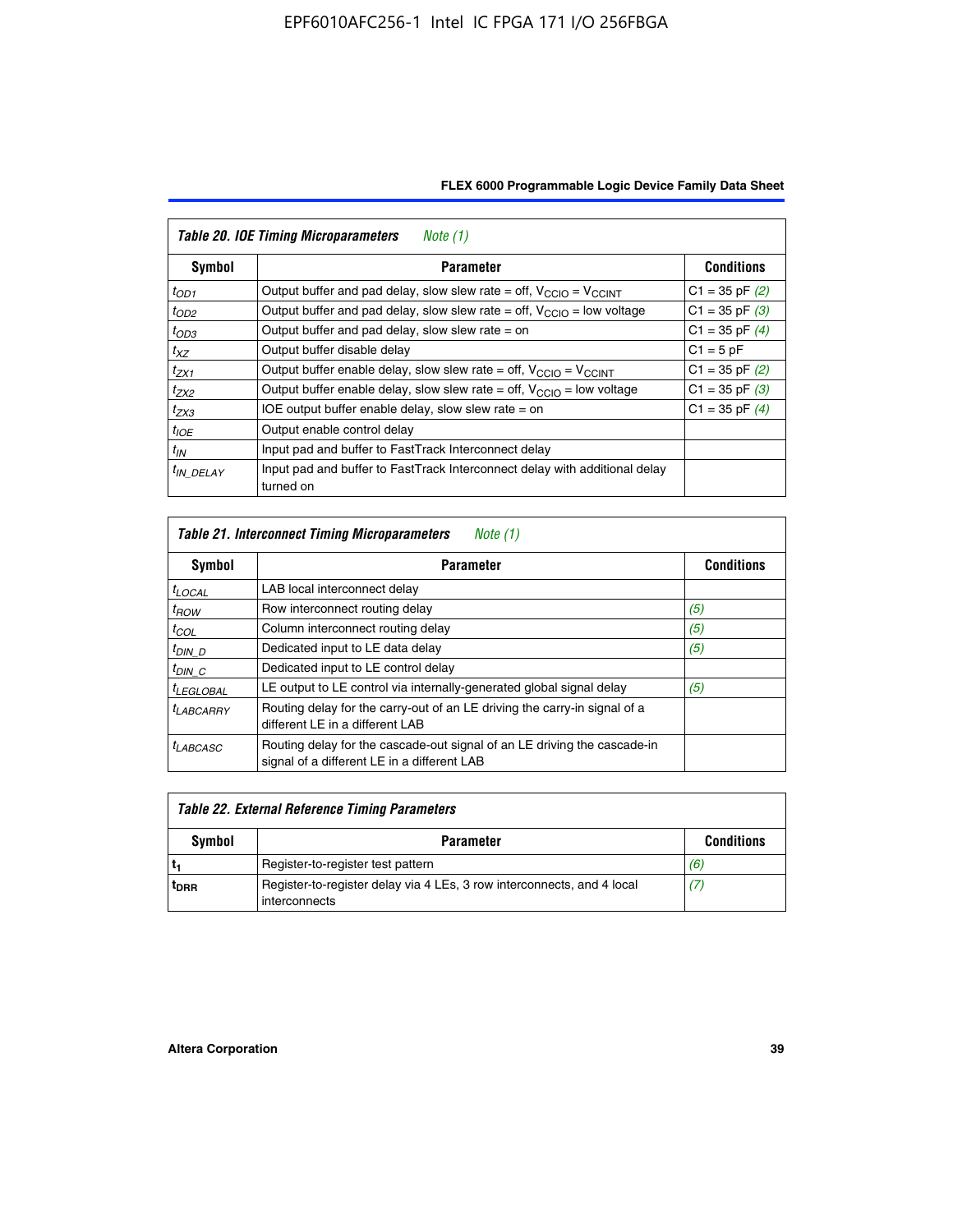#### *Table 23. External Timing Parameters*

| Symbol            | <b>Parameter</b>                                                                   | <b>Conditions</b> |  |  |  |  |
|-------------------|------------------------------------------------------------------------------------|-------------------|--|--|--|--|
| <sup>t</sup> insu | Setup time with global clock at LE register                                        | (8)               |  |  |  |  |
| t <sub>INH</sub>  | Hold time with global clock at LE register                                         | (8)               |  |  |  |  |
| toutco            | Clock-to-output delay with global clock with LE register using FastFLEX I/O<br>pin | (8)               |  |  |  |  |

#### *Notes to tables:*

- (1) Microparameters are timing delays contributed by individual architectural elements and cannot be measured explicitly.
- (2) Operating conditions:  $V_{\text{CCIO}} = 5.0 \text{ V} \pm 5\%$  for commercial use in 5.0-V FLEX 6000 devices.  $V_{\text{CCIO}} = 5.0 \text{ V} \pm 10\%$  for industrial use in 5.0-V FLEX 6000 devices.  $V<sub>CCO</sub> = 3.3 V ± 10%$  for commercial or industrial use in 3.3-V FLEX 6000 devices. (3) Operating conditions:
	- $V_{\text{CCIO}} = 3.3 \text{ V} \pm 10\%$  for commercial or industrial use in 5.0-V FLEX 6000 devices.
		- $V_{\text{CCIO}}$  = 2.5 V ± 0.2 V for commercial or industrial use in 3.3-V FLEX 6000 devices.
- (4) Operating conditions:  $V_{\text{CCIO}} = 2.5 \text{ V}$ , 3.3 V, or 5.0 V.
- (5) These parameters are worst-case values for typical applications. Post-compilation timing simulation and timing analysis are required to determine actual worst-case performance.
- (6) This timing parameter shows the delay of a register-to-register test pattern and is used to determine speed grades. There are 12 LEs, including source and destination registers. The row and column interconnects between the registers vary in length.
- (7) This timing parameter is shown for reference and is specified by characterization.
- (8) This timing parameter is specified by characterization.

#### Tables 24 through 28 show the timing information for EPF6010A and EPF6016A devices.

| Table 24. LE Timing Microparameters for EPF6010A & EPF6016A Devices (Part 1 of 2) |     |                  |      |                    |     |     |             |  |
|-----------------------------------------------------------------------------------|-----|------------------|------|--------------------|-----|-----|-------------|--|
| <b>Parameter</b>                                                                  |     |                  |      | <b>Speed Grade</b> |     |     | <b>Unit</b> |  |
|                                                                                   |     | -1               | $-2$ |                    | -3  |     |             |  |
|                                                                                   | Min | Max              | Min  | Max                | Min | Max |             |  |
| <sup>[</sup> REG_TO_REG                                                           |     | 1.2 <sub>2</sub> |      | 1.3                |     | 1.7 | ns          |  |
| <sup>I</sup> CASC_TO_REG                                                          |     | 0.9              |      | 1.0                |     | 1.2 | ns          |  |
| <sup>I</sup> CARRY_TO_REG                                                         |     | 0.9              |      | 1.0                |     | 1.2 | ns          |  |
| <sup>I</sup> DATA_TO_REG                                                          |     | 1.1              |      | 1.2                |     | 1.5 | ns          |  |
| <sup>I</sup> CASC_TO_OUT                                                          |     | 1.3              |      | 1.4                |     | 1.8 | ns          |  |
| <sup>I</sup> CARRY_TO_OUT                                                         |     | 1.6              |      | 1.8                |     | 2.3 | ns          |  |
| <sup>I</sup> DATA_TO_OUT                                                          |     | 1.7              |      | 2.0                |     | 2.5 | ns          |  |
| <sup>I</sup> REG_TO_OUT                                                           |     | 0.4              |      | 0.4                |     | 0.5 | ns          |  |
| $t_{SU}$                                                                          | 0.9 |                  | 1.0  |                    | 1.3 |     | ns          |  |
| $t_H$                                                                             | 1.4 |                  | 1.7  |                    | 2.1 |     | ns          |  |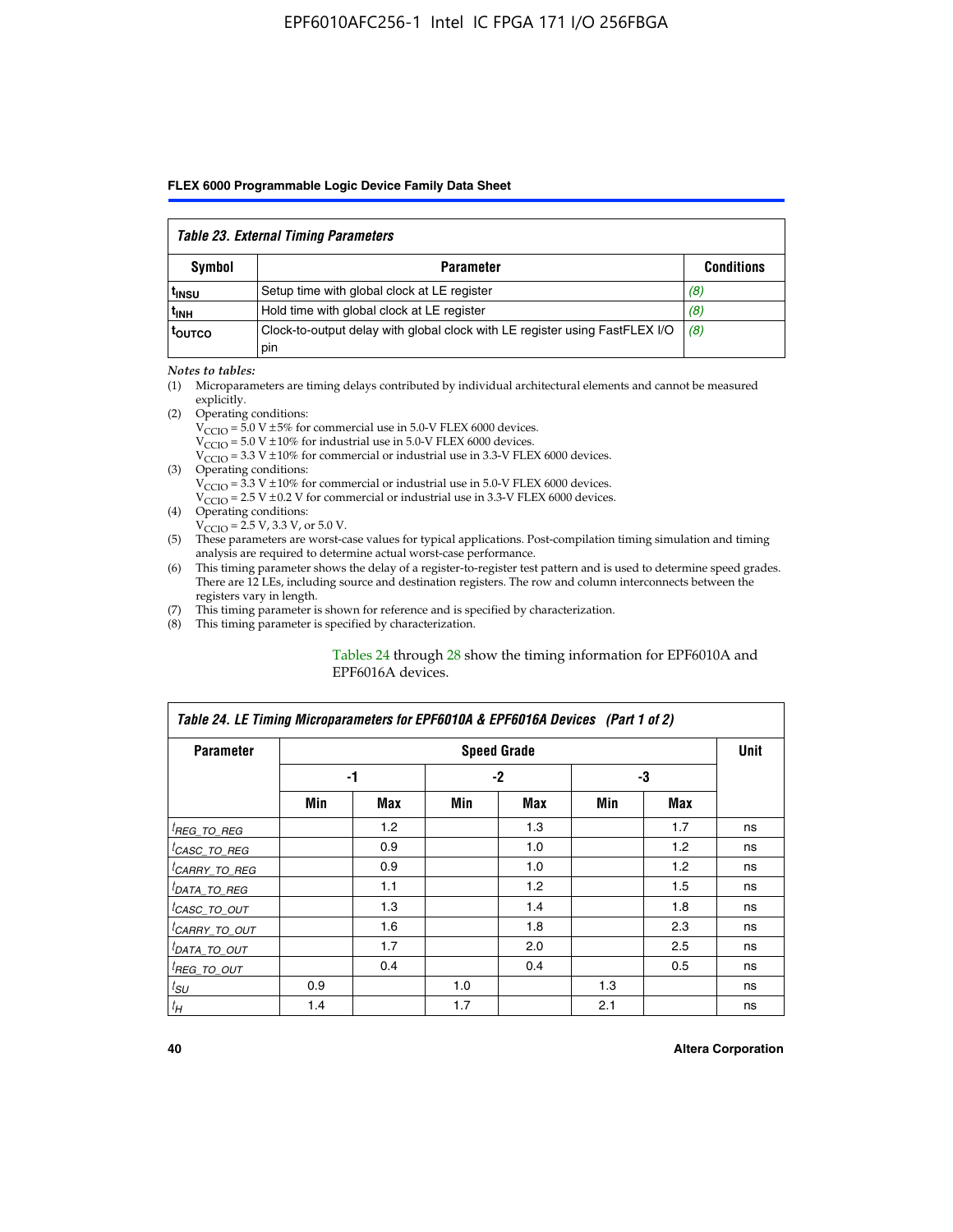| <b>Parameter</b>            |     |            |     | <b>Speed Grade</b> |     |            | <b>Unit</b> |
|-----------------------------|-----|------------|-----|--------------------|-----|------------|-------------|
|                             |     | $-1$       |     | $-2$               |     | -3         |             |
|                             | Min | <b>Max</b> | Min | <b>Max</b>         | Min | <b>Max</b> |             |
| ${}^t\!co$                  |     | 0.3        |     | 0.4                |     | 0.4        | ns          |
| <sup>I</sup> CLR            |     | 0.4        |     | 0.4                |     | 0.5        | ns          |
| $t_C$                       |     | 1.8        |     | 2.1                |     | 2.6        | ns          |
| ${}^{l}$ LD_CLR             |     | 1.8        |     | 2.1                |     | 2.6        | ns          |
| <sup>I</sup> CARRY_TO_CARRY |     | 0.1        |     | 0.1                |     | 0.1        | ns          |
| <sup>I</sup> REG_TO_CARRY   |     | 1.6        |     | 1.9                |     | 2.3        | ns          |
| <sup>I</sup> DATA_TO_CARRY  |     | 2.1        |     | 2.5                |     | 3.0        | ns          |
| <sup>I</sup> CARRY_TO_CASC  |     | 1.0        |     | 1.1                |     | 1.4        | ns          |
| <sup>I</sup> CASC_TO_CASC   |     | 0.5        |     | 0.6                |     | 0.7        | ns          |
| <sup>I</sup> REG_TO_CASC    |     | 1.4        |     | 1.7                |     | 2.1        | ns          |
| <sup>I</sup> DATA_TO_CASC   |     | 1.1        |     | 1.2                |     | 1.5        | ns          |
| ${}^tC H$                   | 2.5 |            | 3.0 |                    | 3.5 |            | ns          |
| $t_{CL}$                    | 2.5 |            | 3.0 |                    | 3.5 |            | ns          |

| Table 25. IOE Timing Microparameters for EPF6010A & EPF6016A Devices |     |            |     |                    |     |            |      |  |
|----------------------------------------------------------------------|-----|------------|-----|--------------------|-----|------------|------|--|
| <b>Parameter</b>                                                     |     |            |     | <b>Speed Grade</b> |     |            | Unit |  |
|                                                                      |     | -1         |     | $-2$               |     | -3         |      |  |
|                                                                      | Min | <b>Max</b> | Min | <b>Max</b>         | Min | <b>Max</b> |      |  |
| $t_{OD1}$                                                            |     | 1.9        |     | 2.2                |     | 2.7        | ns   |  |
| ${}^{t}$ OD2                                                         |     | 4.1        |     | 4.8                |     | 5.8        | ns   |  |
| $t_{OD3}$                                                            |     | 5.8        |     | 6.8                |     | 8.3        | ns   |  |
| $t_{XZ}$                                                             |     | 1.4        |     | 1.7                |     | 2.1        | ns   |  |
| $t_{XZ1}$                                                            |     | 1.4        |     | 1.7                |     | 2.1        | ns   |  |
| $t_{XZ2}$                                                            |     | 3.6        |     | 4.3                |     | 5.2        | ns   |  |
| $t_{XZ3}$                                                            |     | 5.3        |     | 6.3                |     | 7.7        | ns   |  |
| $t_{IOE}$                                                            |     | 0.5        |     | 0.6                |     | 0.7        | ns   |  |
| $t_{IN}$                                                             |     | 3.6        |     | 4.1                |     | 5.1        | ns   |  |
| $t_{IN\_DELAY}$                                                      |     | 4.8        |     | 5.4                |     | 6.7        | ns   |  |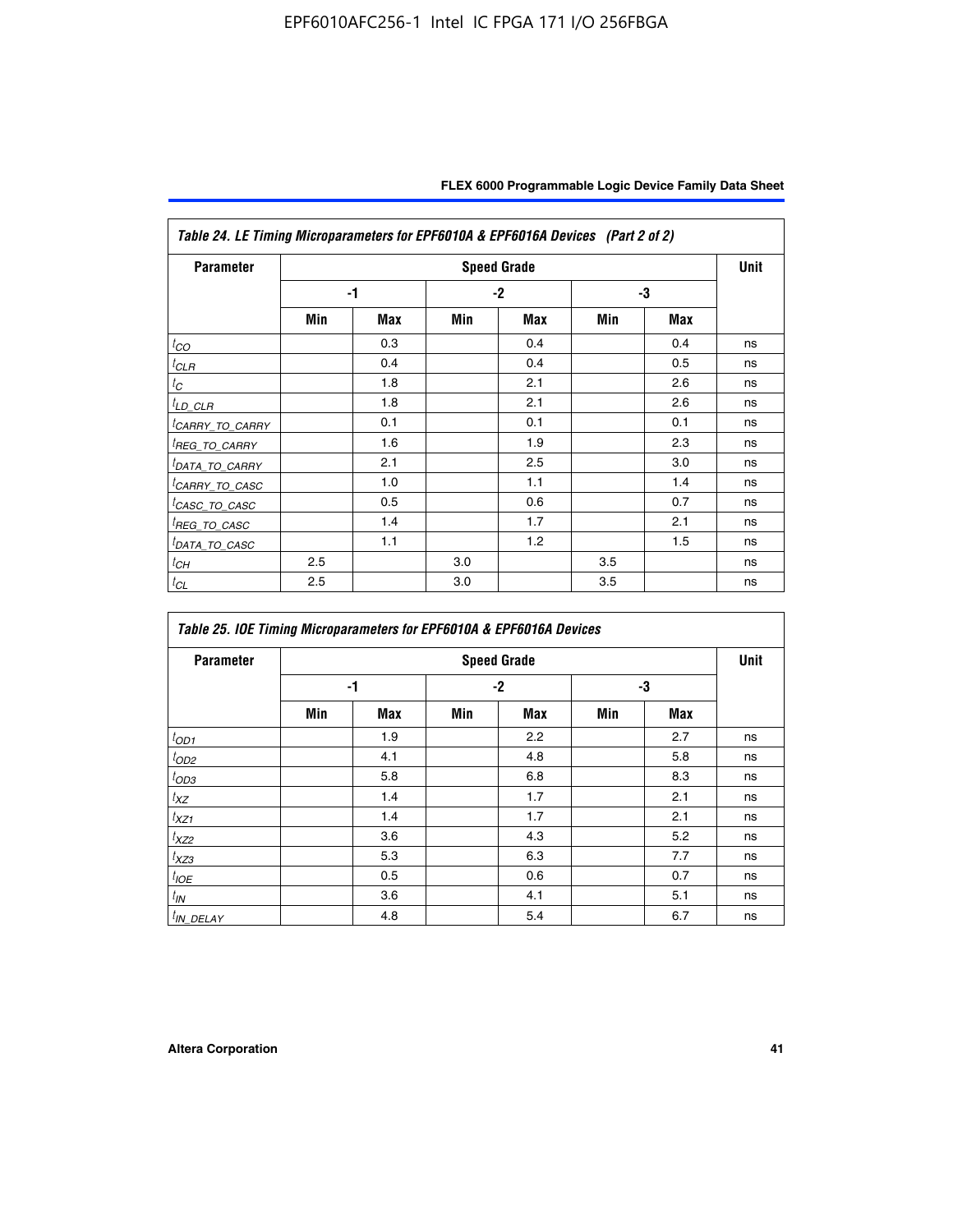| Table 26. Interconnect Timing Microparameters for EPF6010A & EPF6016A Devices |     |            |     |                    |     |     |             |  |
|-------------------------------------------------------------------------------|-----|------------|-----|--------------------|-----|-----|-------------|--|
| <b>Parameter</b>                                                              |     |            |     | <b>Speed Grade</b> |     |     | <b>Unit</b> |  |
|                                                                               |     | -1         |     | $-2$               |     | -3  |             |  |
|                                                                               | Min | <b>Max</b> | Min | <b>Max</b>         | Min | Max |             |  |
| $t$ LOCAL                                                                     |     | 0.7        |     | 0.7                |     | 1.0 | ns          |  |
| $t_{\text{ROW}}$                                                              |     | 2.9        |     | 3.2                |     | 3.2 | ns          |  |
| $t_{COL}$                                                                     |     | 1.2        |     | 1.3                |     | 1.4 | ns          |  |
| <u><sup>t</sup>DIN_D</u>                                                      |     | 5.4        |     | 5.7                |     | 6.4 | ns          |  |
| $t_{DIN\_C}$                                                                  |     | 4.3        |     | 5.0                |     | 6.1 | ns          |  |
| <sup>I</sup> LEGLOBAL                                                         |     | 2.6        |     | 3.0                |     | 3.7 | ns          |  |
| <sup>I</sup> LABCARRY                                                         |     | 0.7        |     | 0.8                |     | 0.9 | ns          |  |
| <sup>I</sup> LABCASC                                                          |     | 1.3        |     | 1.4                |     | 1.8 | ns          |  |

| Table 27. External Reference Timing Parameters for EPF6010A & EPF6016A Devices |               |                    |          |     |      |     |      |    |  |  |
|--------------------------------------------------------------------------------|---------------|--------------------|----------|-----|------|-----|------|----|--|--|
| <b>Parameter</b>                                                               | <b>Device</b> | <b>Speed Grade</b> |          |     |      |     |      |    |  |  |
|                                                                                |               |                    | -2<br>-1 |     | -3   |     |      |    |  |  |
|                                                                                |               | Min                | Max      | Min | Max  | Min | Max  |    |  |  |
| t,                                                                             | EPF6010A      |                    | 37.6     |     | 43.6 |     | 53.7 | ns |  |  |
|                                                                                | EPF6016A      |                    | 38.0     |     | 44.0 |     | 54.1 | ns |  |  |

| <b>Parameter</b>  |        | <b>Speed Grade</b> |        |     |        |      |    |  |  |
|-------------------|--------|--------------------|--------|-----|--------|------|----|--|--|
|                   | -1     |                    | -2     |     | -3     |      |    |  |  |
|                   | Min    | Max                | Min    | Max | Min    | Max  |    |  |  |
| t <sub>insu</sub> | 2.1(1) |                    | 2.4(1) |     | 3.3(1) |      | ns |  |  |
| <sup>t</sup> inh  | 0.2(2) |                    | 0.3(2) |     | 0.1(2) |      | ns |  |  |
| toutco            | 2.0    | 7.1                | 2.0    | 8.2 | 2.0    | 10.1 | ns |  |  |

*Notes:*

(1) Setup times are longer when the *Increase Input Delay* option is turned on. The setup time values are shown with the *Increase Input Delay* option turned off.

(2) Hold time is zero when the *Increase Input Delay* option is turned on.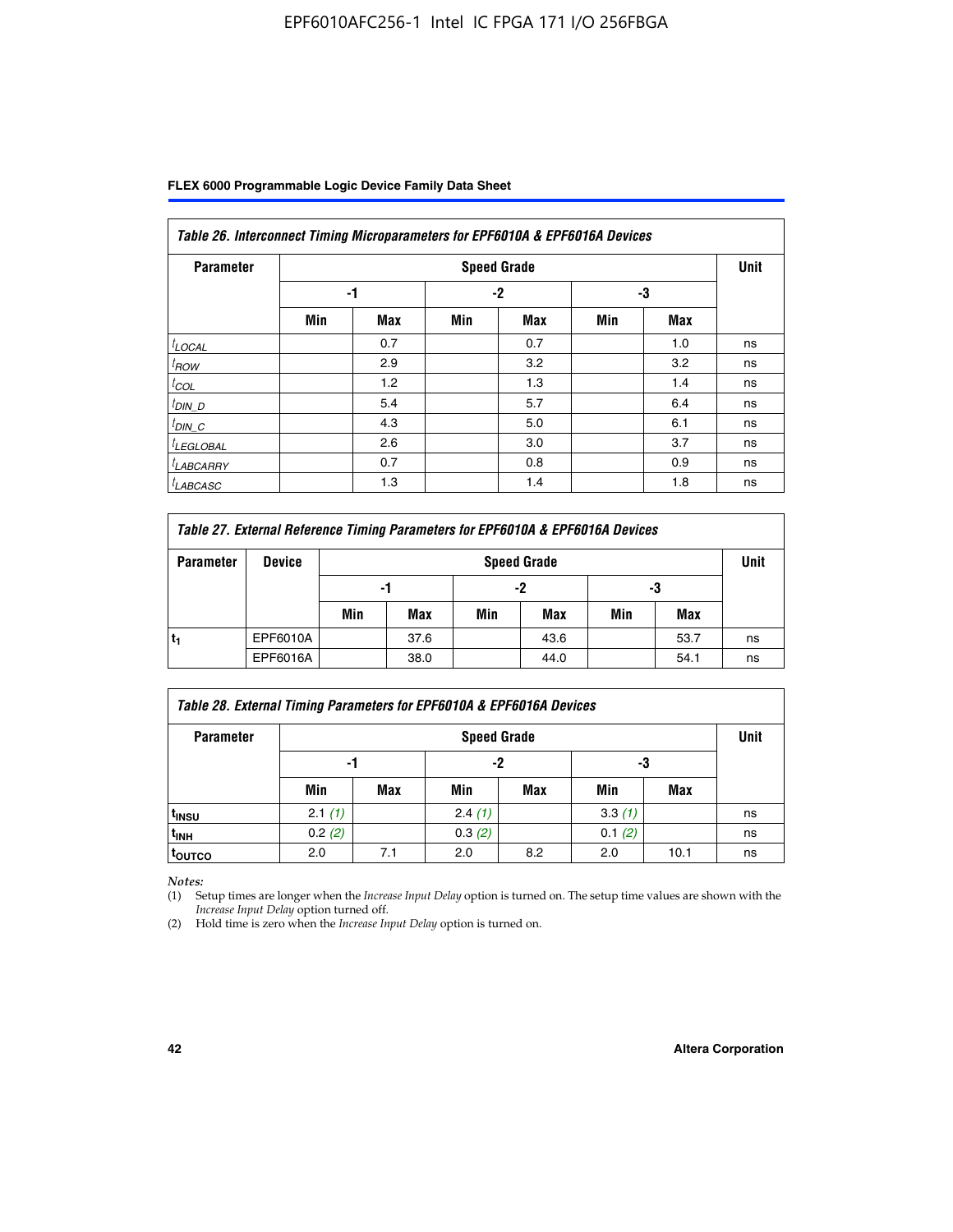| Table 29. LE Timing Microparameters for EPF6016 Devices |     |            |     |            |    |  |  |  |  |
|---------------------------------------------------------|-----|------------|-----|------------|----|--|--|--|--|
| <b>Parameter</b>                                        |     | Unit       |     |            |    |  |  |  |  |
|                                                         |     | $-2$       | -3  |            |    |  |  |  |  |
|                                                         | Min | <b>Max</b> | Min | <b>Max</b> |    |  |  |  |  |
| <sup>t</sup> REG_ <u>TO_REG</u>                         |     | 2.2        |     | 2.8        | ns |  |  |  |  |
| <sup>t</sup> CASC_TO_REG                                |     | 0.9        |     | 1.2        | ns |  |  |  |  |
| <sup>I</sup> CARRY_TO_REG                               |     | 1.6        |     | 2.1        | ns |  |  |  |  |
| <sup>t</sup> DATA_TO_REG                                |     | 2.4        |     | 3.0        | ns |  |  |  |  |
| <sup>t</sup> CASC_TO_OUT                                |     | 1.3        |     | 1.7        | ns |  |  |  |  |
| <sup>t</sup> CARRY_TO_OUT                               |     | 2.4        |     | 3.0        | ns |  |  |  |  |
| <sup>t</sup> DATA_TO_OUT                                |     | 2.7        |     | 3.4        | ns |  |  |  |  |
| <i>t<sub>REG_TO_OUT</sub></i>                           |     | 0.3        |     | 0.5        | ns |  |  |  |  |
| $t_{SU}$                                                | 1.1 |            | 1.6 |            | ns |  |  |  |  |
| $t_H$                                                   | 1.8 |            | 2.3 |            | ns |  |  |  |  |
| $t_{CO}$                                                |     | 0.3        |     | 0.4        | ns |  |  |  |  |
| $t_{CLR}$                                               |     | 0.5        |     | 0.6        | ns |  |  |  |  |
| $t_C$                                                   |     | 1.2        |     | 1.5        | ns |  |  |  |  |
| $t_{LD\_CLR}$                                           |     | 1.2        |     | 1.5        | ns |  |  |  |  |
| <sup>t</sup> CARRY_TO_CARRY                             |     | 0.2        |     | 0.4        | ns |  |  |  |  |
| <sup>t</sup> REG_TO_CARRY                               |     | 0.8        |     | 1.1        | ns |  |  |  |  |
| <sup>t</sup> DATA_TO_CARRY                              |     | 1.7        |     | 2.2        | ns |  |  |  |  |
| <sup>t</sup> CARRY_TO_CASC                              |     | 1.7        |     | 2.2        | ns |  |  |  |  |
| <sup>t</sup> CASC_TO_CASC                               |     | 0.9        |     | 1.2        | ns |  |  |  |  |
| <sup>t</sup> REG_TO_CASC                                |     | 1.6        |     | 2.0        | ns |  |  |  |  |
| <sup>t</sup> DATA_TO_CASC                               |     | 1.7        |     | 2.1        | ns |  |  |  |  |
| $t_{CH}$                                                | 4.0 |            | 4.0 |            | ns |  |  |  |  |
| $t_{CL}$                                                | 4.0 |            | 4.0 |            | ns |  |  |  |  |

Tables 29 through 33 show the timing information for EPF6016 devices.

| Table 30. IOE Timing Microparameters for EPF6016 Devices |     |                    |     |     |    |  |  |  |  |  |
|----------------------------------------------------------|-----|--------------------|-----|-----|----|--|--|--|--|--|
| <b>Parameter</b>                                         |     | <b>Speed Grade</b> |     |     |    |  |  |  |  |  |
|                                                          |     | -2                 | -3  |     |    |  |  |  |  |  |
|                                                          | Min | Max                | Min | Max |    |  |  |  |  |  |
| $t_{OD1}$                                                |     | 2.3                |     | 2.8 | ns |  |  |  |  |  |
| $t_{OD2}$                                                |     | 4.6                |     | 5.1 | ns |  |  |  |  |  |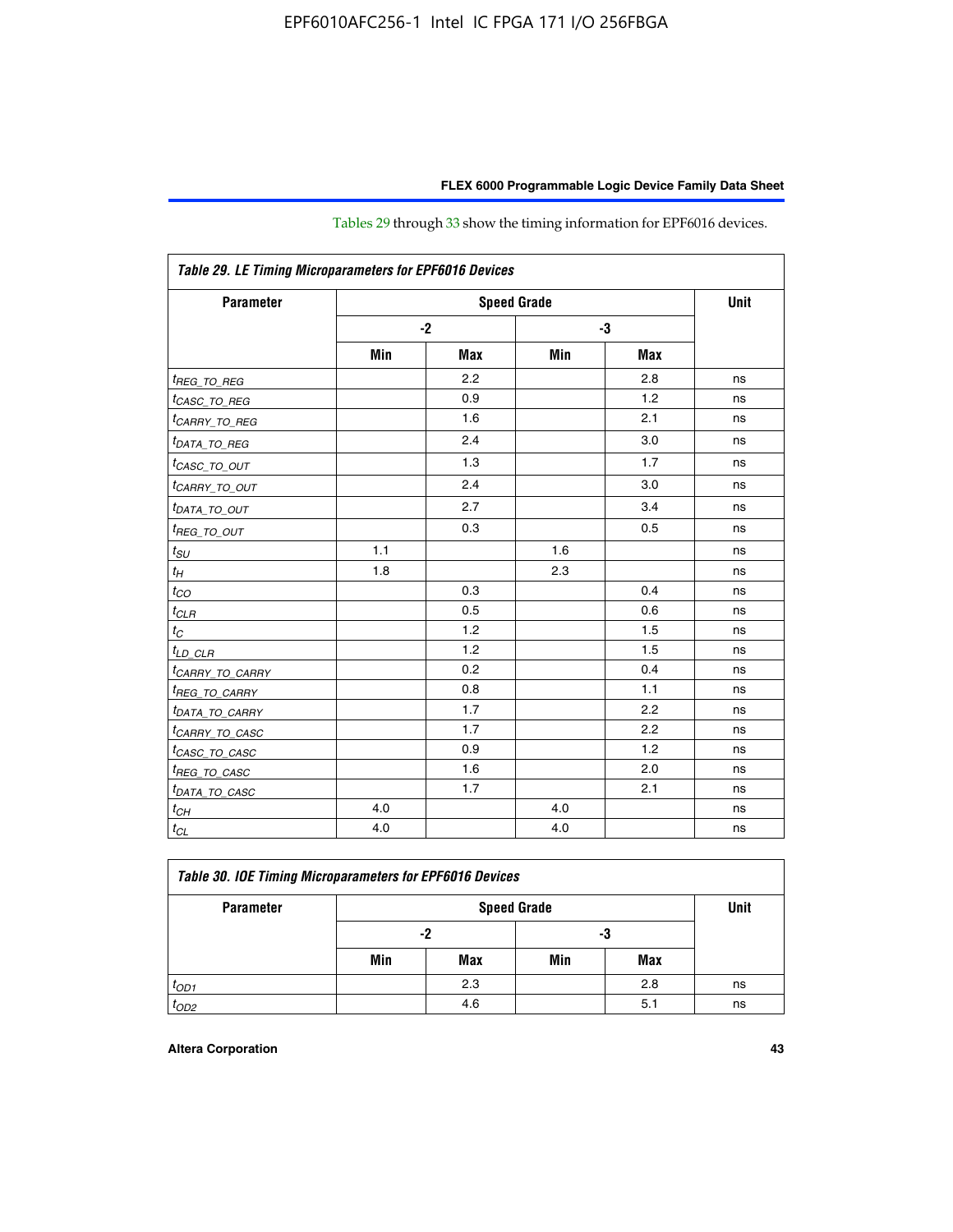| Table 30. IOE Timing Microparameters for EPF6016 Devices |      |                    |     |            |      |  |  |  |  |  |
|----------------------------------------------------------|------|--------------------|-----|------------|------|--|--|--|--|--|
| <b>Parameter</b>                                         |      | <b>Speed Grade</b> |     |            | Unit |  |  |  |  |  |
|                                                          | $-2$ |                    | -3  |            |      |  |  |  |  |  |
|                                                          | Min  | <b>Max</b>         | Min | <b>Max</b> |      |  |  |  |  |  |
| $t_{OD3}$                                                |      | 4.7                |     | 5.2        | ns   |  |  |  |  |  |
| $t_{XZ}$                                                 |      | 2.3                |     | 2.8        | ns   |  |  |  |  |  |
| $t_{ZX1}$                                                |      | 2.3                |     | 2.8        | ns   |  |  |  |  |  |
| $t_{ZX2}$                                                |      | 4.6                |     | 5.1        | ns   |  |  |  |  |  |
| $t_{ZX3}$                                                |      | 4.7                |     | 5.2        | ns   |  |  |  |  |  |
| $t_{IOE}$                                                |      | 0.5                |     | 0.6        | ns   |  |  |  |  |  |
| $t_{IN}$                                                 |      | 3.3                |     | 4.0        | ns   |  |  |  |  |  |
| $t_{IN}$ DELAY                                           |      | 4.6                |     | 5.6        | ns   |  |  |  |  |  |

| <b>Parameter</b>      |     | <b>Speed Grade</b> |     |            | <b>Unit</b> |
|-----------------------|-----|--------------------|-----|------------|-------------|
|                       |     | $-2$               | -3  |            |             |
|                       | Min | <b>Max</b>         | Min | <b>Max</b> |             |
| $t_{LOCAL}$           |     | 0.8                |     | 1.0        | ns          |
| $t_{ROW}$             |     | 2.9                |     | 3.3        | ns          |
| $t_{COL}$             |     | 2.3                |     | 2.5        | ns          |
| $t_{DIN\_D}$          |     | 4.9                |     | 6.0        | ns          |
| $t_{DIN\_C}$          |     | 4.8                |     | 6.0        | ns          |
| <sup>t</sup> LEGLOBAL |     | 3.1                |     | 3.9        | ns          |
| <sup>t</sup> LABCARRY |     | 0.4                |     | 0.5        | ns          |
| <sup>t</sup> LABCASC  |     | 0.8                |     | 1.0        | ns          |

| <b>Table 32. External Reference Timing Parameters for EPF6016 Devices</b> |     |      |     |      |    |  |  |  |  |
|---------------------------------------------------------------------------|-----|------|-----|------|----|--|--|--|--|
| <b>Parameter</b>                                                          |     | Unit |     |      |    |  |  |  |  |
|                                                                           |     | -2   | -3  |      |    |  |  |  |  |
|                                                                           | Min | Max  | Min | Max  |    |  |  |  |  |
|                                                                           |     | 53.0 |     | 65.0 | ns |  |  |  |  |
| <sup>T</sup> DRR                                                          |     | 16.0 |     | 20.0 | ns |  |  |  |  |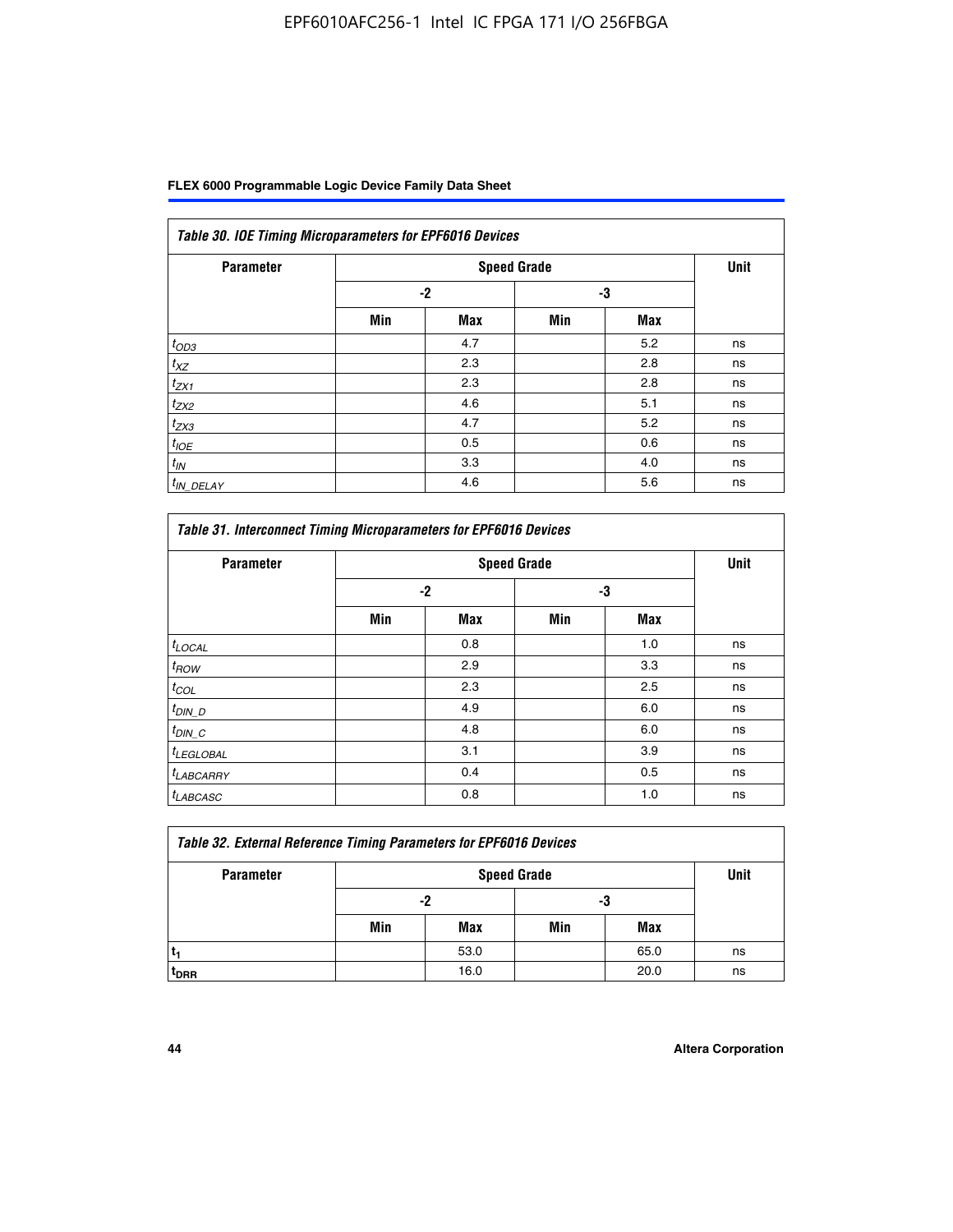| <b>Table 33. External Timing Parameters for EPF6016 Devices</b> |     |                    |     |            |    |  |  |  |  |  |
|-----------------------------------------------------------------|-----|--------------------|-----|------------|----|--|--|--|--|--|
| <b>Parameter</b>                                                |     | <b>Speed Grade</b> |     |            |    |  |  |  |  |  |
|                                                                 |     | -2                 | -3  |            |    |  |  |  |  |  |
|                                                                 | Min | Max                | Min | <b>Max</b> |    |  |  |  |  |  |
| t <sub>INSU</sub>                                               | 3.2 |                    | 4.1 |            | ns |  |  |  |  |  |
| $t_{INH}$                                                       | 0.0 |                    | 0.0 |            | ns |  |  |  |  |  |
| <b>TOUTCO</b>                                                   | 2.0 | 7.9                | 2.0 | 9.9        | ns |  |  |  |  |  |

Tables 34 through 38 show the timing information for EPF6024A devices.

| Table 34. LE Timing Microparameters for EPF6024A Devices |                    |            |     |            |     |            |    |  |  |
|----------------------------------------------------------|--------------------|------------|-----|------------|-----|------------|----|--|--|
| <b>Parameter</b>                                         | <b>Speed Grade</b> |            |     |            |     |            |    |  |  |
|                                                          |                    | $-1$       |     | $-2$       |     | -3         |    |  |  |
|                                                          | Min                | <b>Max</b> | Min | <b>Max</b> | Min | <b>Max</b> |    |  |  |
| <sup>t</sup> REG_TO_REG                                  |                    | 1.2        |     | 1.3        |     | 1.6        | ns |  |  |
| <sup>t</sup> CASC_TO_REG                                 |                    | 0.7        |     | 0.8        |     | 1.0        | ns |  |  |
| <sup>t</sup> CARRY_TO_REG                                |                    | 1.6        |     | 1.8        |     | 2.2        | ns |  |  |
| <sup>t</sup> DATA_TO_REG                                 |                    | 1.3        |     | 1.4        |     | 1.7        | ns |  |  |
| <sup>t</sup> CASC_TO_OUT                                 |                    | 1.2        |     | 1.3        |     | 1.6        | ns |  |  |
| <sup>t</sup> CARRY_TO_OUT                                |                    | 2.0        |     | 2.2        |     | 2.6        | ns |  |  |
| <sup>t</sup> DATA_TO_OUT                                 |                    | 1.8        |     | 2.1        |     | 2.6        | ns |  |  |
| <i>t<sub>REG_TO_OUT</sub></i>                            |                    | 0.3        |     | 0.3        |     | 0.4        | ns |  |  |
| $t_{\text{SU}}$                                          | 0.9                |            | 1.0 |            | 1.2 |            | ns |  |  |
| $t_H$                                                    | 1.3                |            | 1.4 |            | 1.7 |            | ns |  |  |
| $t_{CO}$                                                 |                    | 0.2        |     | 0.3        |     | 0.3        | ns |  |  |
| $t_{CLR}$                                                |                    | 0.3        |     | 0.3        |     | 0.4        | ns |  |  |
| $t_C$                                                    |                    | 1.9        |     | 2.1        |     | 2.5        | ns |  |  |
| $t_{LD\_CLR}$                                            |                    | 1.9        |     | 2.1        |     | 2.5        | ns |  |  |
| <sup>t</sup> CARRY_TO_CARRY                              |                    | 0.2        |     | 0.2        |     | 0.3        | ns |  |  |
| <sup>t</sup> REG_TO_CARRY                                |                    | 1.4        |     | 1.6        |     | 1.9        | ns |  |  |
| <sup>t</sup> DATA_TO_CARRY                               |                    | 1.3        |     | 1.4        |     | 1.7        | ns |  |  |
| <sup>t</sup> CARRY_TO_CASC                               |                    | 1.1        |     | 1.2        |     | 1.4        | ns |  |  |
| <sup>t</sup> CASC_TO_CASC                                |                    | 0.7        |     | 0.8        |     | 1.0        | ns |  |  |
| <sup>t</sup> REG_TO_CASC                                 |                    | 1.4        |     | 1.6        |     | 1.9        | ns |  |  |
| <sup>t</sup> DATA_TO_CASC                                |                    | 1.0        |     | 1.1        |     | 1.3        | ns |  |  |
| $t_{CH}$                                                 | 2.5                |            | 3.0 |            | 3.5 |            | ns |  |  |
| $t_{CL}$                                                 | 2.5                |            | 3.0 |            | 3.5 |            | ns |  |  |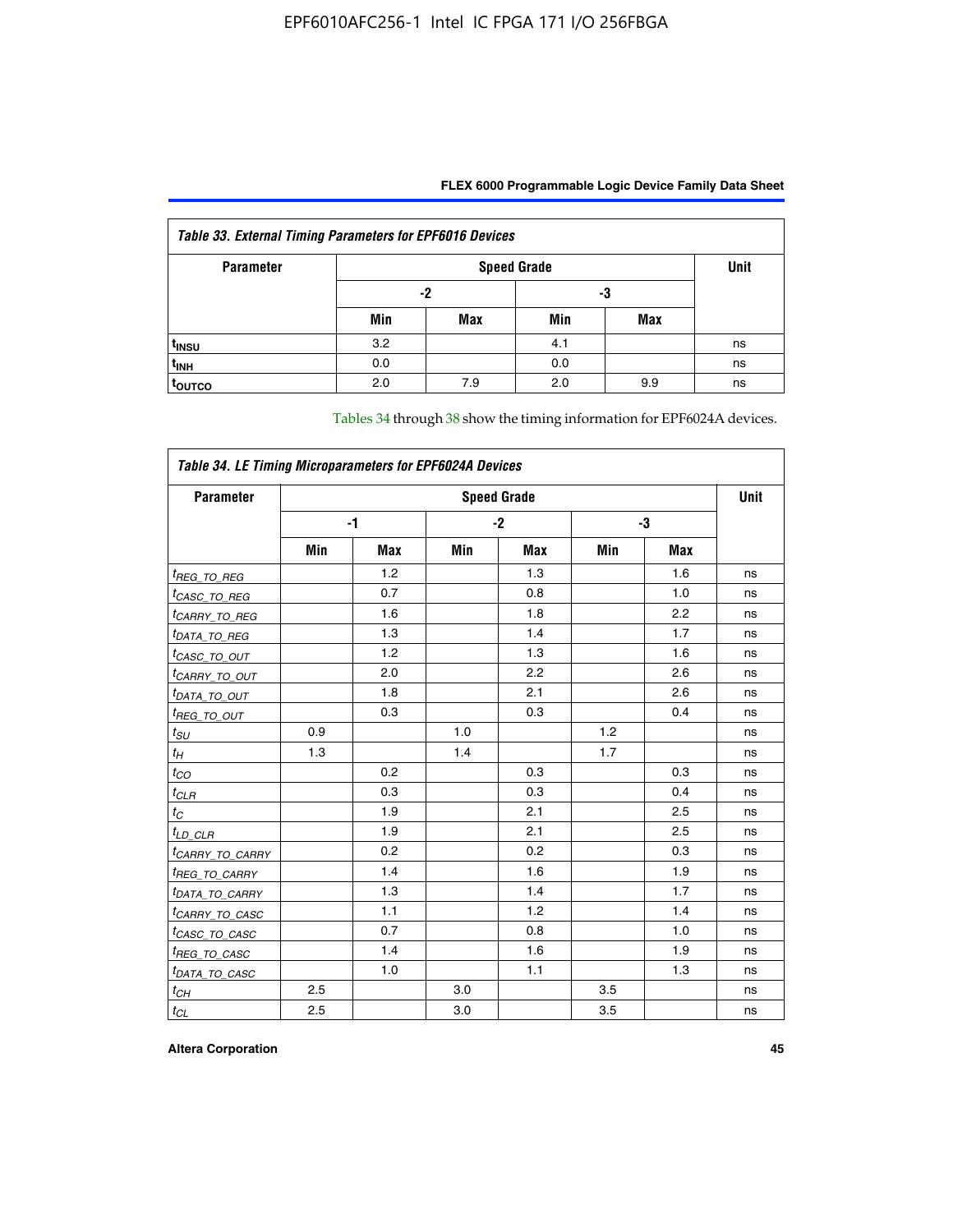|  | FLEX 6000 Programmable Logic Device Family Data Sheet |  |  |
|--|-------------------------------------------------------|--|--|
|--|-------------------------------------------------------|--|--|

| Table 35. IOE Timing Microparameters for EPF6024A Devices |     |            |      |                    |     |            |      |  |  |  |
|-----------------------------------------------------------|-----|------------|------|--------------------|-----|------------|------|--|--|--|
| <b>Parameter</b>                                          |     |            |      | <b>Speed Grade</b> |     |            | Unit |  |  |  |
|                                                           |     | -1         | $-2$ |                    | -3  |            |      |  |  |  |
|                                                           | Min | <b>Max</b> | Min  | <b>Max</b>         | Min | <b>Max</b> |      |  |  |  |
| $t_{OD1}$                                                 |     | 1.9        |      | 2.1                |     | 2.5        | ns   |  |  |  |
| $t_{OD2}$                                                 |     | 4.0        |      | 4.4                |     | 5.3        | ns   |  |  |  |
| $t_{OD3}$                                                 |     | 7.0        |      | 7.8                |     | 9.3        | ns   |  |  |  |
| $t_{XZ}$                                                  |     | 4.3        |      | 4.8                |     | 5.8        | ns   |  |  |  |
| $t_{XZ1}$                                                 |     | 4.3        |      | 4.8                |     | 5.8        | ns   |  |  |  |
| $t_{XZ2}$                                                 |     | 6.4        |      | 7.1                |     | 8.6        | ns   |  |  |  |
| $t_{XZ3}$                                                 |     | 9.4        |      | 10.5               |     | 12.6       | ns   |  |  |  |
| $t_{IOE}$                                                 |     | 0.5        |      | 0.6                |     | 0.7        | ns   |  |  |  |
| $t_{IN}$                                                  |     | 3.3        |      | 3.7                |     | 4.4        | ns   |  |  |  |
| <sup>t</sup> IN_DELAY                                     |     | 5.3        |      | 5.9                |     | 7.0        | ns   |  |  |  |

| <b>Table 36. Interconnect Timing Microparameters for EPF6024A Devices</b> |                    |            |     |            |     |            |    |
|---------------------------------------------------------------------------|--------------------|------------|-----|------------|-----|------------|----|
| <b>Parameter</b>                                                          | <b>Speed Grade</b> |            |     |            |     |            |    |
|                                                                           | -1                 |            | -2  |            | -3  |            |    |
|                                                                           | Min                | <b>Max</b> | Min | <b>Max</b> | Min | <b>Max</b> |    |
| $t_{LOCAL}$                                                               |                    | 0.8        |     | 0.8        |     | 1.1        | ns |
| $t_{ROW}$                                                                 |                    | 3.0        |     | 3.1        |     | 3.3        | ns |
| $t_{COL}$                                                                 |                    | 3.0        |     | 3.2        |     | 3.4        | ns |
| $t_{DIN\_D}$                                                              |                    | 5.4        |     | 5.6        |     | 6.2        | ns |
| $t_{DIN\_C}$                                                              |                    | 4.6        |     | 5.1        |     | 6.1        | ns |
| $t_{LEGLOBAL}$                                                            |                    | 3.1        |     | 3.5        |     | 4.3        | ns |
| $t_{LABCARAY}$                                                            |                    | 0.6        |     | 0.7        |     | 0.8        | ns |
| <sup>t</sup> LABCASC                                                      |                    | 0.3        |     | 0.3        |     | 0.4        | ns |

| <b>Table 37. External Reference Timing Parameters for EPF6024A Devices</b> |                    |      |     |      |     |      |      |
|----------------------------------------------------------------------------|--------------------|------|-----|------|-----|------|------|
| <b>Parameter</b>                                                           | <b>Speed Grade</b> |      |     |      |     |      | Unit |
|                                                                            | -1                 |      | -2  |      | -3  |      |      |
|                                                                            | Min                | Max  | Min | Max  | Min | Max  |      |
|                                                                            |                    | 45.0 |     | 50.0 |     | 60.0 | ns   |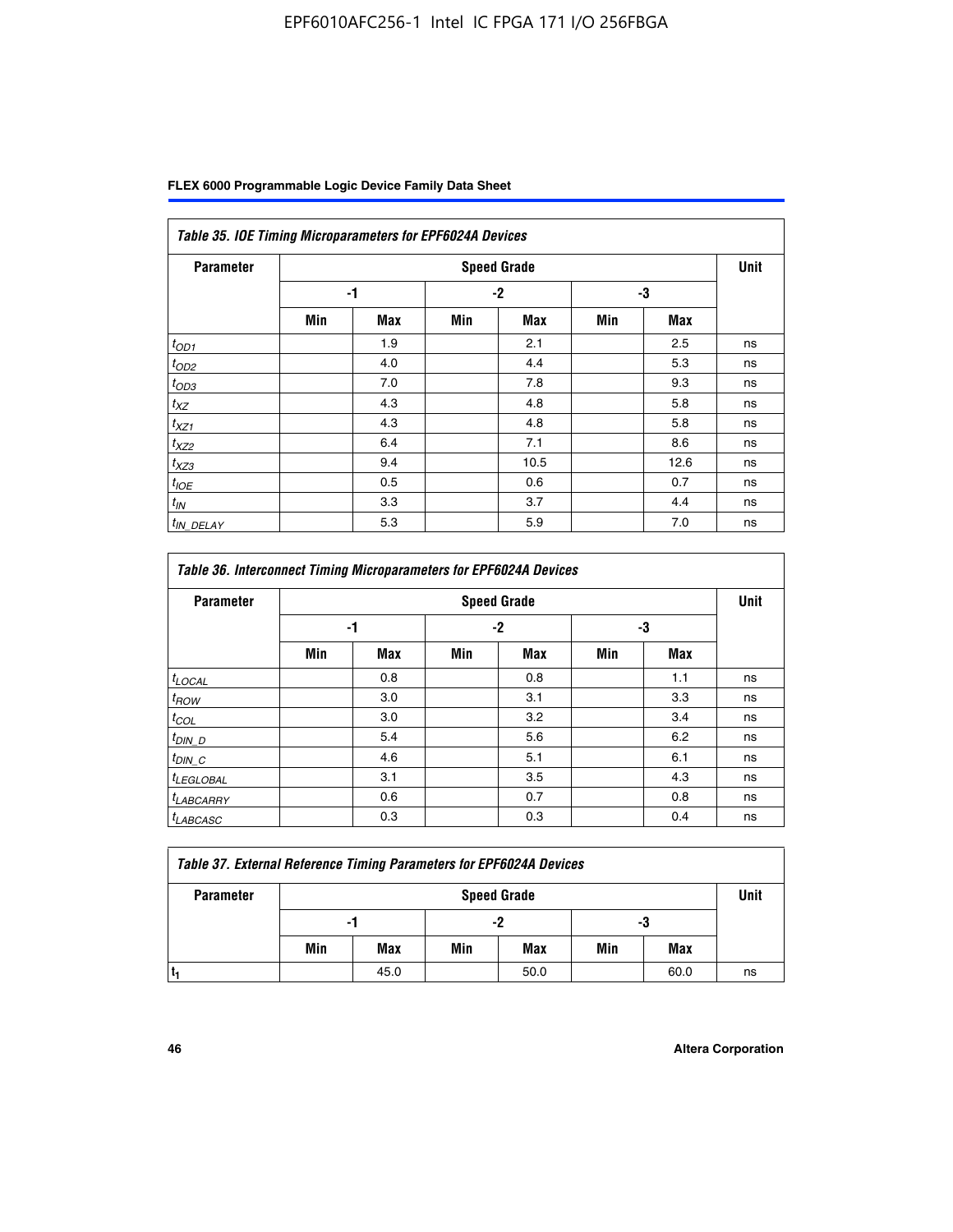| FLEX 6000 Programmable Logic Device Family Data Sheet |  |
|-------------------------------------------------------|--|
|-------------------------------------------------------|--|

| Table 38. External Timing Parameters for EPF6024A Devices |                    |            |        |     |        |     |    |
|-----------------------------------------------------------|--------------------|------------|--------|-----|--------|-----|----|
| <b>Parameter</b>                                          | <b>Speed Grade</b> |            |        |     |        |     |    |
|                                                           | -1                 |            | -2     |     | -3     |     |    |
|                                                           | Min                | <b>Max</b> | Min    | Max | Min    | Max |    |
| <sup>t</sup> insu                                         | 2.0(1)             |            | 2.2(1) |     | 2.6(1) |     | ns |
| t <sub>INH</sub>                                          | 0.2(2)             |            | 0.2(2) |     | 0.3(2) |     | ns |
| <sup>t</sup> outco                                        | 2.0                | 7.4        | 2.0    | 8.2 | 2.0    | 9.9 | ns |

*Notes:*

(1) Setup times are longer when the *Increase Input Delay* option is turned on. The setup time values are shown with the *Increase Input Delay* option turned off.

(2) Hold time is zero when the *Increase Input Delay* option is turned on.

### **Power Consumption**

The supply power (P) for FLEX 6000 devices can be calculated with the following equations:

 $P = P_{INT} + P_{IO}$  $P = (I_{CCTANDBY} + I_{CCACTIVE}) \times V_{CC} + P_{IO}$ 

Typical  $I_{CCSTANDBY}$  values are shown as  $I_{CC0}$  in the "FLEX 6000 Device DC Operating Conditions" table on pages 31 and 33 of this data sheet. The I<sub>CCACTIVE</sub> value depends on the switching frequency and the application logic. This value is based on the amount of current that each LE typically consumes. The  $P_{IO}$  value, which depends on the device output load characteristics and switching frequency, can be calculated using the guidelines given in *[Application Note 74 \(Evaluating Power for Altera Devices\)](http://www.altera.com/literature/an/an074.pdf)*.

The I<sub>CCACTIVE</sub> value can be calculated with the following equation:

$$
I_{\text{CCACTIVE}} = K \times f_{\text{MAX}} \times N \times \text{tog}_{\text{LC}} \times \frac{\mu A}{\text{MHz} \times \text{LE}}
$$

Where:

|   | $f_{MAX}$ = Maximum operating frequency in MHz                           |
|---|--------------------------------------------------------------------------|
| N | = Total number of LEs used in a FLEX 6000 device                         |
|   | $\log_{LC}$ = Average percentage of LEs toggling at each clock<br>(1, 1) |

(typically 12.5%) K = Constant, shown in Table 39

| Table 39. K Constant Values |                |  |  |
|-----------------------------|----------------|--|--|
| <b>Device</b>               | <b>K</b> Value |  |  |
| EPF6010A                    | 14             |  |  |
| EPF6016                     | 88             |  |  |
| EPF6016A                    | 14             |  |  |
| EPF6024A                    | 14             |  |  |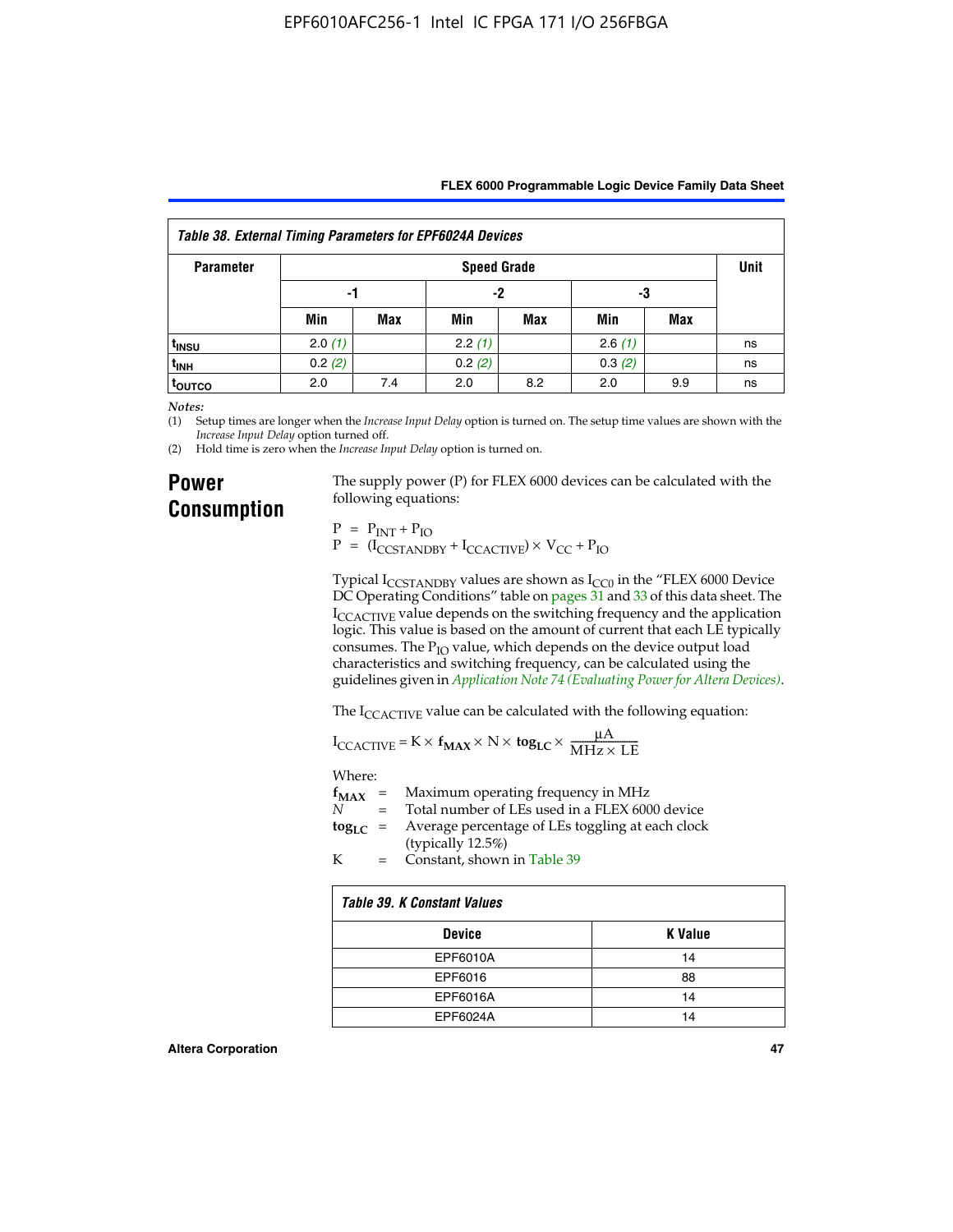This calculation provides an  $I_{CC}$  estimate based on typical conditions with no output load. The actual  $I_{CC}$  should be verified during operation because this measurement is sensitive to the actual pattern in the device and the environmental operating conditions.

To better reflect actual designs, the power model (and the constant K in the power calculation equations shown above) for continuous interconnect FLEX devices assumes that LEs drive FastTrack Interconnect channels. In contrast, the power model of segmented FPGAs assumes that all LEs drive only one short interconnect segment. This assumption may lead to inaccurate results, compared to measured power consumption for an actual design in a segmented interconnect FPGA.

Figure 20 shows the relationship between the current and operating frequency for EPF6010A, EPF6016, EPF6016A, and EPF6024A devices.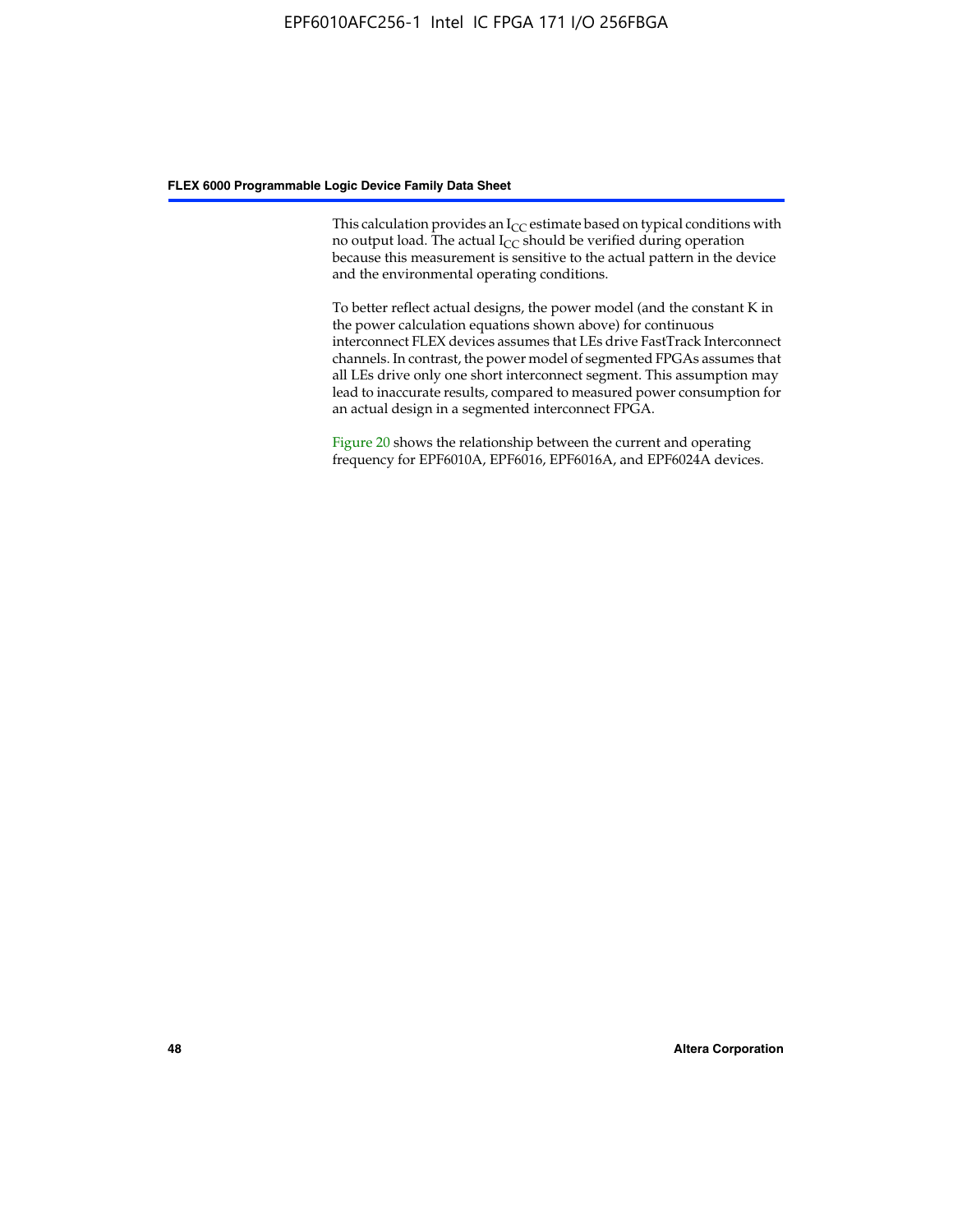



*Figure 20. ICCACTIVE vs. Operating Frequency* 

## **Device Configuration & Operation**

The FLEX 6000 architecture supports several configuration schemes to load a design into the device(s) on the circuit board. This section summarizes the device operating modes and available device configuration schemes.

f See *[Application Note 116 \(Configuring APEX 20K, FLEX 10K & FLEX 6000](http://www.altera.com/literature/an/an116.pdf)  [Devices\)](http://www.altera.com/literature/an/an116.pdf)* for detailed information on configuring FLEX 6000 devices, including sample schematics, timing diagrams, configuration options, pins names, and timing parameters.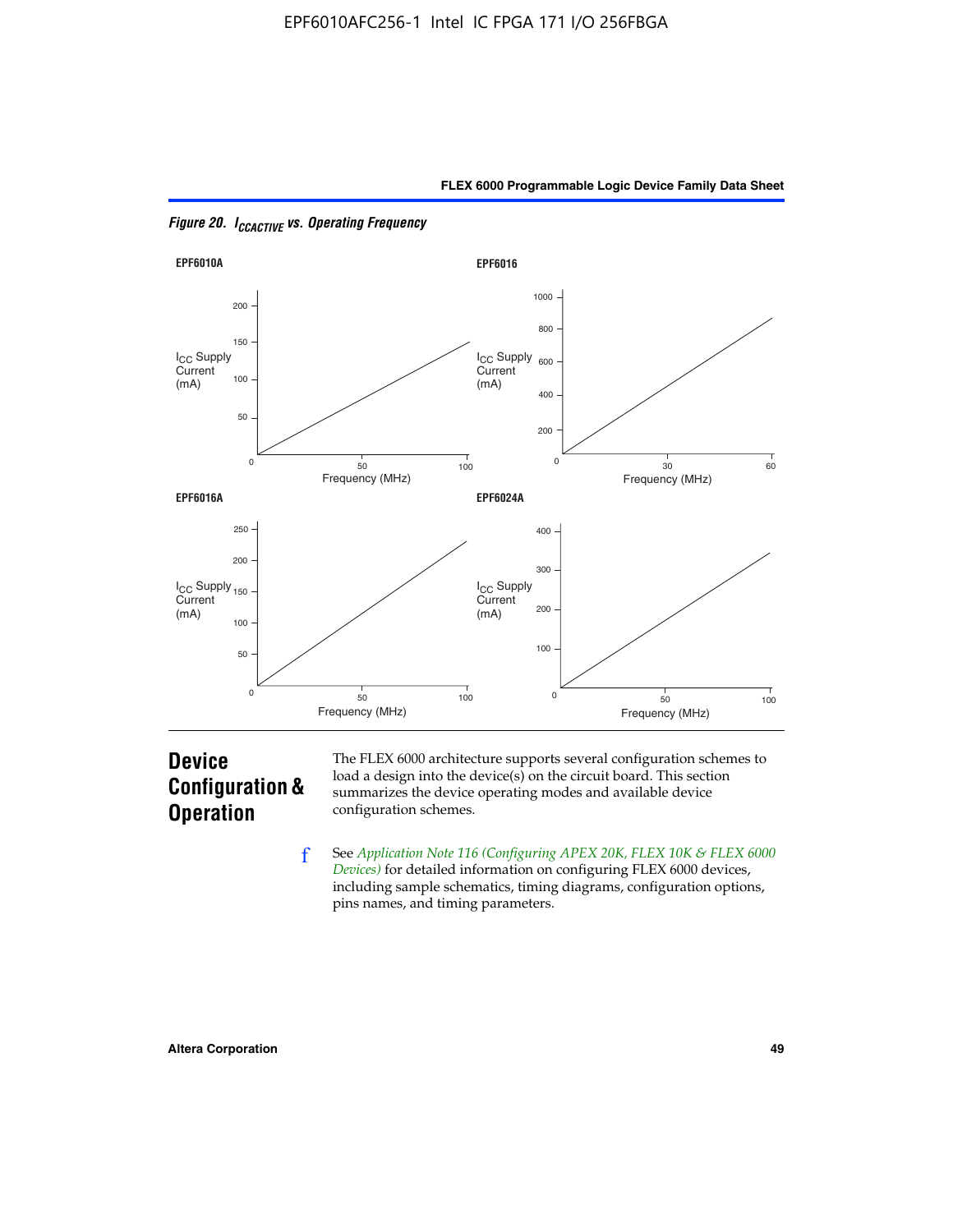#### **Operating Modes**

The FLEX 6000 architecture uses SRAM configuration elements that require configuration data to be loaded every time the circuit powers up. This process of physically loading the SRAM data into a FLEX 6000 device is known as configuration. During initialization—a process that occurs immediately after configuration—the device resets registers, enables I/O pins, and begins to operate as a logic device. The I/O pins are tri-stated during power-up, and before and during configuration. The configuration and initialization processes of a device are referred to as *command mode*; normal device operation is called *user mode*.

SRAM configuration elements allow FLEX 6000 devices to be reconfigured in-circuit by loading new configuration data into the device. Real-time reconfiguration is performed by forcing the device into command mode with a device pin, loading different configuration data, reinitializing the device, and resuming usermode operation. The entire reconfiguration process requires less than 100 ms and is used to dynamically reconfigure an entire system. Also, in-field system upgrades can be performed by distributing new configuration files.

#### **Configuration Schemes**

The configuration data for a FLEX 6000 device can be loaded with one of three configuration schemes, which is chosen on the basis of the target application. An EPC1 or EPC1441 configuration device or intelligent controller can be used to control the configuration of a FLEX 6000 device, allowing automatic configuration on system power-up.

Multiple FLEX 6000 devices can be configured in any of the three configuration schemes by connecting the configuration enable input (nCE) and configuration enable output (nCEO) pins on each device.

Table 40 shows the data sources for each configuration scheme.

| <b>Table 40. Configuration Schemes</b> |                                                                                                                                |  |  |
|----------------------------------------|--------------------------------------------------------------------------------------------------------------------------------|--|--|
| <b>Configuration Scheme</b>            | Data Source                                                                                                                    |  |  |
| Configuration device                   | EPC1 or EPC1441 configuration device                                                                                           |  |  |
| Passive serial (PS)                    | BitBlaster <sup>™</sup> , ByteBlasterMV <sup>™</sup> , or MasterBlaster <sup>™</sup><br>download cables, or serial data source |  |  |
| Passive serial asynchronous<br>(PSA)   | BitBlaster, ByteBlasterMV, or MasterBlaster<br>download cables, or serial data source                                          |  |  |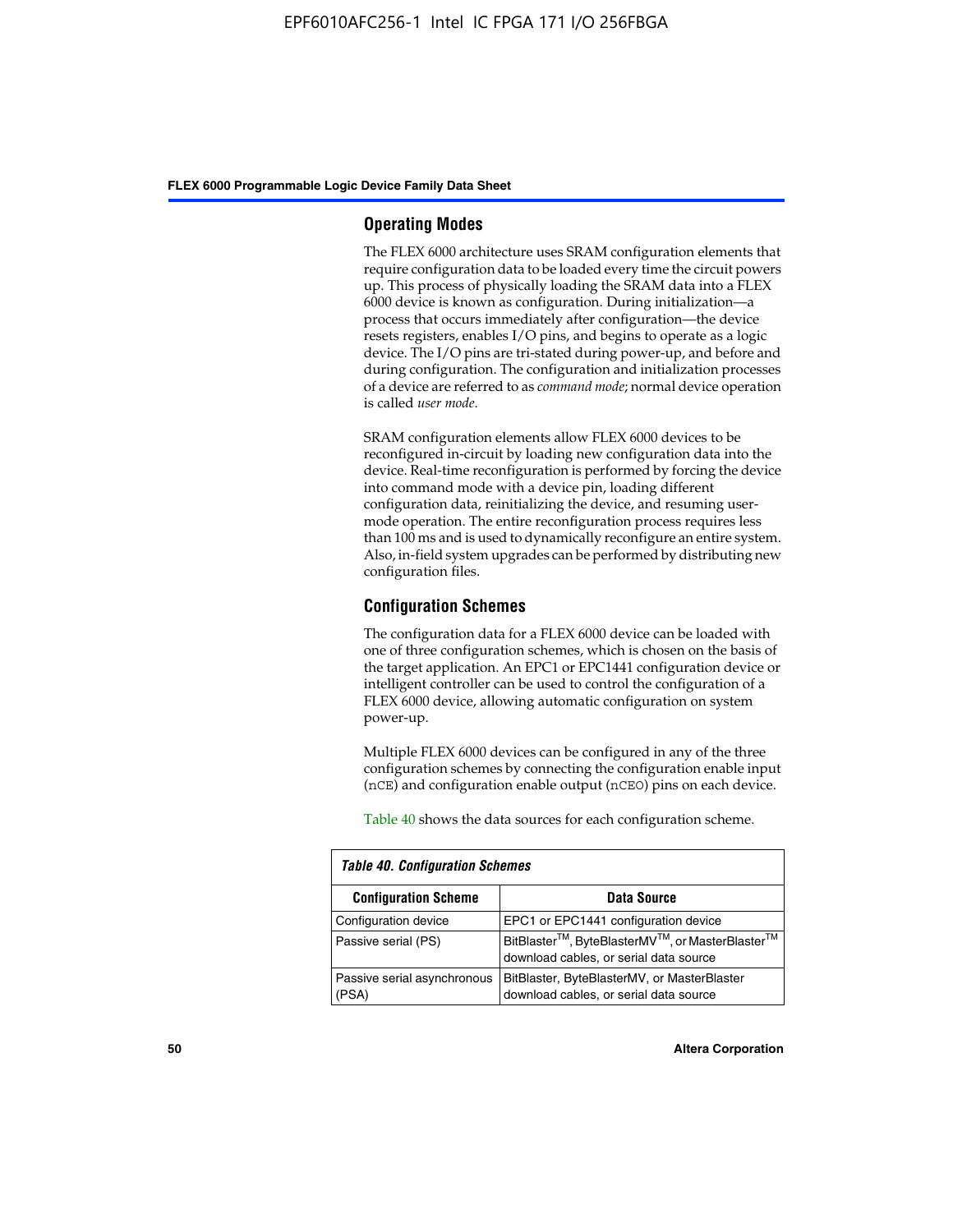**Device Pin-Outs** See the Altera web site (**http://www.altera.com**) or the *Altera Digital Library* for pin-out information.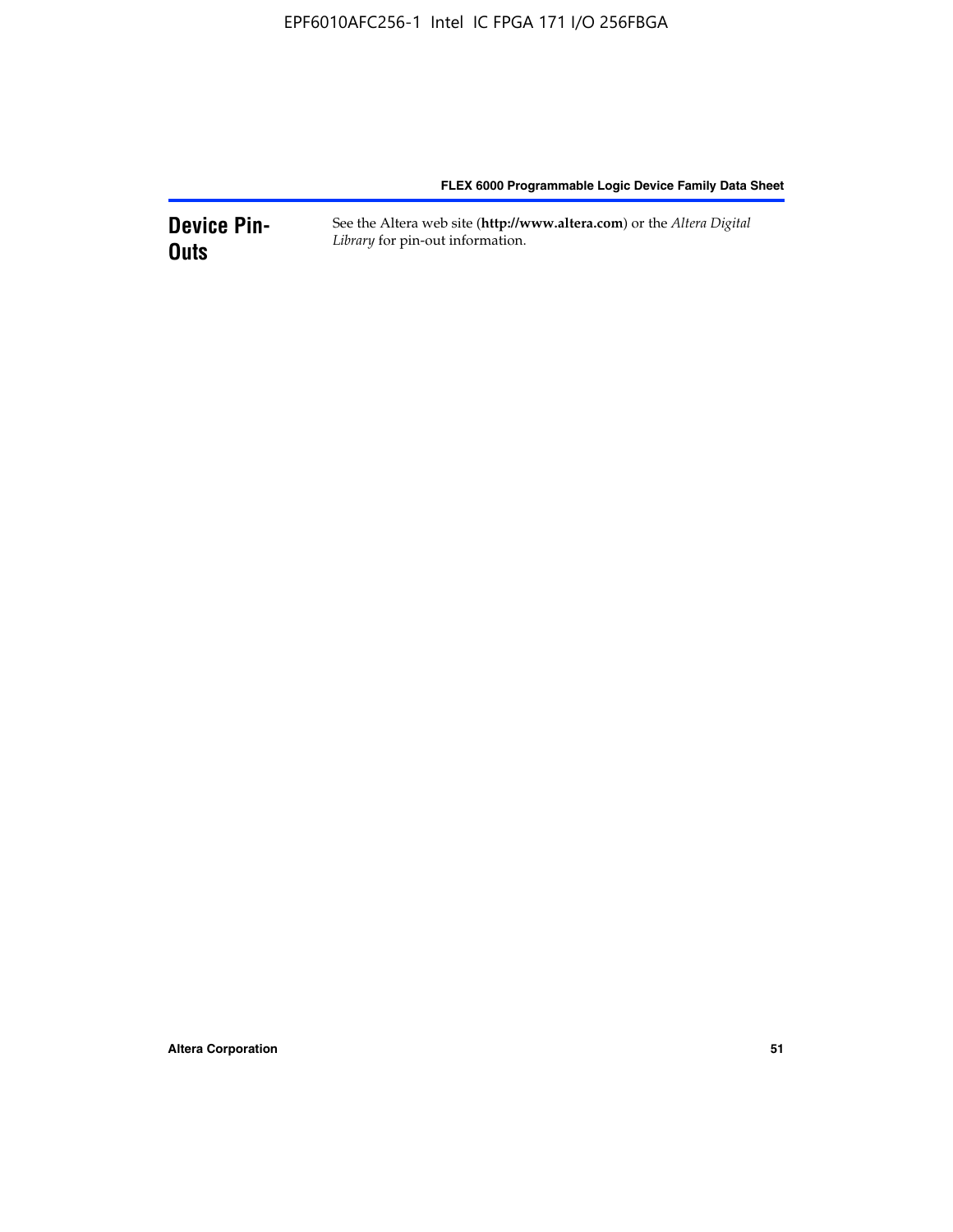

101 Innovation Drive San Jose, CA 95134 (408) 544-7000 http://www.altera.com Applications Hotline: (800) 800-EPLD Customer Marketing: (408) 544-7104 Literature Services: (888) 3-ALTERA lit\_req@altera.com

Altera, BitBlaster, ByteBlasterMV, FastFlex, FastTrack, FineLine BGA, FLEX, MasterBlaster, MAX+PLUS II, MegaCore, MultiVolt, OptiFLEX, Quartus, SameFrame, and specific device designations are trademarks and/or service marks of Altera Corporation in the United States and other countries. Altera acknowledges the trademarks of other organizations for their respective products or services mentioned in this document, specifically: Verilog is a registered trademark of and Verilog-XL is a trademarks of Cadence Design Systems,<br>Inc. DATA I/O is a registered trademark of Data I/O Corporation. HP is a registered trademark of Hewlett-<br>Packard trademark of Intel Corporation. Mentor Graphics is a registered trademark of Mentor Graphics Corporation. OrCAD is a registered trademark of OrCAD Systems, Corporation. SPARCstation is a registered trademark of SPARC International, Inc. and is licensed exclusively to Sun Microsystems, Inc. Sun Workstation is a registered trademark of, and Sun is a registered trademark of Sun Microsystems, Inc. Synopsys is a registered trademark and DesignTime, HDL Compiler, and DesignWare are trademarks of Synopsys, Inc. VeriBest is a registered<br>trademark of Viewlogic Systems, Inc. Viewlogic is a registered trademark of Viewlogic Systems, Inc. Altera<br>products are

of the application or use of any information, product, or service described herein except as<br>expressly agreed to in writing by Altera Corporation. Altera customers are advised to<br>obtain the latest version of device specifi



Copyright © 2001 Altera Corporation. All rights reserved.

**52 Altera Corporation**

Printed on Recycled Paper.